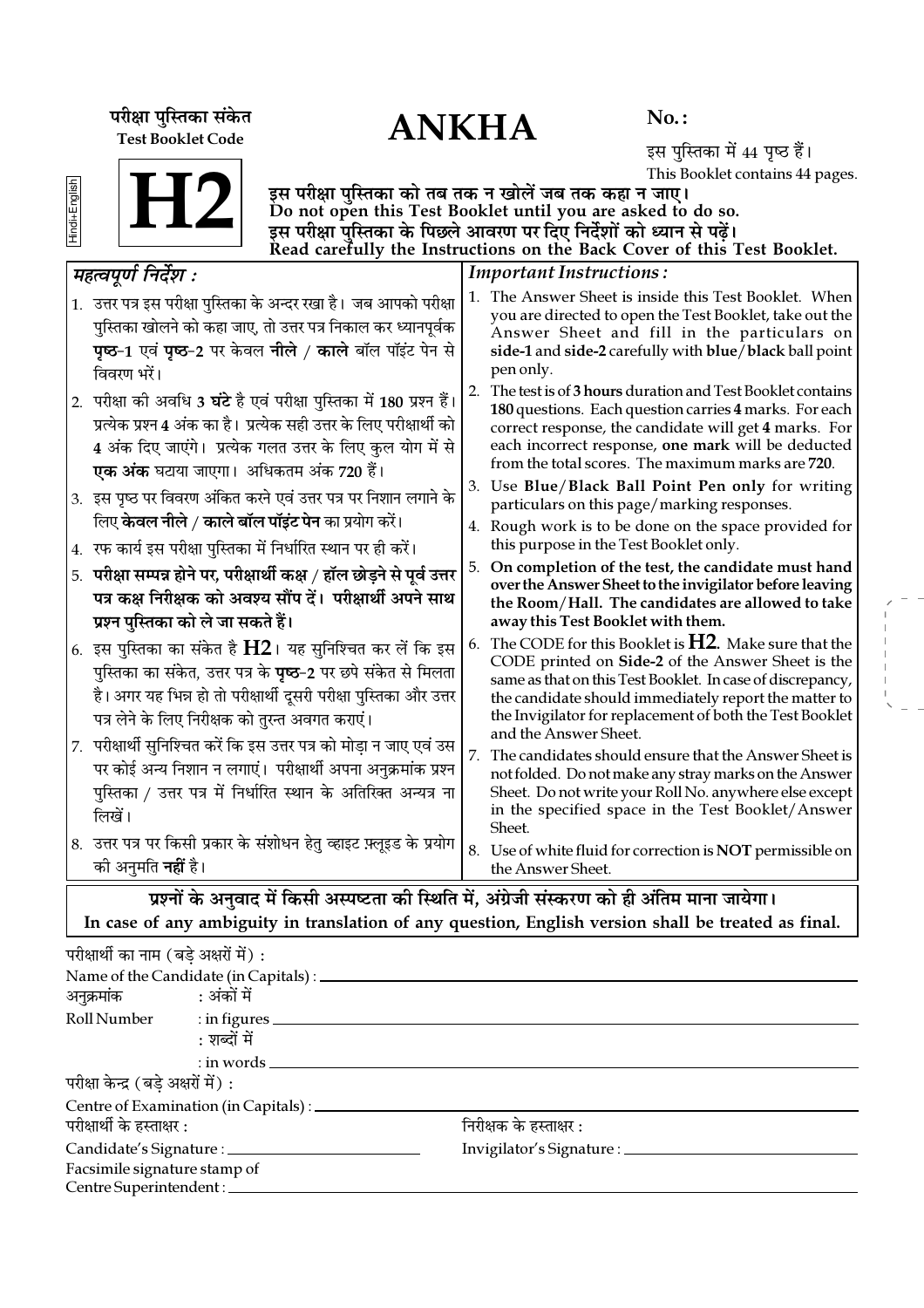$H<sub>2</sub>$ 

- $^{175}_{71}$ Lu में प्रोटॉनों, न्यूट्रॉनों और इलेक्ट्रॉनों की संख्याएँ, क्रमश:  $\mathbf{1}$ . 쑴.
	- 175, 104 और 71  $(1)$
	- 71.104 और 71  $(2)$
	- 104.71 और 71  $(3)$
	- 71 71 और 104  $(4)$
- निम्नलिखित धात आयन अनेक एंज़ाइमों को सक्रियित करता है,  $\overline{2}$ . ग्लकोस के ऑक्सीकरण से ATP के उत्पादन में और Na के साथ शिरा संकेतों के संचरण के लिए उत्तरदायी है :
	- पोटैशियम  $(1)$
	- आयरन  $(2)$
	- तांबा (कॉपर)  $(3)$
	- कैल्शियम  $(4)$
- निम्नलिखित में से कौन-सा कार्बन मोनोक्साइड के लिए सही 3. नहीं है ?
	- यह अपर्ण दहन के कारण उत्पन्न होती है।  $(1)$
	- यह कार्बोक्सीहीमोग्लोबिन बनाती है।  $(2)$
	- यह रक्त की ऑक्सीजन वहन योग्यता को घटा देती है।  $(3)$
	- कार्बोक्सीहीमोग्लोबिन (CO से बंधित हीमोग्लोबिन).  $(4)$ ऑक्सीहीमोग्लोबिन से अस्थायी होता है।
- निम्नलिखित में से किसमें परमाणुओं की संख्या अधिकतम  $\overline{4}$ . होगी ?
	- $Li(s)$  का 1 g [Li का परमाण द्रव्यमान= 7]  $(1)$
	- $(2)$  $Ag(s)$  का 1 g [Ag का परमाण द्रव्यमान = 108]
	- $(3)$  $Mg(s)$  का 1 g [Mg का परमाणु द्रव्यमान=24]
	- $O_2(g)$  का 1 g [O का परमाणु द्रव्यमान=16]  $(4)$
- कागज़ वर्णलेखिकी. उदाहरण है:  $\overline{5}$ .
	- स्तंभ वर्णलेखिकी का  $(1)$
	- अधिशोषण वर्णलेखिकी का  $(2)$
	- विपाटन वर्णलेखिको का  $(3)$
	- पतली परत वर्णलेखिकी का  $(4)$
- $6.$ निम्नलिखित में से कौन–सा एक प्राकृतिक बहुलक है?
	- पॉलि (ब्युटाडाईन-ऐक्रिलोनाइटाइल)  $(1)$
	- *सिस*-1.4-पॉलिआइसोप्रीन  $(2)$
	- पॉलि (ब्युटाडाईन-स्टाइरीन)  $(3)$
	- पॉलिब्युटाडाईन  $(4)$
- The number of protons, neutrons and electrons in  $\frac{175}{71}$ Lu, respectively, are:
- $(1)$ 175, 104 and 71
- $(2)$ 71, 104 and 71
- $(3)$ 104, 71 and 71
- 71, 71 and 104  $(4)$
- $2.$ The following metal ion activates many enzymes, participates in the oxidation of glucose to produce ATP and with Na, is responsible for the transmission of nerve signals.
	- Potassium  $(1)$
	- $(2)$ **Iron**
	- $(3)$ Copper
	- Calcium  $(4)$
- 3. Which of the following is not correct about carbon monoxide?
	- $(1)$ It is produced due to incomplete combustion.
	- $(2)$ It forms carboxyhaemoglobin.
	- $(3)$ It reduces oxygen carrying ability of blood.
	- $(4)$ The carboxyhaemoglobin (haemoglobin bound to CO) is less stable than oxyhaemoglobin.
- $\overline{4}$ . Which one of the followings has maximum number of atoms?
	- 1 g of Li(s) [Atomic mass of Li = 7]  $(1)$
	- $1 g$  of Ag(s) [Atomic mass of Ag = 108]  $(2)$
	- $(3)$ 1 g of Mg(s) [Atomic mass of Mg = 24]
	- 1 g of O<sub>2</sub>(g) [Atomic mass of O = 16]  $(4)$
- 5. Paper chromatography is an example of:
	- Column chromatography  $(1)$
	- $(2)$ Adsorption chromatography
	- $(3)$ Partition chromatography
	- Thin layer chromatography  $(4)$
- 6. Which of the following is a natural polymer?
	- poly (Butadiene-acrylonitrile)  $(1)$
	- $(2)$  $cis-1,4$ -polyisoprene
	- $(3)$ poly (Butadiene-styrene)
	- $(4)$ polybutadiene

|  $1$ .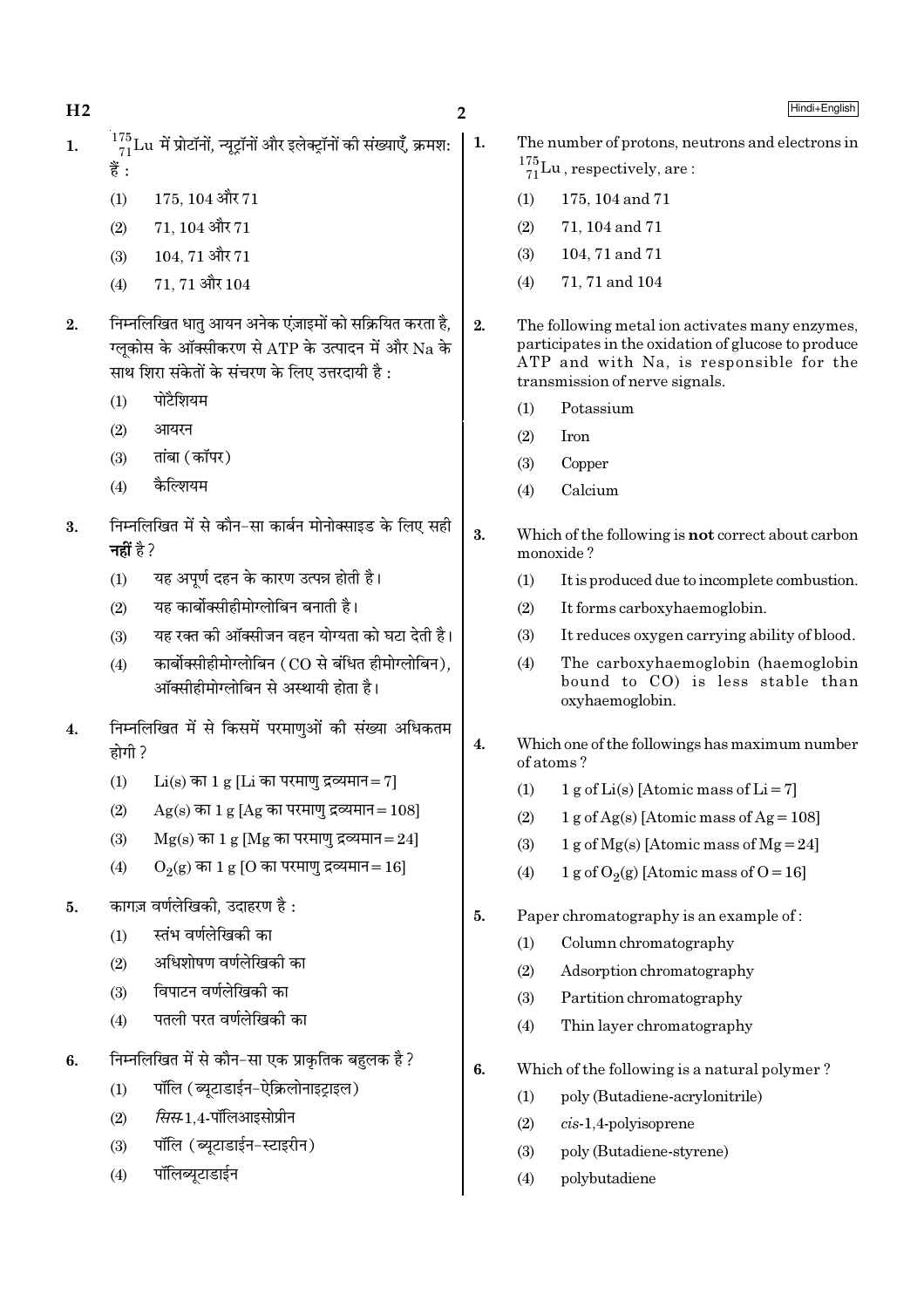3

8.

9.

 $10.$ 

- वह मिश्रण जो राउल्ट नियम से धनात्मक विचलन प्रदर्शित  $\vert 7.$  $\overline{7}$ . करता है है $\cdot$ 
	- क्लोरोएथेन+ब्रोमोएथेन  $(1)$
	- एथानॉल+ ऐसीटोन  $(2)$
	- बेन्ज़ीन+टालुईन  $(3)$
	- ऐसीटोन+क्लोरोफ़ॉर्म  $(4)$
- $\mathrm{Cr^{2+}}$  के लिए, केवल प्रचक्रण चुंबकीय आघूर्ण का परिकलित 8. मान है :
	- $(1)$ 2.84 BM
	- 3.87 BM  $(2)$
	- $(3)$ 4.90 BM
	- $(4)$ 5.92 BM
- निम्नलिखित में से किसके कारण एक तृतीयक ब्यूटिल  $9<sub>1</sub>$ कार्बोधनायन एक द्वितीयक ब्यटिल कार्बोधनायन से अधिक स्थायी होता है ?
	- अतिसंयुग्मन  $(1)$
	- $-CH_3$  समूहों के  $-I$  प्रभाव के कारण  $(2)$
	- $-CH_3$  समूहों के +R प्रभाव के कारण  $(3)$
	- $-{\rm CH}_3$  समूहों के  $-{\rm R}$  प्रभाव के कारण  $(4)$
- किसी आदर्श गैस के रुद्धोष्म परिस्थिति में मुक्त प्रसरण के लिए  $10.$ उचित विकल्प है $\cdot$ 
	- $q > 0$ ,  $\Delta T > 0$  और w > 0  $(1)$
	- $q = 0$ ,  $\Delta T = 0$  और  $w = 0$  $(2)$
	- $q = 0$ ,  $\Delta T < 0$  और w > 0  $(3)$
	- $a \le 0$ .  $\Delta T = 0$  और  $w = 0$  $(4)$
- 2-ब्रोमो-पेन्टेन से पेन्ट-2-ईन बनने की विलोपन अभिक्रिया :  $11.$ 
	- **ß-विलोपन अभिक्रिया है**  $(a)$
	- जेटसैफ नियम का पालन करती है  $(b)$
	- विहाइड़ोहैलोजनीकरण अभिक्रिया है  $(c)$
	- निर्जलीकरण अभिक्रिया है  $(d)$
	- $(a), (b), (d)$  $(1)$
	- $(2)$  $(a), (b), (c)$
	- $(3)$  $(a), (c), (d)$
	- $(4)$  $(b), (c), (d)$
- $H<sub>2</sub>$ The mixture which shows positive deviation from Raoult's law is:  $Chloroethane + Bromoethane$  $(1)$ Ethanol + Acetone  $(2)$ Benzene + Toluene  $(3)$  $(4)$  $A$ cetone + Chloroform The calculated spin only magnetic moment of  $Cr^{2+}$ ion is: 2.84 BM  $(1)$  $(2)$ 3.87 BM 4.90 BM  $(3)$  $(4)$ 5.92 BM A tertiary butyl carbocation is more stable than a secondary butyl carbocation because of which of the following?  $(1)$ Hyperconjugation  $(2)$  $-I$  effect of  $-CH<sub>3</sub>$  groups  $+$  R effect of  $-$  CH<sub>3</sub> groups  $(3)$  $-R$  effect of  $-CH<sub>3</sub>$  groups  $(4)$ The correct option for free expansion of an ideal gas under adiabatic condition is:  $q > 0$ ,  $\Delta T > 0$  and  $w > 0$  $(1)$  $q = 0$ ,  $\Delta T = 0$  and  $w = 0$  $(2)$  $q = 0$ ,  $\Delta T < 0$  and  $w > 0$  $(3)$  $q < 0$ ,  $\Delta T = 0$  and  $w = 0$  $(4)$
- Elimination reaction of 2-Bromo-pentane to form 11. pent-2-ene is:
	- β-Elimination reaction  $(a)$
	- Follows Zaitsey rule  $(h)$
	- Dehydrohalogenation reaction  $\left( \text{c} \right)$
	- Dehydration reaction  $(d)$
	- $(a), (b), (d)$  $(1)$
	- $(2)$  $(a), (b), (c)$
	- $(3)$  $(a)$ ,  $(c)$ ,  $(d)$
	- $(4)$  $(b)$ ,  $(c)$ ,  $(d)$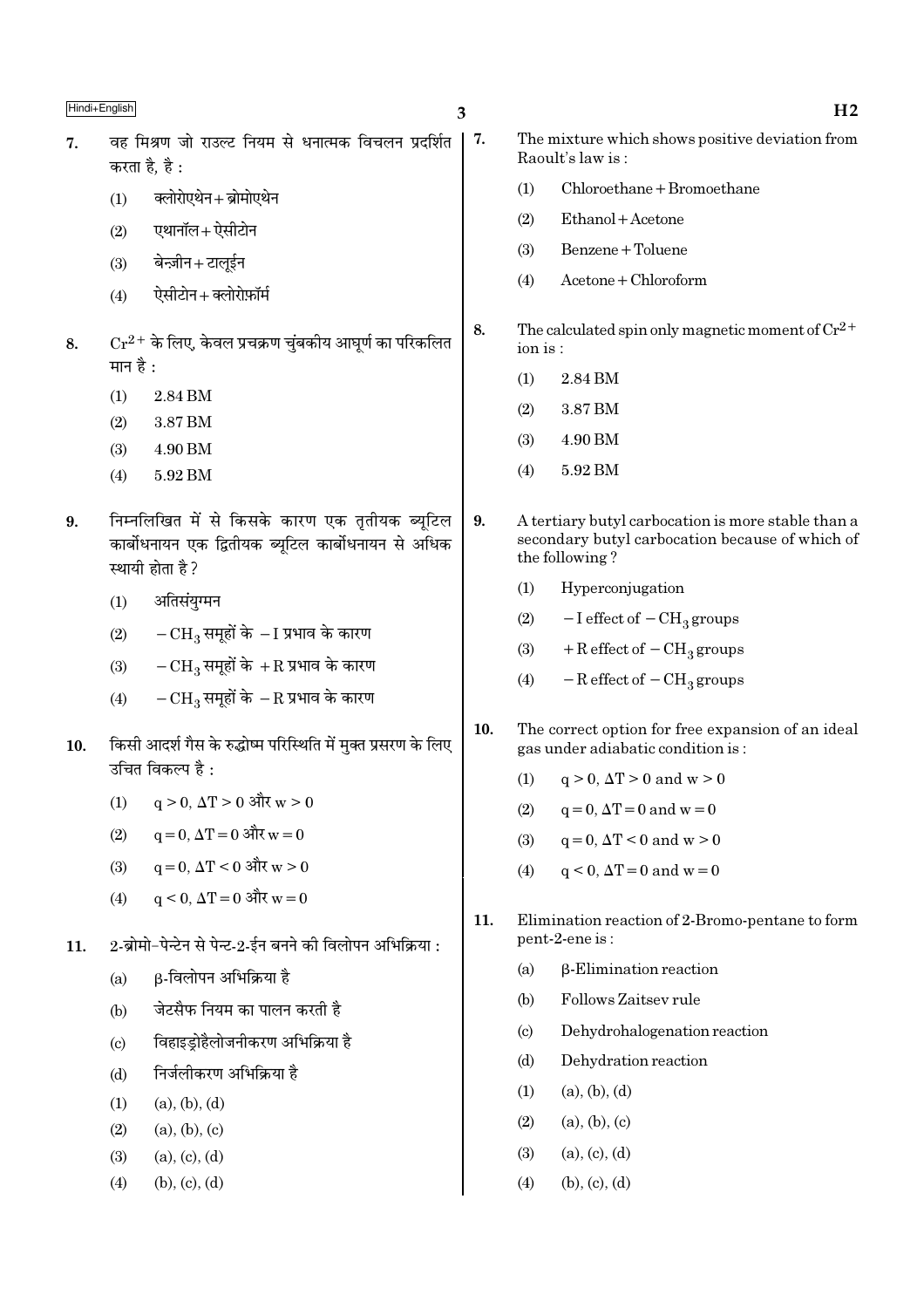- $H2 \hspace{1.5cm} 4$
- 12. निम्नलिखित में से **उचित** कथन पहचानिए:
	- (a)  $\rm CO_2(g)$  को आइसक्रीम और हिमशीतित खाद्य के लिए प्रशीतक के रूप में उपयोग किया जाता है।
	- (b)  $C_{60}$  की संरचना में, बारह छ: कार्बन वलय और बीस पाँच कार्बन वलय होते हैं।
	- (c) ZSM-5, एक प्रकार का जिओलाइट है जो ऐल्कोहॉल को गैसोलीन में रूपांतरित करने में उपयोग किया जाता है।
	- (d) CO रंगहीन और गंधहीन गैस है।
	- $(1)$  केवल  $(c)$  और  $(d)$
	- $(2)$  केवल  $(a)$ ,  $(b)$  और  $(c)$
	- $(3)$  केवल  $(a)$  और  $(c)$
	- $(4)$  केवल (b) और  $(c)$
- 13. निम्नलिखित में से. समन्वय यौगिकों को बनाने के लिए संलग्नियों ∑को बढती क्षेत्र प्रबलता का कौन−सा **सही** क्रम है ?
	- (1)  $CN^- < C_2O_4^{2-} < SCN^- < F^-$
	- (2)  $\text{SCN}^-$  < F<sup>-</sup> < C<sub>2</sub>O<sup>2</sup><sup>-</sup> < CN<sup>-</sup>
	- (3)  $\text{SCN}^-$  <  $\text{F}^-$  <  $\text{CN}^-$  <  $\text{C}_2\text{O}_4^{2-}$
	- (4)  $F^- < \text{SCN}^- < C_2 O_4^{2-} < \text{CN}^-$
- 14. सुक्रोस का जल-अपघटन निम्नलिखित अभिक्रिया द्वारा दिया जाता है $\cdot$

सुक्रोस+ $\mathrm{H}_2\mathrm{O}$  $\rightleftharpoons$ ग्लुकोस+ फ्रक्टोस

यदि 300 K पर साम्य स्थिरांक (K $_{\rm c}$ )  $2\!\times\!10^{13}$  हो, तो उसी ताप पर  $\Delta_r G^\ominus$  का मान होगा :

- (1)  $-8.314 \,\mathrm{J} \,\mathrm{mol}^{-1} \mathrm{K}^{-1} \times 300 \,\mathrm{K} \times \ln(4 \times 10^{13})$
- (2)  $-8.314 \,\mathrm{J} \,\mathrm{mol}^{-1} \mathrm{K}^{-1} \times 300 \,\mathrm{K} \times \ln(2 \times 10^{13})$
- (3) 8.314 J mol<sup>-1</sup>K<sup>-1</sup> × 300 K × ln(2 × 10<sup>13</sup>)
- (4) 8.314 J mol<sup>-1</sup>K<sup>-1</sup> × 300 K × ln(3 × 10<sup>13</sup>)
- 15. **अनचित** समेल को पहचानिए।

**ŸÊ◊ •Ê߸.ÿÍ.¬Ë.∞.'Ë. •Áœ∑Χà ŸÊ◊**

| (a)                       | अननिलउनियम      | (i)   | मैंडलीवियम     |
|---------------------------|-----------------|-------|----------------|
| (b)                       | अननिलट्राइयम    | (ii)  | लारेंसियम      |
| $\left( \text{c} \right)$ | अननिलहेक्सियम   | (iii) | सीबोर्गियम     |
| (d)                       | अनअनयुनियम      | (iv)  | डर्मस्टेड्टियम |
| (1)                       | $(d)$ , $(iv)$  |       |                |
| (2)                       | (a), (i)        |       |                |
| (3)                       | $(b)$ , $(ii)$  |       |                |
| (4)                       | $(c)$ , $(iii)$ |       |                |
|                           |                 |       |                |

- 12. Identify the correct statements from the following :
	- (a)  $CO_2(g)$  is used as refrigerant for ice-cream and frozen food.
	- (b) The structure of  $C_{60}$  contains twelve six carbon rings and twenty five carbon rings.
	- (c) ZSM-5, a type of zeolite, is used to convert alcohols into gasoline.
	- (d) CO is colorless and odourless gas.
	- $(1)$   $(c)$  and  $(d)$  only
	- $(2)$  (a), (b) and (c) only
	- $(3)$  (a) and  $(c)$  only
	- $(4)$  (b) and (c) only
- 13. Which of the following is the correct order of increasing field strength of ligands to form coordination compounds ?
	- (1)  $CN^- < C_2O_4^{2-} < SCN^- < F^-$
	- (2)  $\text{SCN}^-$  < F<sup>-</sup> < C<sub>2</sub>O<sub>4</sub><sup>2</sup><sup>-</sup> < CN<sup>-</sup>
	- (3)  $\text{SCN}^-$  < F<sup>-</sup> < CN<sup>-</sup> < C<sub>2</sub>O<sub>4</sub><sup>2</sup>
	- (4)  $F^-$  < SCN<sup>-</sup> < C<sub>2</sub>O<sub>4</sub><sup>2</sup><sup>-</sup>< CN<sup>-</sup>
- 14. Hydrolysis of sucrose is given by the following reaction.

 $Sucrose+H_2O \rightleftharpoons Glucose+Fructose$ 

If the equilibrium constant (K<sub>c</sub>) is  $2 \times 10^{13}$  at 300 K, the value of  $\Delta_r G^\ominus$  at the same temperature will be :

- (1)  $-8.314 \,\mathrm{J} \,\mathrm{mol}^{-1} \mathrm{K}^{-1} \times 300 \,\mathrm{K} \times \ln(4 \times 10^{13})$
- (2)  $-8.314 \text{ J mol}^{-1} \text{K}^{-1} \times 300 \text{ K} \times \ln(2 \times 10^{13})$
- (3)  $8.314 \text{ J mol}^{-1}\text{K}^{-1} \times 300 \text{ K} \times \ln(2 \times 10^{13})$
- (4)  $8.314 \text{ J mol}^{-1}\text{K}^{-1} \times 300 \text{ K} \times \ln(3 \times 10^{13})$

## 15. Identify the incorrect match.

## Name IUPAC Official Name

- (a) Unnilunium (i) Mendelevium
- (b) Unniltrium (ii) Lawrencium
- (c) Unnilhexium (iii) Seaborgium
- (d) Unununnium (iv) Darmstadtium
- $(1)$   $(d)$ ,  $(iv)$
- $(2)$   $(a), (i)$
- $(3)$   $(b), (ii)$
- $(4)$  (c), (iii)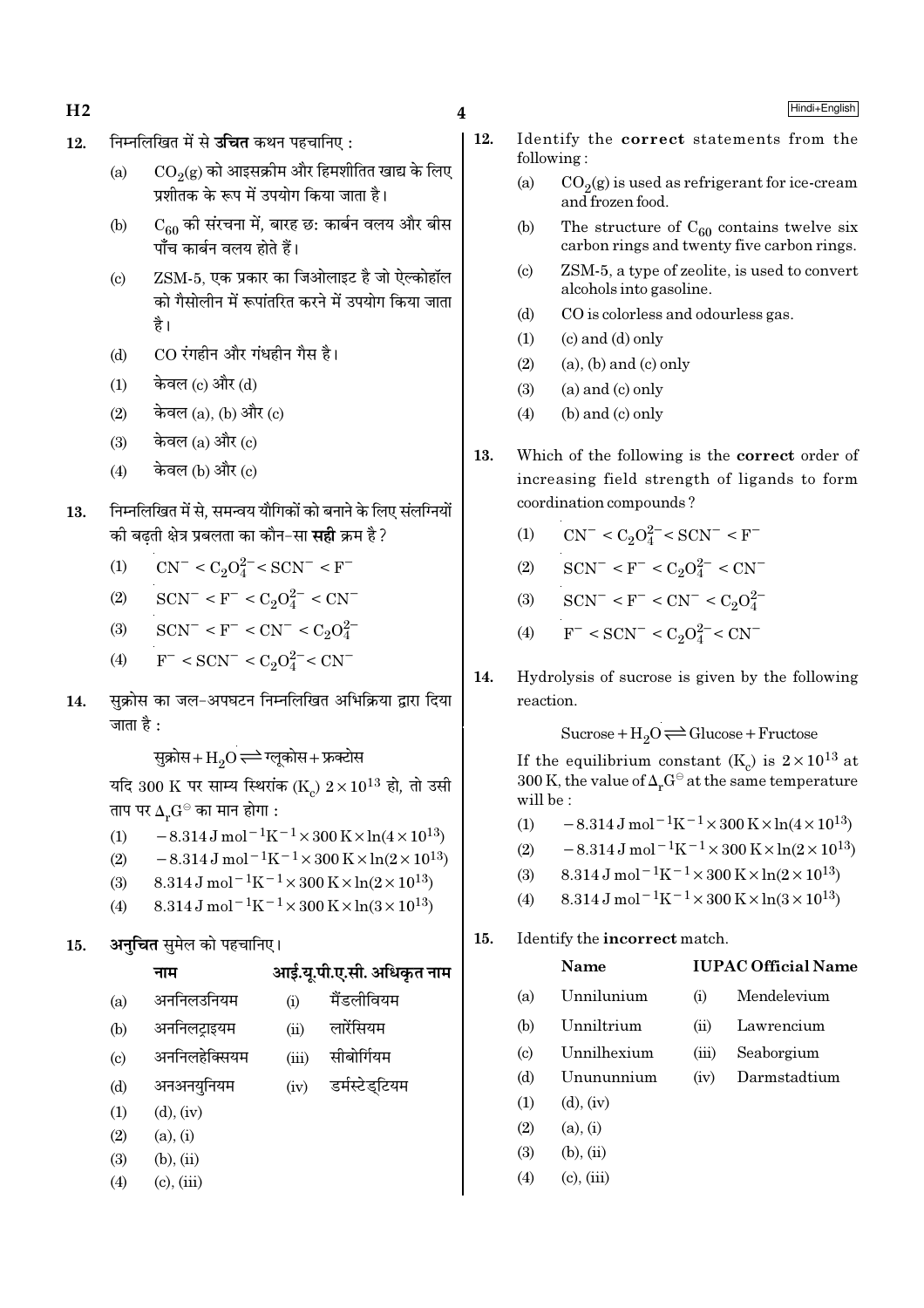ऐनिसॉल HI के साथ विदलन द्वारा देता है: 16.









- निम्नलिखित में से **सही** कथन पहचानिए : 17.
	- कच्चे लोहे को विभिन्न आकारों में ढाला जा सकता है।  $(1)$
	- पिटवाँ लोहा 4% कार्बन वाला अशुद्ध लोहा होता है।  $(2)$
	- फफोलेदार तांबा,  $\overline{\text{CO}_2}$  के निकास के कारण फफोलेदार  $(3)$ लगता है।
	- निकैल के लिए वाष्प प्रावस्था शोधन वैन आर्केल विधि  $(4)$ द्वारा किया जाता है।
- अभिक्रिया,  $2Cl(g) \rightarrow Cl_2(g)$ , के लिए **उचित** विकल्प है : 18.
	- $\Delta_r H < 0$  और  $\Delta_r S < 0$  $(1)$
	- $(2)$  $\Delta_r H > 0$  और  $\Delta_r S > 0$
	- $\Delta_r H > 0$  और  $\Delta_r S < 0$  $(3)$
	- $\Delta_r H < 0$  और  $\Delta_r S > 0$  $(4)$

16. Anisole on cleavage with HI gives:









- 17. Identify the correct statement from the following:
	- $(1)$ Pig iron can be moulded into a variety of shapes.
	- $(2)$ Wrought iron is impure iron with 4% carbon.
	- $(3)$ Blister copper has blistered appearance due to evolution of  $CO<sub>2</sub>$ .
	- Vapour phase refining is carried out for  $(4)$ Nickel by Van Arkel method.
- 18. For the reaction,  $2Cl(g) \rightarrow Cl_2(g)$ , the **correct** option is:
	- $(1)$  $\Delta_r H < 0$  and  $\Delta_r S < 0$
	- $(2)$  $\Delta_r H > 0$  and  $\Delta_r S > 0$
	- $(3)$  $\Delta_r H > 0$  and  $\Delta_r S < 0$
	- $(4)$  $\Delta_r H \leq 0$  and  $\Delta_r S \geq 0$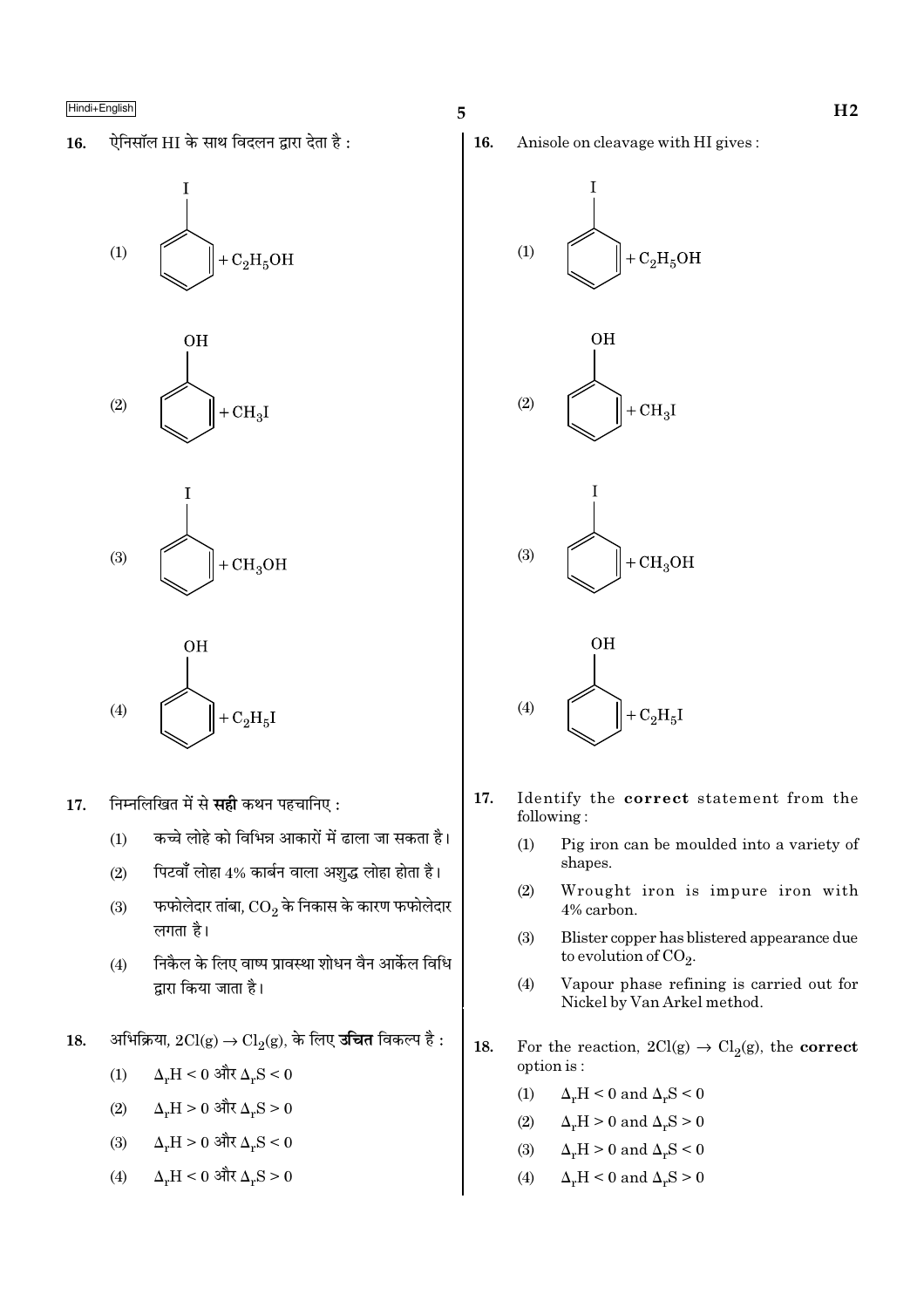- $H2$
- अभिक्रियाओं के निम्नलिखित क्रम में X यौगिक को 19. पहचानिए:





 $CH<sub>2</sub>Cl$  $(3)$ 

 $CHCl<sub>2</sub>$  $(4)$ 

निम्नलिखित को सुमेलित कीजिए : 20.

|                                                 | ऑक्साइड                        |       | प्रकृति |          |  |  |  |
|-------------------------------------------------|--------------------------------|-------|---------|----------|--|--|--|
| (a)                                             | $\overline{C}$                 |       | (i)     | क्षारीय  |  |  |  |
| (b)                                             | BaO                            |       | (ii)    | उदासीन   |  |  |  |
| $\left( \mathrm{c}\right)$                      | $\text{Al}_2\text{O}_3$        |       | (iii)   | अम्लीय   |  |  |  |
| (d)                                             | Cl <sub>2</sub> O <sub>7</sub> |       | (iv)    | उभयधर्मी |  |  |  |
| निम्नलिखित में से कौन-सा <b>सही</b> विकल्प है ? |                                |       |         |          |  |  |  |
|                                                 |                                |       |         |          |  |  |  |
|                                                 | (a)                            | (b)   | (c)     | (d)      |  |  |  |
| (1)                                             | (iv)                           | (iii) | (ii)    | (i)      |  |  |  |
| (2)                                             | (i)                            | (ii)  | (iii)   | (iv)     |  |  |  |
| (3)                                             | (ii)                           | (i)   | (iv)    | (iii)    |  |  |  |
| (4)                                             | (iii)                          | (iv)  | (i)     | (ii)     |  |  |  |

Identify compound X in the following sequence of reactions:



 $6\phantom{1}6$ 

19.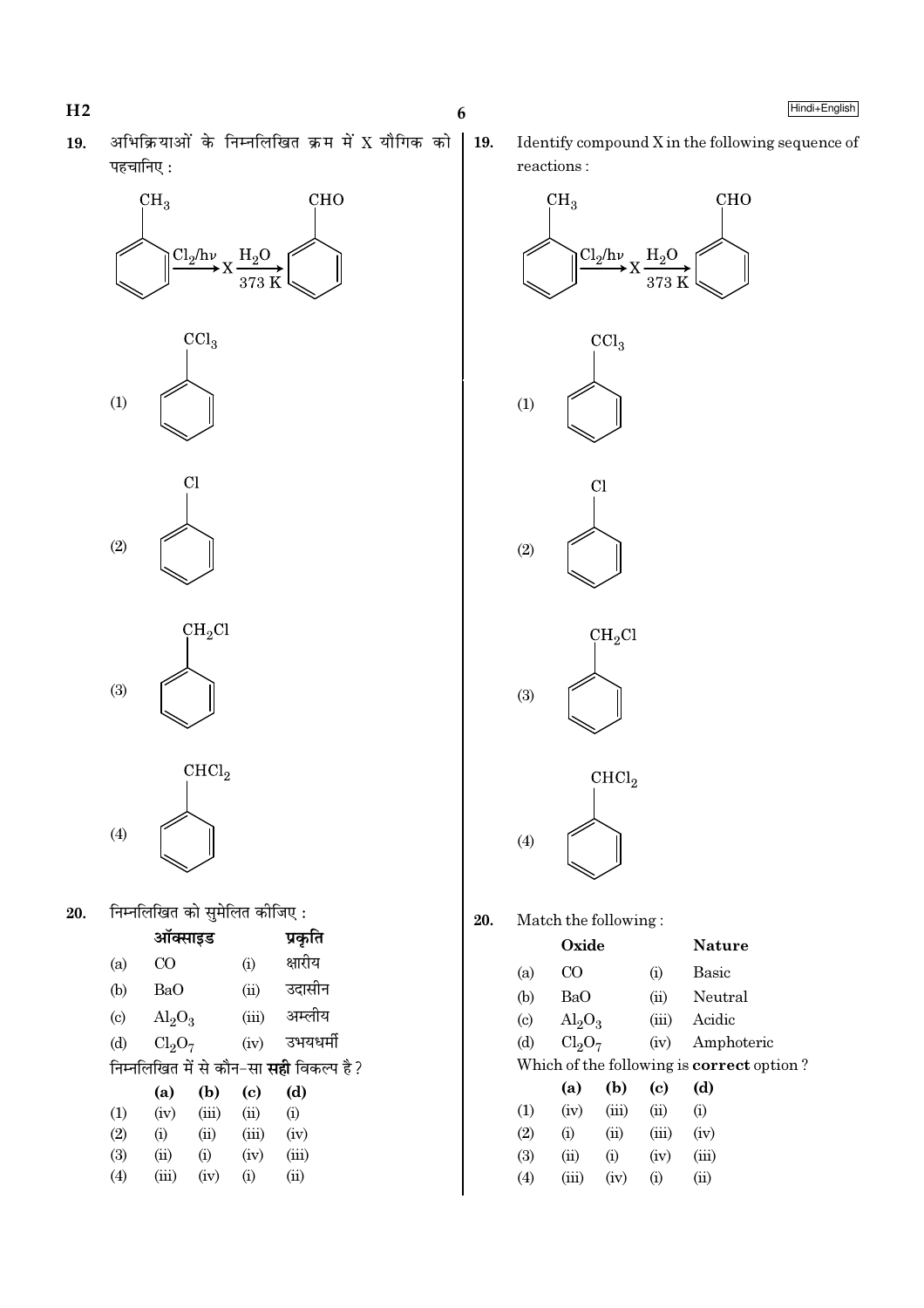- यरिया जल के साथ अभिक्रिया द्वारा A बनाता है जो विघटित | 21. 21. होकर B बनता है। जब B को  $Cu^{2+}$  (जलीय) से गज़ारा जाता है, तब C का गहरे नीले रंग का विलयन प्राप्त होता है। निम्नलिखित में से  $\bf C$  का सूत्र क्या है ?
	- $(1)$  $CuCO<sub>3</sub>·Cu(OH)<sub>2</sub>$
	- $(2)$  $CuSO<sub>4</sub>$
	- $[Cu(NH_3)_4]^2$ +  $(3)$
	- $(4)$  $Cu(OH)_{2}$
- प्लैटिनम (Pt) इलेक्टोड का उपयोग करते हुए तन सल्फ्युरिक 22 अम्ल के वैद्युत अपघटन पर, ऐनोड पर प्राप्त उत्पाद होगा :
	- $\mathrm{SO}_2$ गैस  $(1)$
	- हाइड़ोजन गैस  $(2)$
	- ऑक्सीजन गैस  $(3)$
	- $H_oS$  गैस  $(4)$
- एक तत्व की 288 pm सेल कोर वाली काय केन्द्रित घनीय 23. संरचना है, परमाणु त्रिज्या है :

(1) 
$$
\frac{4}{\sqrt{2}} \times 288 \text{ pm}
$$
  
\n(2) 
$$
\frac{\sqrt{3}}{4} \times 288 \text{ pm}
$$
  
\n(3) 
$$
\frac{\sqrt{2}}{4} \times 288 \text{ pm}
$$
  
\n(4) 
$$
\frac{4}{\sqrt{3}} \times 288 \text{ pm}
$$

सक्रोस जल-अपघटन पर देता है: 24.

- $\alpha$ -D-फ्रक्टोस+  $\beta$ -D-फ्रक्टोस  $(1)$
- $(2)$  $\beta$ -D-ग्लुकोस+  $\alpha$ -D-फ्रक्टोस
- $\alpha$ -D-ग्लूकोस+ $\beta$ -D-ग्लूकोस  $(3)$
- $\alpha$ -D-ग्लुकोस+ $\beta$ -D-फ्रक्टोस  $(4)$
- निम्नलिखित में से कौन-सा एक क्षारीय ऐमीनो अम्ल है ? 25.
	- लाइसीन  $(1)$
	- सेरीन  $(2)$
	- ऐलानिन  $(3)$
	- टाइरोसीन  $(4)$
- Urea reacts with water to form A which will decompose to form **B**. **B** when passed through  $Cu^{2+}$  (aq), deep blue colour solution C is formed. What is the formula of C from the following?
	- $(1)$  $CuCO<sub>3</sub>·Cu(OH)<sub>2</sub>$
	- $(2)$  $CuSO<sub>4</sub>$
	- $[Cu(NH_3)_4]^2$ <sup>+</sup>  $(3)$
	- $Cu(OH)<sub>2</sub>$  $(4)$
- 22. On electrolysis of dil.sulphuric acid using Platinum (Pt) electrode, the product obtained at anode will be:
	- $SO_2$ gas  $(1)$
	- $(2)$ Hydrogen gas
	- Oxygen gas  $(3)$
	- $H_2S$  gas  $(4)$
- 23. An element has a body centered cubic (bcc) structure with a cell edge of 288 pm. The atomic radius is:

(1) 
$$
\frac{4}{\sqrt{2}} \times 288 \text{ pm}
$$
  
\n(2) 
$$
\frac{\sqrt{3}}{4} \times 288 \text{ pm}
$$
  
\n(3) 
$$
\frac{\sqrt{2}}{4} \times 288 \text{ pm}
$$
  
\n(4) 
$$
\frac{4}{\sqrt{3}} \times 288 \text{ pm}
$$

- 24. Sucrose on hydrolysis gives:
	- $\alpha$ -D-Fructose + B-D-Fructose  $(1)$
	- $(2)$  $\beta$ -D-Glucose +  $\alpha$ -D-Fructose
	- $(3)$  $\alpha$ -D-Glucose +  $\beta$ -D-Glucose
	- $\alpha$ -D-Glucose +  $\beta$ -D-Fructose  $(4)$
- 25. Which of the following is a basic amino acid?
	- $(1)$ Lysine
	- Serine  $(2)$
	- Alanine  $(3)$
	- $(4)$ Tyrosine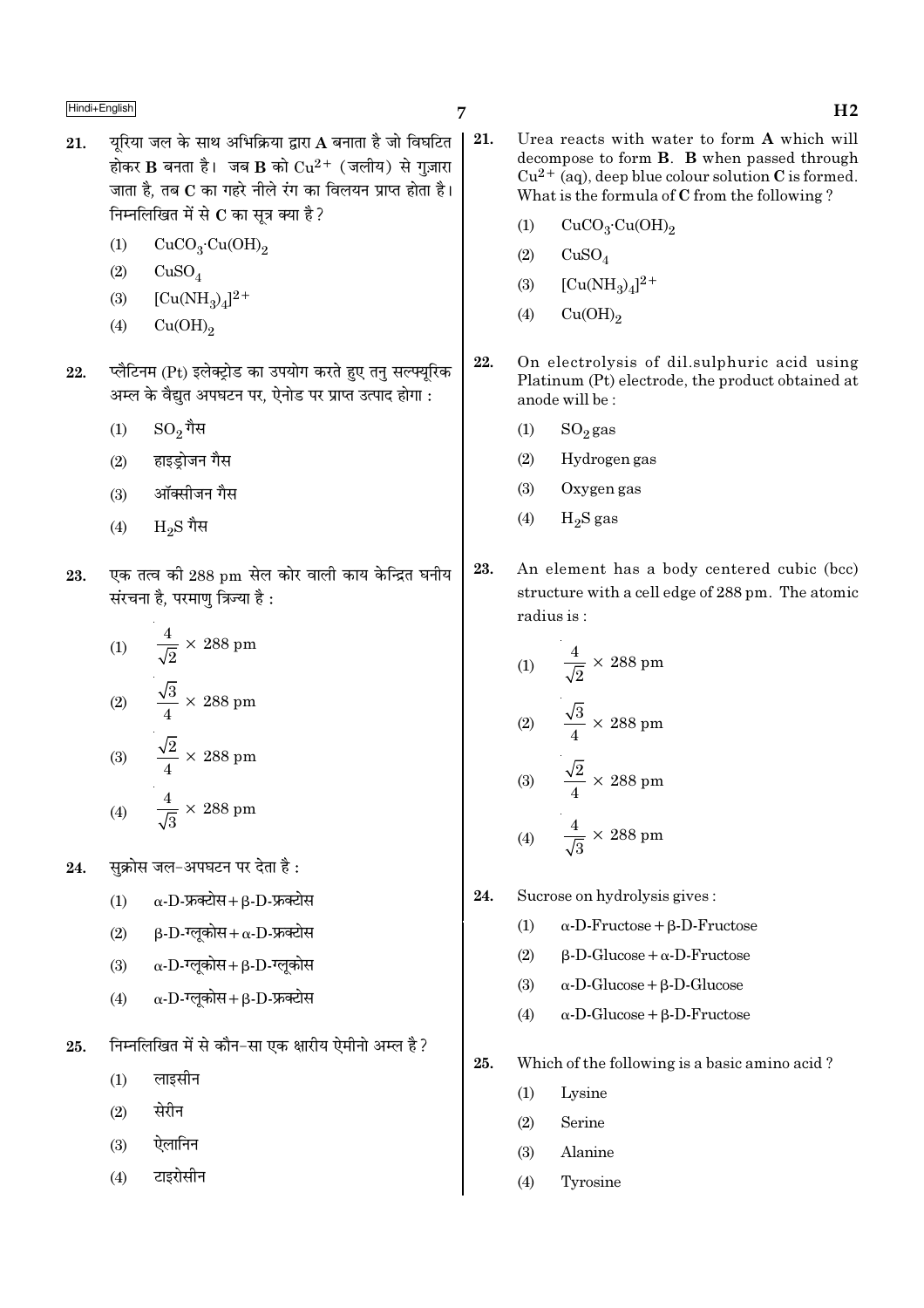- निम्नलिखित में से अणओं के किस समच्चय का शन्य द्विध्रव 26. आघर्ण होता है ?
	- बोरॉन ट्राइफ्लुओराइड, बेरिलियम डाइफ्लुओराइड, कार्बन  $(1)$ डाइऑक्साइड. 1.4-डाइक्लोरोबेन्ज़ीन
	- अमोनिया, बेरिलियम डाइफ्लुओराइड, जल,  $(2)$ 1.4-डाइक्लोरोबेन्ज़ीन
	- बोरॉन ट्राइफ्लुओराइड, हाइड़ोजन फ्लुओराइड, कार्बन  $(3)$ डाइऑक्साइड, 1.3-डाइक्लोरोबेन्ज़ीन
	- नाइट्रोजन ट्राइफ्लुओराइड, बेरिलियम डाइफ्लुओराइड,  $(4)$ जल, 1,3-डाइक्लोरोबेन्ज़ीन
- बेन्ज़ीन का हिमांक अवनमन स्थिरांक (Ke)  $5.12$  K kg mol $^{-1}$ 27. है। बेन्ज़ीन में एक विद्युत-अनपघट्य विलेय वाले  $0.078 \text{ m}$ मोललता वाले विलयन का हिमांक अवनमन (दो दशमलव स्थानों तक निकटित), है :
	- $0.60K$  $(1)$
	- $(2)$  $0.20K$
	- $(3)$  $0.80K$
	- $(4)$  $0.40K$
- निम्नलिखित में से सल्फर के किस ऑक्सोअम्ल में  $\rm O$   $\rm O$   $-$ 28. बंधन है ?
	- $\rm H_2S_2O_7$ , पाइरोसल्फ़्यूरिक अम्ल  $(1)$
	- $H_2SO_3$ , सल्फ़्यूरस अम्ल  $(2)$
	- $\rm H_2SO_4$ , सल्फ़्यूरिक अम्ल  $(3)$
	- $\rm H_2S_2O_8$ , परऑक्सोडाइसल्फ़्यूरिक अम्ल  $(4)$
- $HCl$  को  $CaCl_2$ ,  $MgCl_2$  और  $NaCl$  के विलयन से गुज़ारा 29. गया। निम्नलिखित में से कौन-सा/कौन-से यौगिक क्रिस्टलित हुआ/हुए ?
	- NaCl, MgCl<sub>2</sub> और CaCl<sub>2</sub>  $(1)$
	- MgCl<sub>2</sub> और CaCl<sub>2</sub> दोनों  $(2)$
	- केवल NaCl  $(3)$
	- केवल  $MeCl<sub>2</sub>$  $(4)$
- ज़ीटा विभव का मापन कोलॉइडी विलयन के किस गुणधर्म के 30. निर्धारण में उपयोगी होता है ?
	- कोलॉइडी कणों का आमाप  $(1)$
	- श्यानता  $(2)$
	- विलेयता  $(3)$
	- कोलॉइडी कणों की विलेयता  $(4)$
- 26. Which of the following set of molecules will have zero dipole moment?
	- Boron trifluoride, beryllium difluoride,  $(1)$ carbon dioxide, 1.4-dichlorobenzene
	- $(2)$ Ammonia, beryllium difluoride, water, 1,4-dichlorobenzene
	- $(3)$ Boron trifluoride, hydrogen fluoride, carbon dioxide, 1,3-dichlorobenzene
	- $(4)$ Nitrogen trifluoride, bervllium difluoride. water, 1.3-dichlorobenzene
- 27. The freezing point depression constant  $(K_e)$  of benzene is  $5.12$  K kg mol<sup>-1</sup>. The freezing point depression for the solution of molality  $0.078$  m containing a non-electrolyte solute in benzene is (rounded off up to two decimal places):
	- $(1)$  $0.60K$
	- $(2)$  $0.20K$
	- $(3)$  $0.80K$
	- $0.40K$  $(4)$
- 28. Which of the following oxoacid of sulphur has  $-0-0$  – linkage?
	- $H_2S_2O_7$ , pyrosulphuric acid  $(1)$
	- $H_2SO_3$ , sulphurous acid  $(2)$
	- $H_2SO_4$ , sulphuric acid  $(3)$
	- $H_2S_2O_8$ , peroxodisulphuric acid  $(4)$
- 29. HCl was passed through a solution of CaCl<sub>2</sub>, MgCl<sub>2</sub> and NaCl. Which of the following compound(s)  $crystalise(s)$ ?
	- NaCl,  $MgCl<sub>2</sub>$  and  $CaCl<sub>2</sub>$  $(1)$
	- $(2)$ Both MgCl<sub>2</sub> and CaCl<sub>2</sub>
	- Only NaCl  $(3)$
	- Only MgCl<sub>2</sub>  $(4)$
- 30. Measuring Zeta potential is useful in determining which property of colloidal solution?
	- $(1)$ Size of the colloidal particles
	- $(2)$ Viscosity
	- $(3)$ Solubility
	- Stability of the colloidal particles  $(4)$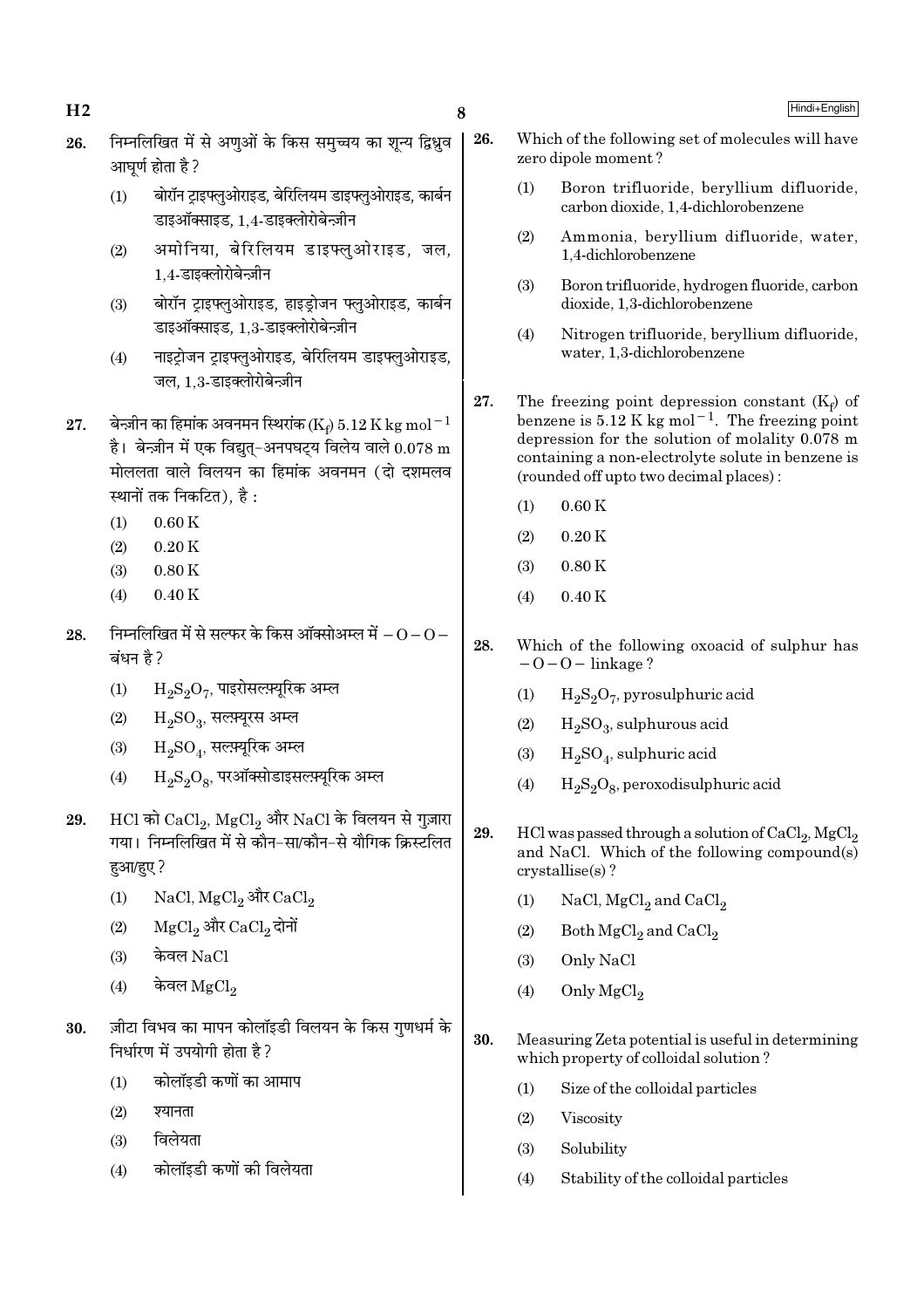- $\boldsymbol{q}$
- प्रथम कोटि की एक अभिक्रिया के लिए वेग स्थिरांक 31.  $4.606 \times 10^{-3}$  s<sup>-1</sup> है। अभिकारक के 2.0 g को 0.2 g तक घटने में आवश्यक समय है:
	- $1000 s$  $(1)$
	- $(2)$  $100 s$
	- $200 s$  $(3)$
	- $500 s$  $(4)$
- निम्नलिखित में से कौन-सी ऐल्केन वुर्ट्ज़ अभिक्रिया द्वारा 32. अच्छी लब्धि में नहीं बनाई जा सकती ?
	- $(1)$ n-ब्युटेन
	- $(2)$ n-हैक्सेन
	- 2,3-डाइमेथिलब्यूटेन  $(3)$
	- n-हेप्टेन  $(4)$

#### निम्नलिखित को सुमेलित कीजिए और **उचित** विकल्प पहचानिए। 33.

| (a)                       |          | $CO(g) + H2(g)$ |      | (i)   | $Mg(HCO3)2 +$<br>Ca(HCO <sub>3</sub> ) <sub>2</sub> |  |  |  |  |
|---------------------------|----------|-----------------|------|-------|-----------------------------------------------------|--|--|--|--|
| (b)                       | कठोरता   | जल की अस्थायी   |      | (ii)  | एक इलेक्ट्रॉन न्यून<br>हाइड्राइड                    |  |  |  |  |
| $\left( \text{c} \right)$ | $B_2H_6$ |                 |      | (iii) | संश्लेषण गैस                                        |  |  |  |  |
| (d)                       | $H_2O_2$ |                 |      | (iv)  | असमतली संरचना                                       |  |  |  |  |
|                           | (a)      | (b)             | (c)  | (d)   |                                                     |  |  |  |  |
| (1)                       | (i)      | (iii)           | (ii) | (iv)  |                                                     |  |  |  |  |
| (2)                       | (iii)    | (i)             | (ii) | (iv)  |                                                     |  |  |  |  |
| (3)                       | (iii)    | (ii)            | (i)  | (iv)  |                                                     |  |  |  |  |
| (4)                       | (iii)    | (iv)            | (ii) | (i)   |                                                     |  |  |  |  |
|                           |          |                 |      |       |                                                     |  |  |  |  |

 $Ni(OH)_{2}$  की 0.1 M NaOH में विलेयता ज्ञात कोजिए। 34. दिया है कि  $\rm Ni(OH)_2$  का आयनी गुणनफल  $2\times10^{-15}$  है।

- $(1)$  $1 \times 10^8$  M
- $2 \times 10^{-13}$  M  $(2)$
- $2 \times 10^{-8}$  M  $(3)$
- $1 \times 10^{-13}$  M  $(4)$

पहचानिए कि कौन–से अणु का अस्तित्व **नहीं** है। 35.

- $(1)$  $O_2$
- $(2)$ He<sub>2</sub>
- $(3)$  $\mathrm{Li}_2$
- $(4)$  $C<sub>2</sub>$
- $\vert$  31. The rate constant for a first order reaction is  $4.606 \times 10^{-3}$  s<sup>-1</sup>. The time required to reduce 2.0 g of the reactant to  $0.2$  g is:
	- $(1)$  $1000 s$
	- $(2)$  $100 s$
	- $(3)$  $200 s$
	- $500 s$  $(4)$
	- 32. Which of the following alkane cannot be made in good yield by Wurtz reaction?
		- n-Butane  $(1)$
		- $(2)$ n-Hexane
		- $(3)$ 2,3-Dimethylbutane
		- $(4)$ n-Heptane
	- 33. Match the following and identify the correct option.

| (a)                         |          | $CO(g) + H2(g)$          |      | $\rm(i)$ | $Mg(HCO3)2 +$<br>Ca(HCO <sub>3</sub> ) <sub>2</sub> |  |  |  |  |
|-----------------------------|----------|--------------------------|------|----------|-----------------------------------------------------|--|--|--|--|
| (b)                         | water    | Temporary<br>hardness of |      | (ii)     | An electron<br>deficient hydride                    |  |  |  |  |
| $\left( \mathrm{c} \right)$ | $B_2H_6$ |                          |      | (iii)    | Synthesis gas                                       |  |  |  |  |
| (d)                         | $H_2O_2$ |                          |      | (iv)     | Non-planar<br>structure                             |  |  |  |  |
|                             | (a)      | (b)                      | (c)  | (d)      |                                                     |  |  |  |  |
| (1)                         | (i)      | (iii)                    | (ii) | (iv)     |                                                     |  |  |  |  |

| (1)        | (i)   | (iii) | (i)            | (iv)               |
|------------|-------|-------|----------------|--------------------|
| (2)        | (iii) | (i)   | (ii)           | (iv)               |
| <b>(3)</b> | (iii) | (ii)  | (i)            | (iv)               |
| (4)        | (iii) | (iv)  | $\overline{u}$ | $\left( 1 \right)$ |

- 34. Find out the solubility of  $Ni(OH)_2$  in 0.1 M NaOH. Given that the ionic product of  $Ni(OH)_2$  is<br> $2 \times 10^{-15}$ .
	- $1 \times 10^8$  M  $(1)$
	- $(2)$  $2 \times 10^{-13}$  M
	- $2\times10^{-8}$  M  $(3)$
	- $1 \times 10^{-13}$  M  $(4)$
- 35. Identify a molecule which does not exist.
	- $(1)$  $O<sub>2</sub>$
	- $(2)$ He<sub>o</sub>
	- $(3)$ Li<sub>2</sub>
	- $(4)$  $C_2$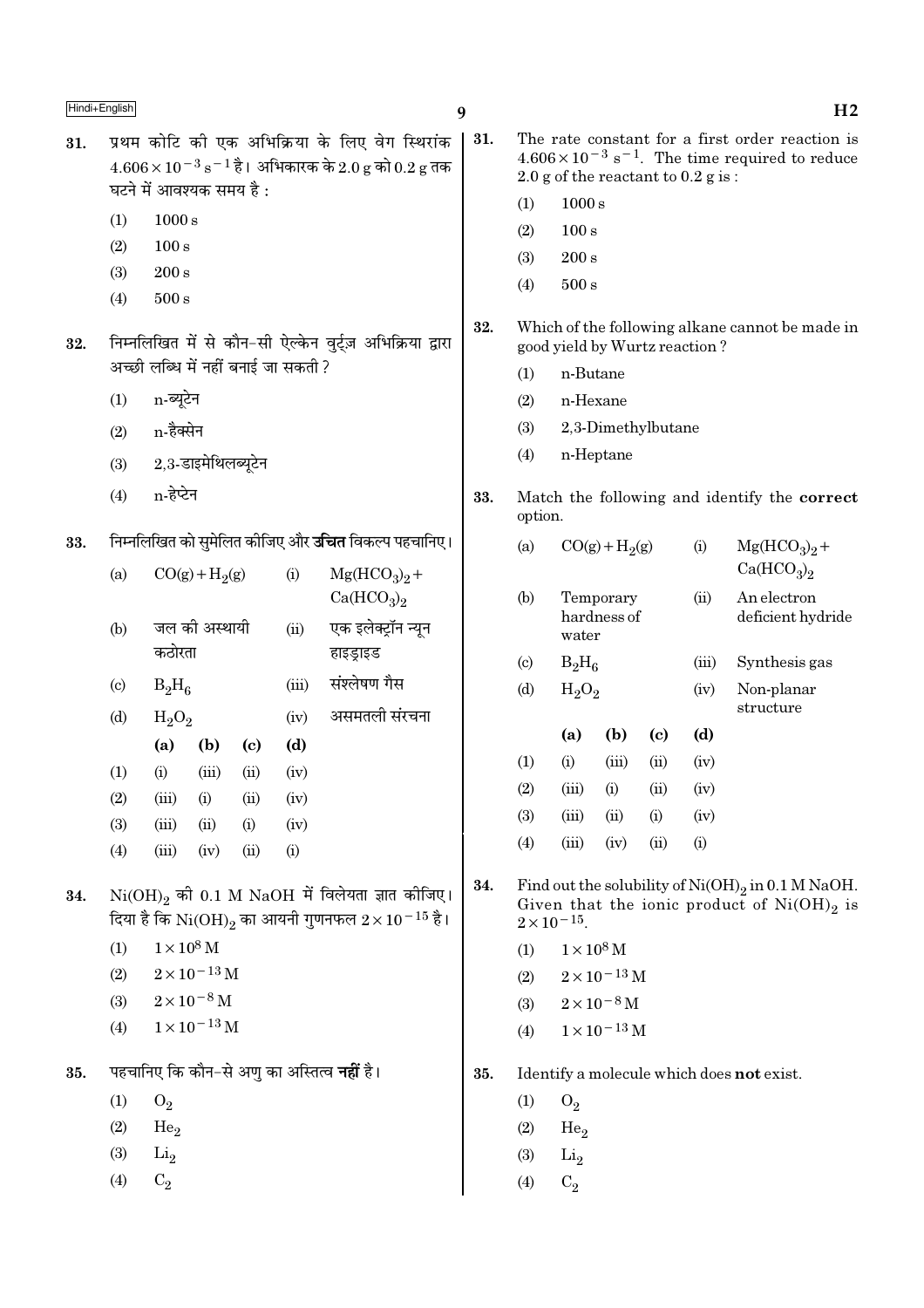निम्नलिखित में से कौन-सी ऐमीन कार्बिलऐमीन परीक्षण देगी ? 36.



 $(2)$ 



 $NCH<sub>3</sub>$ <sub>2</sub>  $(4)$ 

**गलत** कथन को पहचानिए। 37.

- क्रोमियम की,  $\text{CrO}_4^{2-}$  और  $\text{Cr}_2\text{O}_7^{2-}$  में उपचयन  $(1)$ अवस्थाएँ समान नहीं हैं।
- जल में,  $Cr^{2+}(d^4)$ ,  $Fe^{2+}(d^6)$  से अधिक प्रबल  $(2)$ अपचायक है।
- संक्रमण धातएँ और उनके यौगिक उनकी बह ऑक्सीकरण  $(3)$ अवस्थाओं को ग्रहण करने की क्षमता के कारण उत्प्रेरकी सक्रियता और संकुल निर्माण के लिए जाने जाते हैं।
- अंतराकाशी यौगिक वे होते हैं जो धातुओं के क्रिस्टल  $(4)$ जालकों के भीतर छोटे आकार वाले परमाणुओं जैसे H. C या N के फंसने (ट्रैप) पर बनते हैं।

36.

Which of the following amine will give the carbylamine test?



#### 37. Identify the incorrect statement.

- The oxidation states of chromium in  $CrO_4^{2-}$  $(1)$ and  $\mathrm{Cr_{2}O_{7}^{2-}}$  are not the same.
- $Cr^{2+}(d^4)$  is a stronger reducing agent than  $(2)$  $Fe<sup>2+</sup>(d<sup>6</sup>)$  in water.
- $(3)$ The transition metals and their compounds are known for their catalytic activity due to their ability to adopt multiple oxidation states and to form complexes.
- $(4)$ Interstitial compounds are those that are formed when small atoms like H, C or N are trapped inside the crystal lattices of metals.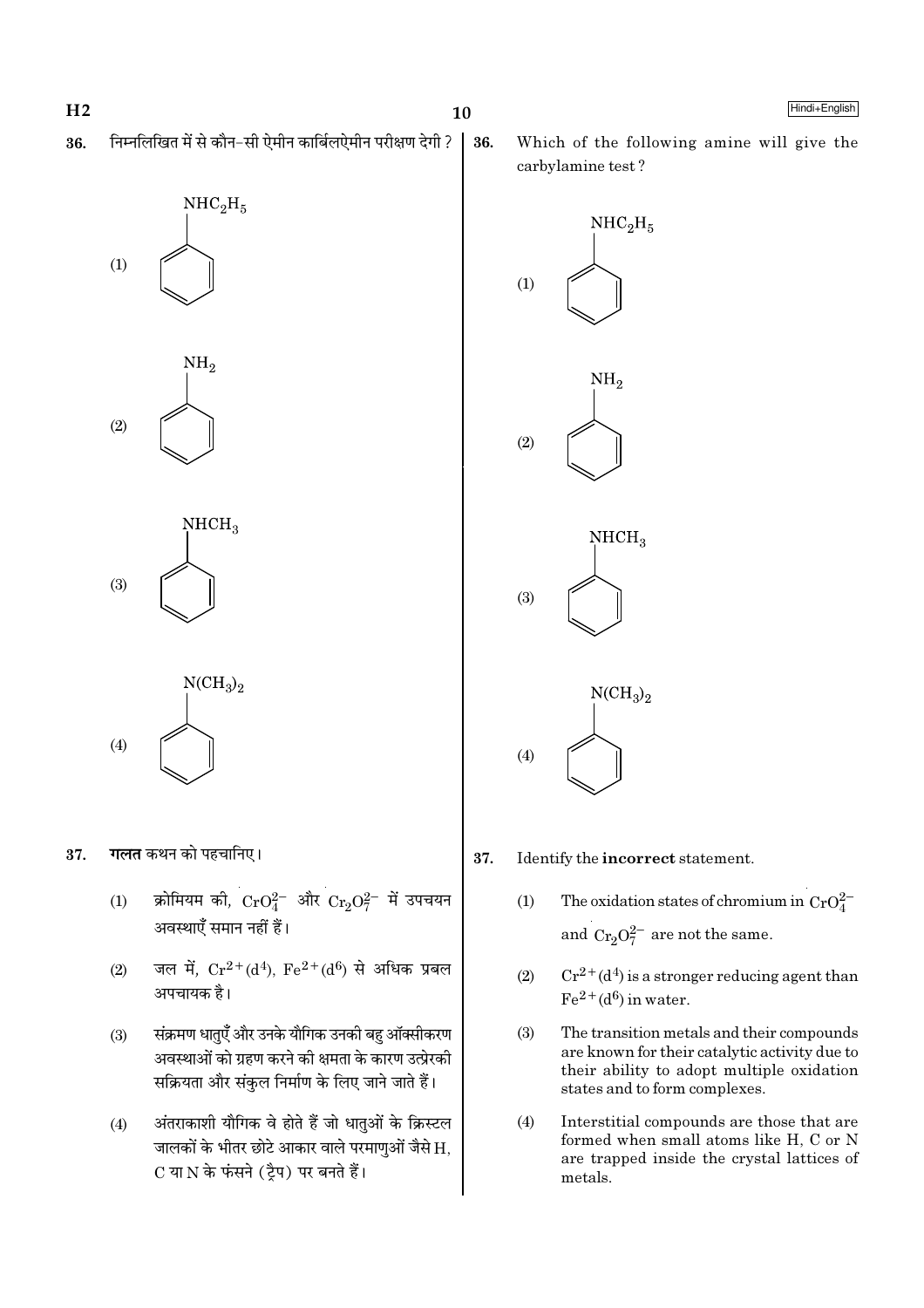| 38. | किसी अभिक्रिया के अभिकारकों की सांद्रता में वृद्धि से परिवर्तन<br>होगा :                                                                                                                                           | 38. | An increase in the concentration of the reactants<br>of a reaction leads to change in:                                                       |                                                                                                                                                                                                                |  |  |
|-----|--------------------------------------------------------------------------------------------------------------------------------------------------------------------------------------------------------------------|-----|----------------------------------------------------------------------------------------------------------------------------------------------|----------------------------------------------------------------------------------------------------------------------------------------------------------------------------------------------------------------|--|--|
|     | संघट्ट आवृत्ति में<br>(1)                                                                                                                                                                                          |     | (1)                                                                                                                                          | collision frequency                                                                                                                                                                                            |  |  |
|     | सक्रियण ऊर्जा में<br>(2)                                                                                                                                                                                           |     | (2)                                                                                                                                          | activation energy                                                                                                                                                                                              |  |  |
|     | अभिक्रिया की ऊष्मा में<br>(3)                                                                                                                                                                                      |     | (3)                                                                                                                                          | heat of reaction                                                                                                                                                                                               |  |  |
|     | देहली ऊर्जा में<br>(4)                                                                                                                                                                                             |     | (4)                                                                                                                                          | threshold energy                                                                                                                                                                                               |  |  |
| 39. | एक सिलिंडर में $\mathrm{N}_2$ और $\mathrm{Ar}$ गैसों के एक मिश्रण में $\mathrm{N}_2$ के<br>$7 g$ और $Ar$ के 8 $g$ हैं। यदि सिलिंडर में गैसों के मिश्रण का<br>कुल दाब 27 bar हो, तो $\mathrm{N}_2$ का आंशिक दाब है, | 39. |                                                                                                                                              | A mixture of $N_2$ and Ar gases in a cylinder contains<br>$7 g$ of $N_2$ and $8 g$ of Ar. If the total pressure of the<br>mixture of the gases in the cylinder is 27 bar, the<br>partial pressure of $N_2$ is: |  |  |
|     | [परमाणु द्रव्यमानों (g mol <sup>-1</sup> में) : N = 14, Ar = 40 उपयोग<br>कोजिए                                                                                                                                     |     | [Use atomic masses (in g mol <sup>-1</sup> ) : $N = 14$ , $Ar = 40$ ]                                                                        |                                                                                                                                                                                                                |  |  |
|     | 18 bar<br>(1)                                                                                                                                                                                                      |     | (1)                                                                                                                                          | 18 bar                                                                                                                                                                                                         |  |  |
|     | 9 bar<br>(2)                                                                                                                                                                                                       |     | (2)                                                                                                                                          | 9 bar                                                                                                                                                                                                          |  |  |
|     | 12 bar<br>(3)                                                                                                                                                                                                      |     | (3)                                                                                                                                          | 12 bar                                                                                                                                                                                                         |  |  |
|     | 15 bar<br>(4)                                                                                                                                                                                                      |     | (4)                                                                                                                                          | 15 bar                                                                                                                                                                                                         |  |  |
| 40. | गलित $\mathrm{CaCl}_2$ से 20 g कैल्शियम प्राप्त करने के लिए आवश्यक<br>फैराडे(F) की संख्या है,<br>$(Ca$ का परमाणु द्रव्यमान = 40 ग्राम/मोल)                                                                         |     | The number of Faradays(F) required to produce<br>20 g of calcium from molten $CaCl2$ (Atomic mass<br>of $Ca = 40 g$ mol <sup>-1</sup> ) is : |                                                                                                                                                                                                                |  |  |
|     | (1)<br>$\overline{4}$                                                                                                                                                                                              |     | (1)                                                                                                                                          | $\overline{4}$                                                                                                                                                                                                 |  |  |
|     | (2)<br>1                                                                                                                                                                                                           |     | (2)                                                                                                                                          | $\mathbf 1$                                                                                                                                                                                                    |  |  |
|     | (3)<br>$\sqrt{2}$                                                                                                                                                                                                  |     | (3)                                                                                                                                          | $\boldsymbol{2}$                                                                                                                                                                                               |  |  |
|     | $\sqrt{3}$<br>(4)                                                                                                                                                                                                  |     | (4)                                                                                                                                          | $\boldsymbol{3}$                                                                                                                                                                                               |  |  |
| 41. | बेन्ज़ैल्डिहाइड और ऐसीटोफ़ीनोन की तनु $\rm NaOH$ की उपस्थिति<br>में अभिक्रिया इस प्रकार जानी जाती है :                                                                                                             | 41. |                                                                                                                                              | Reaction between benzaldehyde and acetophenone<br>in presence of dilute NaOH is known as :                                                                                                                     |  |  |
|     | क्रॉस ऐलडॉल संघनन<br>(1)                                                                                                                                                                                           |     | (1)                                                                                                                                          | Cross Aldol condensation                                                                                                                                                                                       |  |  |
|     | ऐलुडॉल संघनन<br>(2)                                                                                                                                                                                                |     | (2)                                                                                                                                          | Aldol condensation                                                                                                                                                                                             |  |  |
|     | कैनिज़ारो अभिक्रिया<br>(3)                                                                                                                                                                                         |     | (3)                                                                                                                                          | Cannizzaro's reaction                                                                                                                                                                                          |  |  |
|     | क्रॉस कैनिज़ारो अभिक्रिया<br>(4)                                                                                                                                                                                   |     | (4)                                                                                                                                          | Cross Cannizzaro's reaction                                                                                                                                                                                    |  |  |
| 42. | निम्नलिखित अभिक्रिया में कार्बन की ऑक्सीकरण संख्या में<br>क्या परिवर्तन होता है ?                                                                                                                                  | 42. |                                                                                                                                              | What is the change in oxidation number of carbon<br>in the following reaction?                                                                                                                                 |  |  |
|     | $\text{CH}_4(g) + 4\text{Cl}_2(g) \rightarrow \text{CCl}_4(l) + 4\text{HCl}(g)$                                                                                                                                    |     |                                                                                                                                              | $\text{CH}_4(g) + 4\text{Cl}_2(g) \rightarrow \text{CCl}_4(l) + 4\text{HCl}(g)$                                                                                                                                |  |  |
|     | 0 से $-4$<br>(1)                                                                                                                                                                                                   |     | (1)                                                                                                                                          | $0$ to $-4$                                                                                                                                                                                                    |  |  |
|     | $+4 \vec{R} + 4$<br>(2)                                                                                                                                                                                            |     | (2)                                                                                                                                          | $+4$ to $+4$                                                                                                                                                                                                   |  |  |
|     | $0 \, \mathcal{H} + 4$<br>(3)                                                                                                                                                                                      |     | (3)                                                                                                                                          | $0$ to $+4$                                                                                                                                                                                                    |  |  |
|     | $-4 \vec{R} + 4$<br>(4)                                                                                                                                                                                            |     | (4)                                                                                                                                          | $-4$ to $+4$                                                                                                                                                                                                   |  |  |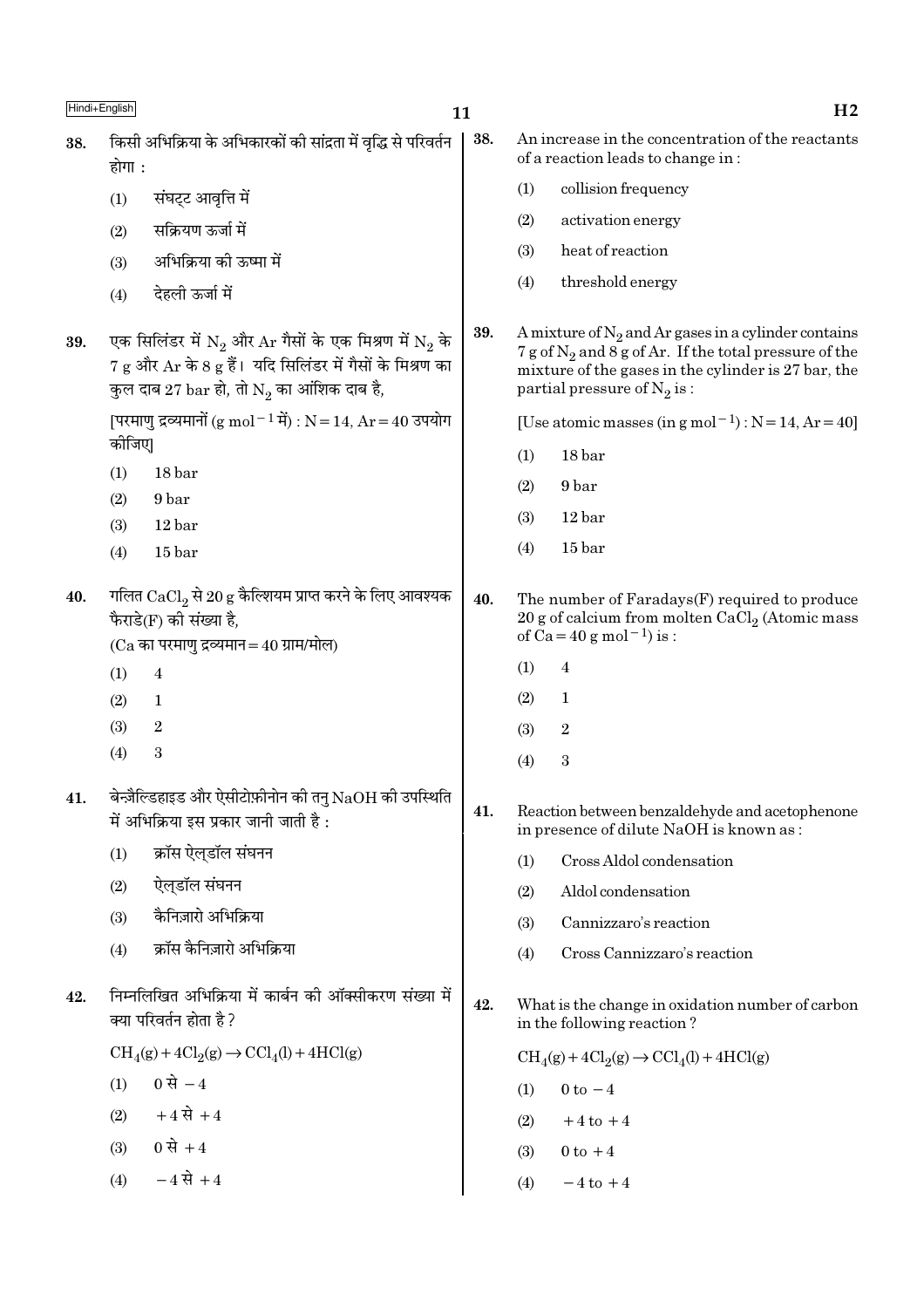$H<sub>2</sub>$ 

एक ऐल्कीन ओज़ोनोलिसिस द्वारा एक उत्पाद के रूप में मेथैनैल 43. देती है। इसकी संरचना है:









- ऐसीटोन और मेथिलमैग्नीशियम क्लोराइड की अभिक्रिया और 44. तत्पश्चात् जल-अपघटन से प्राप्त होगा:
	- आइसोब्यूटिल ऐल्कोहॉल  $(1)$
	- $(2)$ आइसोप्रोपिल ऐल्कोहॉल
	- द्वितीयक ब्यूटिल ऐल्कोहॉल  $(3)$
	- तृतीयक ब्यूटिल ऐल्कोहॉल  $(4)$
- निम्नलिखित में से कौन-सा धनायनी अपमार्जक है ? 45.
	- सोडियम डोडेसिलबेन्ज़ीन सल्फोनेट  $(1)$
	- $(2)$ सोडियम लॉराइल सल्फेट
	- सोडियम स्टिएरेट  $(3)$
	- सेटिलटाइमेथिल अमोनियम ब्रोमाइड  $(4)$
- पेंग्विन एवं डॉलफिन के पक्ष उदाहरण है: 46.
	- प्राकृतिक वरण का  $(1)$
	- अनुकूली विकिरण का  $(2)$
	- अभिसारी विकास का  $(3)$
	- औद्योगिक मैलेनिज्म का  $(4)$

43. An alkene on ozonolysis gives methanal as one of the product. Its structure is:



- 44. Reaction between acetone and methylmagnesium chloride followed by hydrolysis will give:
	- $(1)$ Isobutyl alcohol
	- $(2)$ Isopropyl alcohol
	- $(3)$ Sec. butyl alcohol
	- Tert. butyl alcohol  $(4)$
- $45.$ Which of the following is a cationic detergent?
	- Sodium dodecylbenzene sulphonate  $(1)$
	- $(2)$ Sodium lauryl sulphate
	- $(3)$ Sodium stearate
	- Cetyltrimethyl ammonium bromide  $(4)$
- 46. Flippers of Penguins and Dolphins are examples  $of:$ 
	- Natural selection  $(1)$
	- $(2)$ Adaptive radiation
	- $(3)$ Convergent evolution
	- Industrial melanism  $(4)$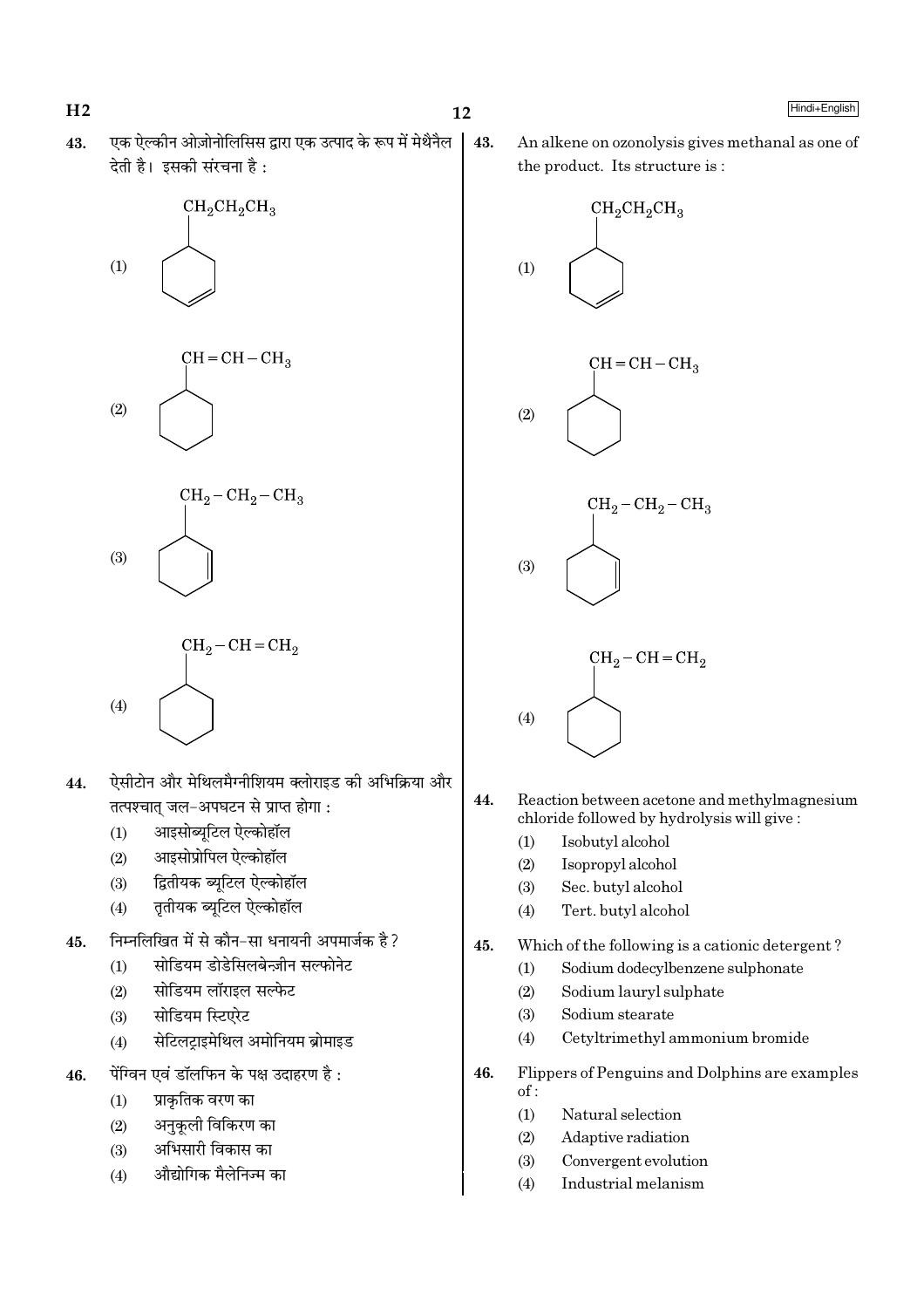- $47.$   $\,$  कछ विभाजित हो रही कोशिकायें कोशिका चक्रण से बाहर िनकल जाती हैं और कायिक निष्क्रियता अवस्था में प्रवेश कर जाती है। इसे शांत अवस्था ( $\mathrm{G}_0$ ) कहा जाता है। यह प्रक्रिया किसके अन्त में होती है ?  $(1)$   $G<sub>2</sub>$  प्रावस्था  $(2)$  M प्रावस्था  $(3)$   $G_1$  प्रावस्था  $(4)$   $S \overline{S}$  प्रावस्था  $48.$  निम्नलिखित को सुमेलित कीजिए: (a) ठित्प्रेरक क्रिया का निरोधक (i) रिसिन (b) पेप्टाइड बंध धारक (ii) मैलोनेट (c) ∑ कवकों में कोशिका भित्ति (iii) काइटिन पदार्थ (d) ÁmÃËÿ∑§ ©¬Ê¬øÿ¡ (iv) ∑§Ê‹Ò¡Ÿ िनम्नलिखित में से **सही** विकल्प चनिए : (a) (b) (c) (d)  $(1)$   $(ii)$   $(iii)$   $(i)$   $(iv)$  $(2)$   $(ii)$   $(iv)$   $(iii)$   $(i)$ (3) (iii) (i) (iv) (ii)  $(4)$   $(iii)$   $(iv)$   $(i)$   $(ii)$  $49.$  फ्लोरीडियन मॉॅंड की संरचना किसके समान होती है ? (1) लैमिनेरिन और सेललोज  $(2)$  माँड और सेललोज (3) एमाइलोपेक्टीन और ग्लाइकोजन  $(4)$  मैनीटॉल और एल्जिन 50. द्वितीयक उपापचयज, जैसे कि निकोटीन, स्ट्रिक्नीन और कैफीन को पौधों के द्वारा अपने लिए क्यों उत्पादित किया जाता है ?  $(1)$  प्रजनन पर प्रभाव  $(2)$  पोषण में उपयोग  $(3)$  वद्भि पर प्रभाव  $(4)$  रक्षा पर असर  $51.$  यदि दो लगातार क्षार युग्मों के बीच की दूरी  $0.34 \text{ nm}$  है और एक स्तनपायी कोशिका की DNA की द्विकंडली में क्षार युग्मों की कुल संख्या  $6.6 \times 10^9$  bp है। तब DNA की लम्बाई  $\overline{\mathbf{E}}$ होगी लगभग:  $(1)$  2.7 मीटर
	- $(2)$  2.0 मीटर
	- $(3)$  2.5 मीटर
	- $(4) 2.2 \text{ H}$ दर
- $\overline{\text{Hindi+English}}$  and  $\overline{\text{H2}}$ 47. Some dividing cells exit the cell cycle and enter vegetative inactive stage. This is called quiescent
	- $(1)$  G<sub>2</sub> phase
	- (2) M phase
	- $(3)$  G<sub>1</sub> phase
	- (4) S phase

## 48. Match the following :

(a) Inhibitor of catalytic (i) Ricin activity

stage  $(G_0)$ . This process occurs at the end of :

- (b) Possess peptide bonds (ii) Malonate
- (c) Cell wall material in (iii) Chitin fungi
- (d) Secondary metabolite (iv) Collagen

Choose the correct option from the following :

|     | (a)   | (b)   | (c)                    | (d)  |
|-----|-------|-------|------------------------|------|
| (1) | (ii)  | (iii) | $\rm \scriptstyle (i)$ | (iv) |
| (2) | (ii)  | (iv)  | (iii)                  | (i)  |
| (3) | (iii) | (i)   | (iv)                   | (ii) |
| (4) | (iii) | (iv)  | $\rm \scriptstyle (i)$ | (ii) |
|     |       |       |                        |      |

- 49. Floridean starch has structure similar to :
	- (1) Laminarin and cellulose
	- (2) Starch and cellulose
	- (3) Amylopectin and glycogen
	- (4) Mannitol and algin
- 50. Secondary metabolites such as nicotine, strychnine and caffeine are produced by plants for their :
	- (1) Effect on reproduction
	- (2) Nutritive value
	- (3) Growth response
	- (4) Defence action
- 51. If the distance between two consecutive base pairs is 0.34 nm and the total number of base pairs of a DNA double helix in a typical mammalian cell is  $6.6 \times 10^9$  bp, then the length of the DNA is approximately :
	- (1) 2.7 meters
	- $(2)$  2.0 meters
	- (3) 2.5 meters
	- (4) 2.2 meters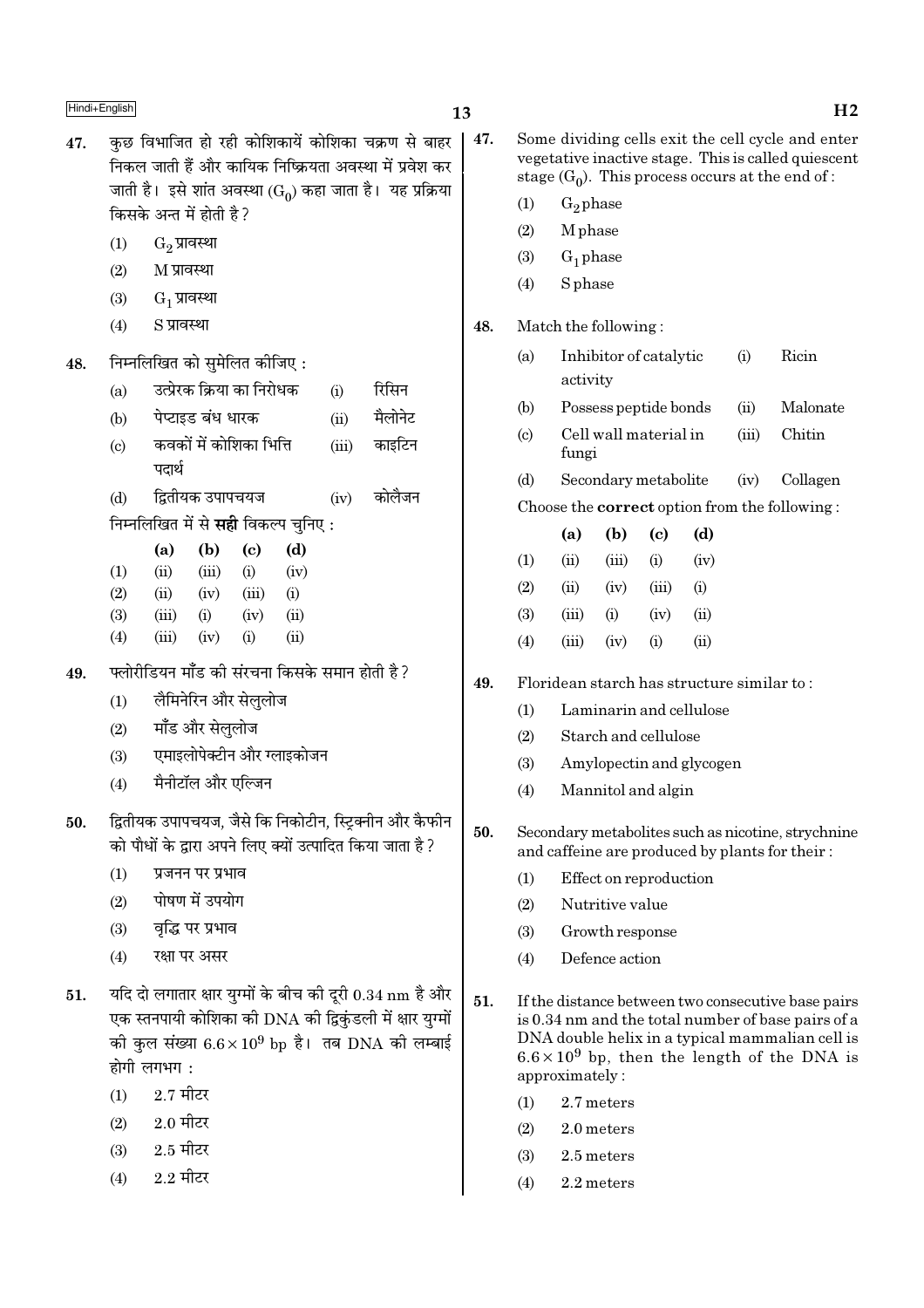$H<sub>2</sub>$ 

- रात्रि में या पर्ण प्रात:काल में घास की पत्तियों के शीर्ष से जल के  $52.$ द्रव अवस्था में निकलने को सगम बनाने में कौन सी प्रक्रिया उत्तरदायी होती है ?
	- जीवद्रव्यकंचन  $(1)$
	- वाष्पोत्सर्जन  $(2)$
	- मूलीय दाब  $(3)$
	- अंत:शोषण  $(4)$
- जीन 'I' जो ABO रक्त वर्ग का नियंत्रण करता है उसके संदर्भ 53. में **गलत** कथन को पहचानिए।
	- 'i' ऐलील कोई भी शर्करा उत्पन्न नहीं करता।  $(1)$
	- जीन (I) के तीन ऐलील होते हैं।  $(2)$
	- एक व्यक्ति में तीन में से केवल दो ऐलील होंगे।  $(3)$
	- जब  $I^A$  एवं  $I^B$  दोनों इकट्ठे होते हैं, ये एक प्रकार की  $(4)$ शर्करा अभिव्यक्त करते हैं।
- सिनेप्टोनीमल सम्मिश्र का विघटन होता है: 54.
	- तनपट्ट के दौरान  $(1)$
	- स्थूलपट्ट के दौरान  $(2)$
	- युग्मपट्ट के दौरान  $(3)$
	- द्विपट्ट के दौरान  $(4)$
- निम्न में कौन वाहितमल उपचार के लिए अवायवीय आपंक 55. संपाचित्र में डाला जाता है ?
	- संक्रियीत आपंक  $(1)$
	- पाथमिक आपंक  $(2)$
	- तैरते हुए कुडे-करकट  $(3)$
	- प्राथमिक उपचार के बहि:स्राव  $(4)$
- संघ कॉर्डेटा के लिए कौन से कथन **सही** हैं ? 56
	- यरोकॉर्डेटा में पृष्ठरज्जू सिर से पूंछ तक फैली होती है  $(a)$ और यह जीवन के अंत तक बनी रहती है।
	- वर्टीब्रेटा में पृष्ठरज्जु केवल भ्रूणीय काल में उपस्थित  $(b)$ होती है।
	- केन्द्रीय तंत्रिका तंत्र पष्ठीय एवं खोखला होता है।  $\left( \text{c} \right)$
	- कॉर्डेटा को तीन उपसंघों में विभाजित किया है :  $(d)$ हेमीकॉर्डेटा, ट्यूनिकेटा एवं सेफैलोकॉर्डेटा।
	- $(b)$  एवं  $(c)$  $(1)$
	- $(d)$  एवं  $(c)$  $(2)$
	- $(c)$  एवं  $(a)$  $(3)$
	- $(a)$  एवं  $(b)$  $(4)$
- 52. The process responsible for facilitating loss of water in liquid form from the tip of grass blades at night and in early morning is:
	- Plasmolysis  $(1)$
	- $(2)$ Transpiration
	- $(3)$ Root pressure
	- $(4)$ Imbibition
- 53. Identify the wrong statement with reference to the gene T that controls ABO blood groups.
	- $(1)$ Allele 'i' does not produce any sugar.
	- $(2)$ The gene (I) has three alleles.
	- $(3)$ A person will have only two of the three alleles.
	- When  $I^A$  and  $I^B$  are present together, they  $(4)$ express same type of sugar.
- 54. Dissolution of the synaptonemal complex occurs during:
	- Leptotene  $(1)$
	- $(2)$ Pachytene
	- Zygotene  $(3)$
	- $(4)$ Diplotene
- 55. Which of the following is put into Anaerobic sludge digester for further sewage treatment?
	- Activated sludge  $(1)$
	- $(2)$ Primary sludge
	- $(3)$ Floating debris
	- Effluents of primary treatment  $(4)$
- 56. Which of the following statements are true for the phylum-Chordata?
	- In Urochordata notochord extends from  $(a)$ head to tail and it is present throughout their life.
	- In Vertebrata notochord is present during (b) the embryonic period only.
	- Central nervous system is dorsal and  $(c)$ hollow.
	- Chordata is divided into 3 subphyla :  $(d)$ Hemichordata, Tunicata and Cephalochordata.
	- $(b)$  and  $(c)$  $(1)$
	- $(2)$  $(d)$  and  $(c)$
	- $(3)$  $(c)$  and  $(a)$
	- $(a)$  and  $(b)$  $(4)$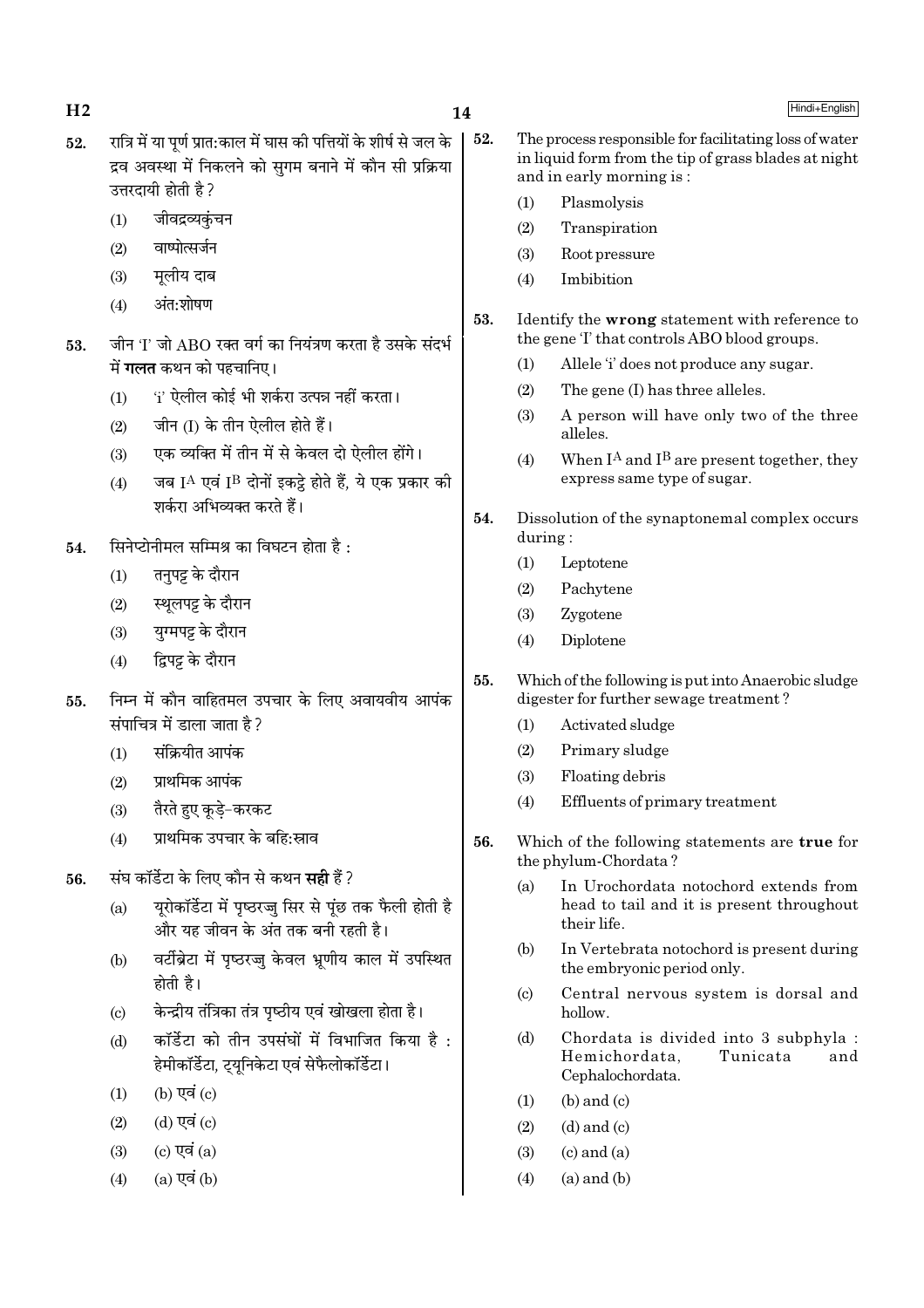| Hindi+English |               |                                                                   |
|---------------|---------------|-------------------------------------------------------------------|
| 57.           |               | यौन संचरित रोगों के <b>सही</b> विकल्प का चयन करो।                 |
|               | (1)           | कैंसर, AIDS, सिफिलिस                                              |
|               | (2)           | सुजाक, सिफिलिस, जननिक परिसर्प                                     |
|               | (3)           | सुजाक, मलेरिया, जननिक परिसर्प                                     |
|               | (4)           | AIDS, मलेरिया, फाइलेरिया                                          |
| 58.           |               | सूक्ष्मांकुरों के ब्रुश बार्डर वाली घनाकार उपकला पायी जाती है :   |
|               | (1)           | यूस्टेकीयन नलिका में                                              |
|               | (2)           | आंत्र के आस्तर में                                                |
|               | (3)           | लार ग्रंथि की वाहिका में                                          |
|               | (4)           | वृक्काणु की समीपस्थ संवलित नलिका में                              |
| 59.           |               | एक पादप की अनुप्रस्थ काट में निम्नलिखित शारीरिक लक्षण             |
|               | दर्शाये गये : |                                                                   |
|               | (a)           | अधिक संख्या में बिखरे हुए संवहन बंडल जो पूलाच्छाद<br>से घिरे हैं। |
|               | (b)           | स्पष्ट बहुत मृदूतकीय भरण ऊतक।                                     |
|               | (c)           | संयुक्त और अवर्धी संवहन बंडल।                                     |
|               | (d)           | पोषवाह मृदूतक का अभाव।                                            |
|               |               | इस पादप की श्रेणी और उसके भाग को पहचानिए :                        |

- द्विबीजपत्री जड  $(1)$
- एकबीजपत्री तना  $(2)$
- एकबीजपत्री जड  $(3)$
- द्विबीजपत्री तना  $(4)$
- किस विधि द्वारा बीकानेरी ऐवीज एवं मैरीनो रेम्स से भेड़ की 60. नई नस्ल 'हिसारडेल' तैयार की गयी है ?
	- $(1)$ अंत∙प्रजनन
	- बहि:प्रजनन  $(2)$
	- उत्परिवर्तन प्रजनन  $(3)$
	- संकरण  $(4)$
- सन् 1987 में मॉन्ट्रियल प्रोटोकॉल किस पर नियंत्रण के लिए 61. हस्ताक्षरित किया गया था?
	- e-वेस्ट (e-कडा करकट) का निपटान  $(1)$
	- एक देश से दूसरे देश में आनुवंशिकत: रूपांतरित जीवों  $(2)$ के परिवहन के लिए
	- ओज़ोन को क्षति पहुँचाने वाले पदार्थों का उत्सर्जन  $(3)$
	- हरित गृह गैसों का छोड़ना  $(4)$

15

- 57. Select the option including all sexually transmitted diseases.
	- $(1)$ Cancer, AIDS, Syphilis
	- $(2)$ Gonorrhoea, Syphilis, Genital herpes
	- $(3)$ Gonorrhoea, Malaria, Genital herpes
	- $(4)$ AIDS, Malaria, Filaria
- Cuboidal epithelium with brush border of microvilli is found in:
	- $(1)$ eustachian tube
	- $(2)$ lining of intestine
	- $(3)$ ducts of salivary glands
	- proximal convoluted tubule of nephron  $(4)$
- 59. The transverse section of a plant shows following anatomical features:
	- $(a)$ Large number of scattered vascular bundles surrounded by bundle sheath.
	- $(b)$ Large conspicuous parenchymatous ground tissue.
	- $\left( \mathrm{c}\right)$ Vascular bundles conjoint and closed.
	- Phloem parenchyma absent.  $(d)$
	- Identify the category of plant and its part:
	- Dicotyledonous root  $(1)$
	- $(2)$ Monocotyledonous stem
	- $(3)$ Monocotyledonous root
	- Dicotyledonous stem  $(4)$
- By which method was a new breed 'Hisardale' of 60. sheep formed by using Bikaneri ewes and Marino rams?
	- $(1)$ Inbreeding
	- $(2)$ Out crossing
	- Mutational breeding  $(3)$
	- $(4)$ Cross breeding
- 61. Montreal protocol was signed in 1987 for control  $of:$ 
	- $(1)$ Disposal of e-wastes
	- $(2)$ Transport of Genetically modified organisms from one country to another
	- Emission of ozone depleting substances  $(3)$
	- $(4)$ Release of Green House gases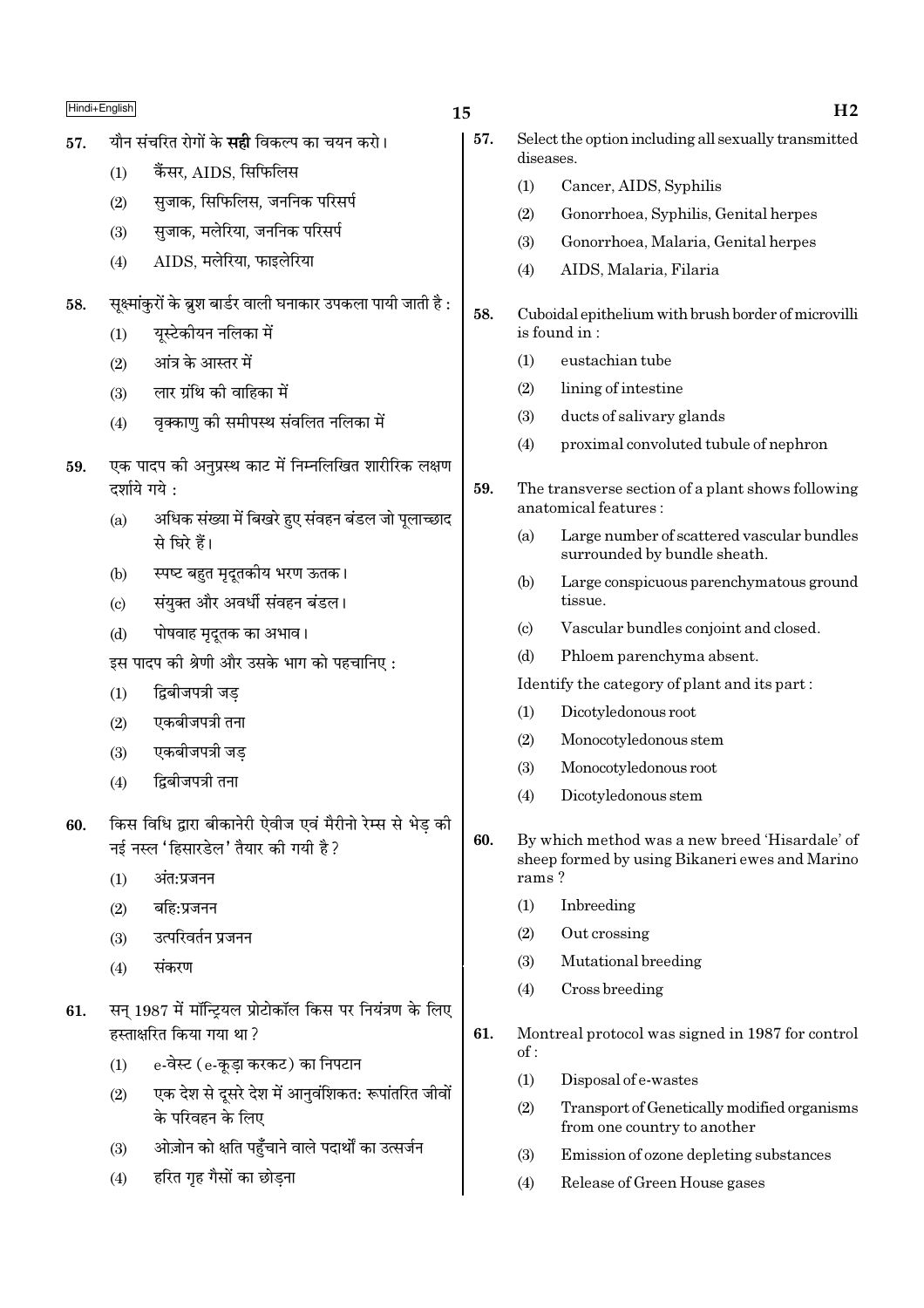| H <sub>2</sub> |                                                         |                             |                  |                                              |                                   |                                                           |     | Hindi+English<br>16        |                                                    |                      |                            |        |                                                                                  |  |
|----------------|---------------------------------------------------------|-----------------------------|------------------|----------------------------------------------|-----------------------------------|-----------------------------------------------------------|-----|----------------------------|----------------------------------------------------|----------------------|----------------------------|--------|----------------------------------------------------------------------------------|--|
| 62.            | निम्न स्तंभों का मिलान कर <b>सही</b> विकल्प का चयन करो। |                             |                  |                                              |                                   |                                                           | 62. |                            |                                                    |                      |                            |        | Match the following columns and select the                                       |  |
|                |                                                         | स्तंभ - I                   |                  |                                              |                                   | स्तंभ-II                                                  |     |                            | correct option.                                    |                      |                            |        |                                                                                  |  |
|                | (a)                                                     | बीटी कपास                   |                  |                                              | (i)                               | जीन चिकित्सा                                              |     |                            |                                                    | Column-I             |                            |        | Column-II                                                                        |  |
|                | (b)                                                     |                             |                  | एडीनोसीन डिएमीनेज                            | (ii)                              | कोशिकीय सुरक्षा                                           |     | (a)                        | Bt cotton                                          |                      |                            | (i)    | Gene therapy                                                                     |  |
|                |                                                         | की कमी                      |                  |                                              |                                   |                                                           |     | (b)                        |                                                    | Adenosine            |                            | (ii)   | Cellular defence                                                                 |  |
|                | (c)                                                     | आर.एन.ए.आई                  |                  | (iii)                                        | $\rm HIV$ संक्रमण का पता<br>लगाना |                                                           |     |                            | deaminase<br>deficiency                            |                      |                            |        |                                                                                  |  |
|                | (d)                                                     | पी.सी.आर.                   |                  |                                              | (iv)                              | बैसिलस<br>थुरिंजिनिसिस                                    |     | $\left( \mathrm{c}\right)$ | <b>RNAi</b>                                        |                      |                            | (iii)  | Detection of HIV<br>infection                                                    |  |
|                |                                                         | (a)                         | (b)              | $\left( \mathrm{c}\right)$                   | (d)                               |                                                           |     | (d)                        | PCR                                                |                      |                            | (iv)   | Bacillus                                                                         |  |
|                | (1)                                                     | (i)                         | (ii)             | (iii)                                        | (iv)                              |                                                           |     |                            |                                                    |                      |                            |        | thuringiensis                                                                    |  |
|                | (2)                                                     | (iv)                        | (i)              | (ii)                                         | (iii)                             |                                                           |     |                            | (a)                                                | (b)                  | $\left( \mathrm{c}\right)$ | (d)    |                                                                                  |  |
|                | (3)                                                     | (iii)                       | (ii)             | (i)                                          | (iv)                              |                                                           |     | (1)                        | (i)                                                | (ii)                 | (iii)                      | (iv)   |                                                                                  |  |
|                | (4)                                                     | (ii)                        | (iii)            | (iv)                                         | (i)                               |                                                           |     | (2)                        | (iv)                                               | (i)                  | (ii)                       | (iii)  |                                                                                  |  |
| 63.            |                                                         |                             |                  |                                              |                                   | राबर्ट मे के अनुसार, विश्व में जाति विविधता लगभग कितनी    |     | (3)                        | (iii)                                              | (ii)                 | (i)                        | (iv)   |                                                                                  |  |
|                | है ?                                                    |                             |                  |                                              |                                   |                                                           |     | (4)                        | (ii)                                               | (iii)                | (iv)                       | (i)    |                                                                                  |  |
|                | (1)                                                     | 7 मिलियन                    |                  |                                              |                                   |                                                           | 63. |                            |                                                    |                      |                            |        | According to Robert May, the global species                                      |  |
|                | (2)                                                     | $1.5$ मिलियन<br>$20$ मिलियन |                  |                                              |                                   |                                                           |     |                            |                                                    | diversity is about:  |                            |        |                                                                                  |  |
|                | (3)                                                     |                             |                  |                                              |                                   |                                                           |     | (1)                        | 7 million                                          |                      |                            |        |                                                                                  |  |
|                | (4)                                                     |                             | $50$ मिलियन      |                                              |                                   |                                                           |     | (2)                        | 1.5 million                                        |                      |                            |        |                                                                                  |  |
|                |                                                         |                             |                  |                                              |                                   |                                                           |     | (3)                        |                                                    | 20 million           |                            |        |                                                                                  |  |
| 64.            |                                                         |                             |                  | निम्नलिखित में से <b>सही</b> युग्म को चुनिए: |                                   |                                                           |     | (4)                        |                                                    | 50 million           |                            |        |                                                                                  |  |
|                | (1)                                                     |                             | एक्सोन्यूक्लियेज |                                              | $\overline{\phantom{0}}$          | डी.एन.ए. में विशिष्ट<br>स्थानों पर काट                    | 64. |                            |                                                    |                      |                            |        | Choose the <b>correct</b> pair from the following:                               |  |
|                |                                                         |                             |                  |                                              |                                   | लगाता है                                                  |     | (1)                        |                                                    | Exonucleases -       |                            |        | Make cuts at specific                                                            |  |
|                | (2)                                                     | लाइगेज                      |                  |                                              |                                   | दो डी.एन.ए. के                                            |     |                            |                                                    |                      |                            |        | positions within DNA                                                             |  |
|                |                                                         |                             |                  |                                              |                                   | अणुओं को जोड़ता है                                        |     | (2)                        | Ligases                                            |                      |                            |        | Join the two DNA                                                                 |  |
|                | (3)                                                     | पॉलिमरेज                    |                  |                                              |                                   | डी.एन.ए. को खण्डों                                        |     |                            |                                                    |                      |                            |        | molecules                                                                        |  |
|                |                                                         |                             |                  |                                              |                                   | में तोड़ता है                                             |     | (3)                        |                                                    | Polymerases -        |                            |        | Break the DNA into                                                               |  |
|                | (4)                                                     | न्यूक्लियेज                 |                  |                                              |                                   | डी.एन.ए. के दो<br>रज्जुकों को पृथक                        |     |                            |                                                    |                      |                            |        | fragments                                                                        |  |
|                |                                                         |                             |                  |                                              |                                   | करता है                                                   |     | (4)                        |                                                    | Nucleases            |                            | of DNA | Separate the two strands                                                         |  |
| 65.            |                                                         |                             |                  |                                              |                                   | प्रतिबंधन एंजाइमों के विषय में <b>गलत</b> कथन को पहचानिए। | 65. |                            |                                                    |                      |                            |        | Identify the wrong statement with regard to                                      |  |
|                | (1)                                                     |                             |                  |                                              |                                   | चिपचिपे सिरे डी.एन.ए. लाइगेज द्वारा जोड़े जा सकते         |     |                            |                                                    | Restriction Enzymes. |                            |        |                                                                                  |  |
|                | (2)                                                     | हैं।                        |                  |                                              |                                   | प्रत्येक प्रतिबंधन एंजाइम डी.एन.ए. क्रम की लम्बाई का      |     | (1)                        | Sticky ends can be joined by using DNA<br>ligases. |                      |                            |        |                                                                                  |  |
|                |                                                         |                             |                  | निरीक्षण करके कार्य करते हैं।                |                                   |                                                           |     | (2)                        |                                                    |                      |                            |        | Each restriction enzyme functions by<br>inspecting the length of a DNA sequence. |  |
|                | (3)                                                     | काटते हैं।                  |                  |                                              |                                   | ये डी.एन.ए. की लड़ी को पैलिन्ड्रोमिक स्थलों पर            |     | (3)                        | sites.                                             |                      |                            |        | They cut the strand of DNA at palindromic                                        |  |
|                | (4)                                                     |                             |                  |                                              |                                   | ये आनुवंशिक इंजीनियरिंग में उपयोगी हैं।                   |     | (4)                        |                                                    |                      |                            |        | They are useful in genetic engineering.                                          |  |
|                |                                                         |                             |                  |                                              |                                   |                                                           |     |                            |                                                    |                      |                            |        |                                                                                  |  |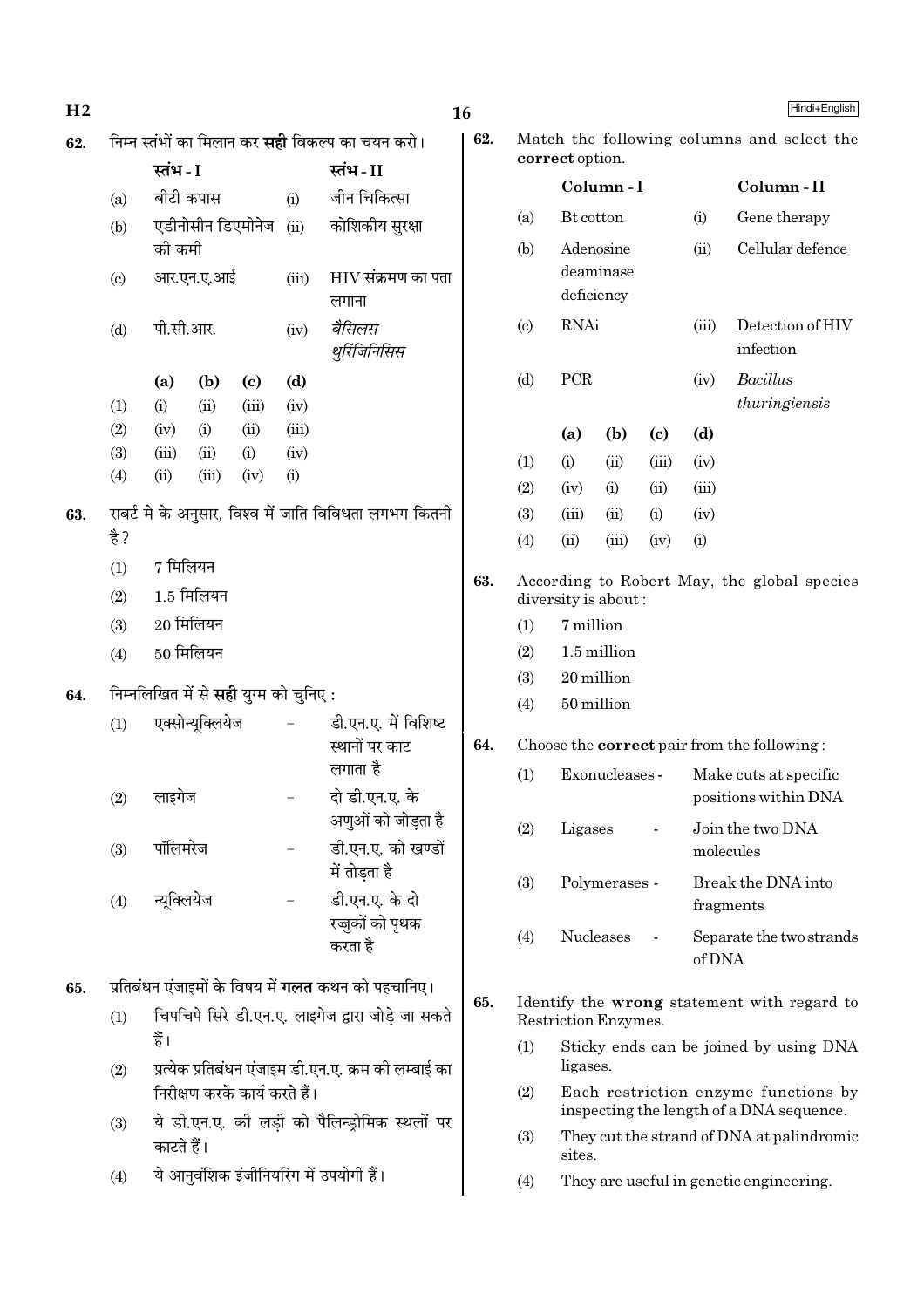| Hindi+English |                            |            |                                  |                            |                                            |                                                                      | 17  |                            |                 |                           |                            |                              | H <sub>2</sub>                                     |
|---------------|----------------------------|------------|----------------------------------|----------------------------|--------------------------------------------|----------------------------------------------------------------------|-----|----------------------------|-----------------|---------------------------|----------------------------|------------------------------|----------------------------------------------------|
| 66.           |                            |            |                                  |                            |                                            | जीव को उनके जैवप्रौद्योगिकी में उपयोग के लिए सुमेलित                 | 66. |                            |                 |                           |                            |                              | Match the organism with its use in biotechnology.  |
|               | कोजिए।                     |            |                                  |                            |                                            |                                                                      |     | (a)                        | Bacillus        |                           |                            | (i)                          | Cloning vector                                     |
|               | (a)                        |            |                                  | बैसिलस थुर्रिजिनिसिस (i)   |                                            | क्लोनिक वेक्टर                                                       |     |                            |                 | thuringiensis             |                            |                              |                                                    |
|               | (b)                        |            | थर्मस एक्वेटिकस                  |                            | (ii)                                       | प्रथम rDNA अणु का<br>निर्माण                                         |     | (b)                        | <b>Thermus</b>  | aquaticus                 |                            | (ii)                         | Construction of<br>first rDNA                      |
|               | $\left( \mathrm{c}\right)$ |            | एग्रोबैक्टीरियम<br>ट्युमिफेसिएंस |                            | (iii)                                      | डी.एन.ए. पॉलिमरेज                                                    |     | (c)                        |                 | Agrobacterium             |                            | (iii)                        | molecule<br>DNA polymerase                         |
|               | (d)                        | साल्मोनेला | टाइफीम्युरियम                    |                            | (iv)                                       | $Cry$ प्रोटीन                                                        |     | (d)                        |                 | tumefaciens<br>Salmonella |                            | (iv)                         | Cry proteins                                       |
|               |                            |            |                                  |                            | निम्नलिखित में से <b>सही</b> विकल्प चुनिए: |                                                                      |     |                            |                 | typhimurium               |                            |                              |                                                    |
|               |                            | (a)        | (b)                              | $\left( \mathrm{c}\right)$ | (d)                                        |                                                                      |     |                            |                 |                           |                            |                              | Select the correct option from the following:      |
|               | (1)                        | (iii)      | (iv)                             | (i)                        | (ii)                                       |                                                                      |     |                            | (a)             | (b)                       | $\left( \mathrm{c}\right)$ | (d)                          |                                                    |
|               | (2)                        | (ii)       | (iv)                             | (iii)                      | (i)                                        |                                                                      |     | (1)                        | (iii)           | (iv)                      | (i)                        | (ii)                         |                                                    |
|               | (3)                        | (iv)       | (iii)                            | (i)                        | (ii)                                       |                                                                      |     | (2)                        | (ii)            | (iv)                      | (iii)                      | (i)                          |                                                    |
|               | (4)                        | (iii)      | (ii)                             | (iv)                       | (i)                                        |                                                                      |     | (3)                        | (iv)            | (iii)                     | (i)                        | (ii)                         |                                                    |
|               |                            |            |                                  |                            |                                            |                                                                      |     | (4)                        | (iii)           | (ii)                      | (iv)                       | (i)                          |                                                    |
| 67.           |                            | स्तंभ - I  |                                  |                            |                                            | निम्न स्तंभों का मिलान कर <b>उचित</b> विकल्प का चयन करो।<br>स्तंभ-II | 67. |                            | correct option. |                           |                            |                              | Match the following columns and select the         |
|               | (a)                        |            | आर्गन ऑफ कार्टाई                 |                            | (i)                                        | मध्य कर्ण एवं फेरिंक्स                                               |     |                            |                 | Column-I                  |                            |                              | Column-II                                          |
|               |                            |            |                                  |                            |                                            | को जोडती है                                                          |     | (a)                        |                 | Organ of Corti            |                            | (i)                          | Connects middle                                    |
|               | (b)                        | कोक्लिया   |                                  |                            | (ii)                                       | लेर्बारॅथ का घुमावदार                                                |     |                            |                 |                           |                            |                              | ear and pharynx                                    |
|               |                            |            |                                  |                            |                                            | भाग                                                                  |     | (b)                        | Cochlea         |                           |                            | (ii)                         | Coiled part of the                                 |
|               | $\left( \mathrm{c}\right)$ |            | यूस्टेकीयन नलिका                 |                            | (iii)                                      | अंडाकार खिड़की से                                                    |     |                            |                 |                           |                            |                              | labyrinth                                          |
|               |                            |            |                                  |                            |                                            | जुड़ी होती है                                                        |     | $\left( \mathrm{c}\right)$ |                 | Eustachian tube           |                            | (iii)                        | Attached to the                                    |
|               | (d)                        | स्टेपीज    |                                  |                            | (iv)                                       | बेसिलर झिल्ली में                                                    |     |                            |                 |                           |                            |                              | oval window                                        |
|               |                            | (a)        | (b)                              | $\left( \mathrm{c}\right)$ | (d)                                        | स्थित होती है                                                        |     | (d)                        | <b>Stapes</b>   |                           |                            | (iv)                         | Located on the                                     |
|               | (1)                        | (i)        | (ii)                             | (iv)                       | (iii)                                      |                                                                      |     |                            |                 |                           |                            |                              | basilar                                            |
|               | (2)                        | (ii)       | (iii)                            | (i)                        | (iv)                                       |                                                                      |     |                            |                 |                           |                            |                              | membrane                                           |
|               | (3)                        | (iii)      | (i)                              | (iv)                       | (ii)                                       |                                                                      |     |                            | (a)             | (b)                       | $\left( \mathrm{c}\right)$ | (d)                          |                                                    |
|               | (4)                        | (iv)       | (ii)                             | (i)                        | (iii)                                      |                                                                      |     | (1)                        | (i)             | (ii)                      | (iv)                       | (iii)                        |                                                    |
|               |                            |            |                                  |                            |                                            |                                                                      |     | (2)                        | (ii)            | (iii)                     | (i)                        | (iv)                         |                                                    |
| 68.           |                            |            |                                  |                            |                                            | मानक ई.सी.जी. का क्यू.आर.एस. सम्मिश्र दर्शाता है:                    |     | (3)                        | (iii)           | (i)                       | (iv)                       | (ii)                         |                                                    |
|               | (1)                        |            | निलयों का पुनर्ध्रुवण            |                            |                                            |                                                                      |     | (4)                        | (iv)            | (ii)                      | (i)                        | (iii)                        |                                                    |
|               | (2)                        |            | आलिंदों का पुनर्ध्रुवण           |                            |                                            |                                                                      | 68. |                            |                 |                           |                            |                              | The QRS complex in a standard ECG represents:      |
|               | (3)                        |            | आलिंदों का विध्रुवण              |                            |                                            |                                                                      |     | (1)                        |                 |                           |                            | Repolarisation of ventricles |                                                    |
|               | (4)                        |            | निलयों का विध्रुवण               |                            |                                            |                                                                      |     | (2)                        |                 |                           |                            | Repolarisation of auricles   |                                                    |
|               |                            |            |                                  |                            |                                            |                                                                      |     | (3)                        |                 |                           |                            | Depolarisation of auricles   |                                                    |
| 69.           |                            |            |                                  |                            |                                            | उन पदार्थों को पहचानिए, जिनकी संरचनाओं में क्रमश:                    |     | (4)                        |                 |                           |                            | Depolarisation of ventricles |                                                    |
|               |                            |            |                                  |                            |                                            | ग्लाइकोसाइडिक बंध और पेप्टाइड बंध पाये जाते हैं :                    | 69. |                            |                 |                           |                            |                              | Identify the substances having glycosidic bond and |
|               | (1)                        |            | इनुलिन, इंसुलिन                  |                            |                                            |                                                                      |     | (1)                        |                 | Inulin, insulin           |                            |                              | peptide bond, respectively in their structure :    |
|               | (2)                        |            | काइटिन, कोलेस्टरॉल               |                            |                                            |                                                                      |     | (2)                        |                 | Chitin, cholesterol       |                            |                              |                                                    |
|               | (3)                        |            | ग्लिसरॉल, ट्रिप्सिन              |                            |                                            |                                                                      |     | (3)                        |                 | Glycerol, trypsin         |                            |                              |                                                    |
|               | (4)                        |            | सेलुलोज, लेसिथिन                 |                            |                                            |                                                                      |     | (4)                        |                 | Cellulose, lecithin       |                            |                              |                                                    |
|               |                            |            |                                  |                            |                                            |                                                                      |     |                            |                 |                           |                            |                              |                                                    |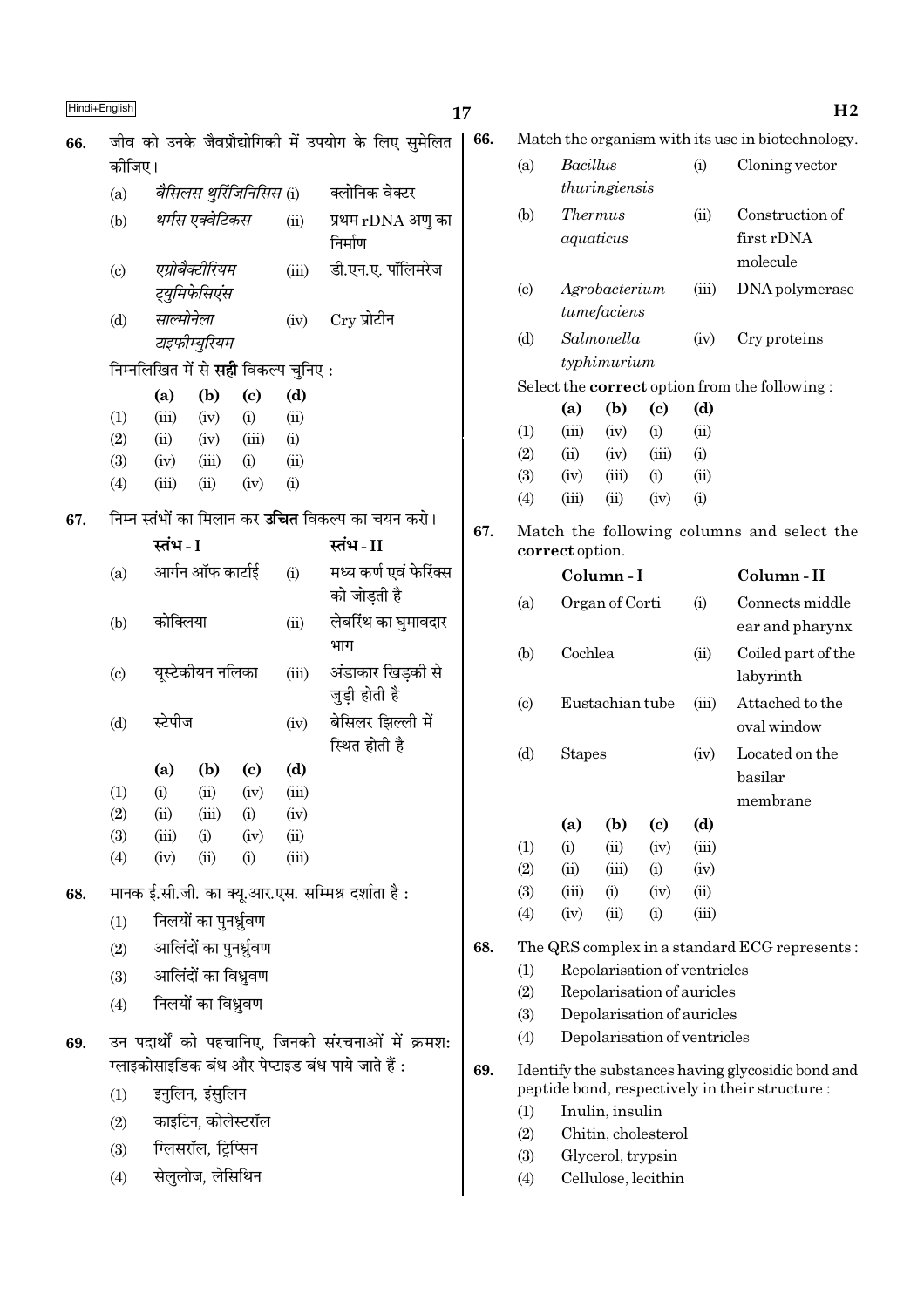| H <sub>2</sub> |                            |                                |                  |                            |       |                                                            | 18  |                            |                 |                            |                            |                     | Hindi+English                                        |
|----------------|----------------------------|--------------------------------|------------------|----------------------------|-------|------------------------------------------------------------|-----|----------------------------|-----------------|----------------------------|----------------------------|---------------------|------------------------------------------------------|
| 70.            |                            | विविधता दर्शाता है ?           |                  |                            |       | विश्व के निम्नलिखित में से कौन सा क्षेत्र अधिकतम जाति      | 70. |                            |                 | highest species diversity? |                            |                     | Which of the following regions of the globe exhibits |
|                | (1)                        |                                | एमेजॉन के जंगल   |                            |       |                                                            |     | (1)                        |                 | Amazon forests             |                            |                     |                                                      |
|                | (2)                        |                                |                  | भारत का पश्चिमी घाट        |       |                                                            |     | (2)                        |                 | Western Ghats of India     |                            |                     |                                                      |
|                |                            | मेडागास्कर                     |                  |                            |       |                                                            |     | (3)<br>(4)                 |                 | Madagascar<br>Himalayas    |                            |                     |                                                      |
|                | (3)                        |                                |                  |                            |       |                                                            |     |                            |                 |                            |                            |                     |                                                      |
|                | (4)                        | हिमालय                         |                  |                            |       |                                                            | 71. |                            | correct option. |                            |                            |                     | Match the following columns and select the           |
| 71.            |                            |                                |                  |                            |       | निम्न स्तंभों का मिलान कर <b>सही</b> विकल्प का चयन करो।    |     |                            |                 | Column-I                   |                            |                     | Column-II                                            |
|                |                            | स्तंभ - I                      |                  |                            |       | स्तंभ-II                                                   |     | (a)                        | Placenta        |                            |                            | (i)                 | Androgens                                            |
|                | (a)                        | अपरा                           |                  |                            | (i)   | एंड्रोजन                                                   |     | (b)                        |                 | Zona pellucida             |                            | (ii)                | Human Chorionic                                      |
|                | (b)                        |                                | ज़ोना पेल्युसिडा |                            | (ii)  | मानव जरायु<br>गोनैडोट्रोपिन                                |     |                            |                 |                            |                            |                     | Gonadotropin<br>(hCG)                                |
|                | $\left( \mathrm{c}\right)$ |                                |                  | बल्बो-यूरेथ्रल ग्रंथियाँ   | (iii) | अंडाणु की परत                                              |     | $\left( \mathrm{c}\right)$ |                 | Bulbo-urethral             |                            | (iii)               | Layer of the ovum                                    |
|                | (d)                        |                                | लीडिंग कोशिकाएँ  |                            | (iv)  | शिश्न का स्नेहन                                            |     |                            | glands          |                            |                            |                     |                                                      |
|                |                            | (a)                            | (b)              | $\left( \mathrm{c}\right)$ | (d)   |                                                            |     | (d)                        |                 | Leydig cells               |                            | (iv)                | Lubrication of the                                   |
|                | (1)                        | (ii)                           | (iii)            | (iv)                       | (i)   |                                                            |     |                            |                 |                            |                            |                     | Penis                                                |
|                | (2)                        | (iv)                           | (iii)            | (i)                        | (ii)  |                                                            |     |                            | (a)             | (b)                        | $\left( \mathrm{c}\right)$ | (d)                 |                                                      |
|                | (3)                        | (i)                            | (iv)             | (ii)                       | (iii) |                                                            |     | (1)                        | (ii)            | (iii)                      | (iv)                       | (i)                 |                                                      |
|                | (4)                        | (iii)                          | (ii)             | (iv)                       | (i)   |                                                            |     | (2)                        | (iv)            | (iii)                      | (i)                        | (ii)                |                                                      |
| 72.            |                            |                                |                  |                            |       | निम्न स्तंभों का मिलान कर <b>सही</b> विकल्प का चयन करो।    |     | (3)<br>(4)                 | (i)<br>(iii)    | (iv)<br>(ii)               | (ii)<br>(iv)               | (iii)<br>(i)        |                                                      |
|                |                            | स्तंभ - I                      |                  |                            |       | स्तंभ-II                                                   |     |                            |                 |                            |                            |                     |                                                      |
|                | (a)                        | पीयूष ग्रंथि                   |                  |                            | (i)   | ग्रेवस रोग                                                 | 72. |                            | correct option. |                            |                            |                     | Match the following columns and select the           |
|                | (b)                        |                                | थायरॉइड ग्रंथि   |                            | (ii)  | डायाबिटीज मेलिटस                                           |     |                            |                 | Column-I                   |                            |                     | Column-II                                            |
|                | $\left( \mathrm{c}\right)$ |                                | अधिवृक्क ग्रंथि  |                            | (iii) | डायाबिटीज                                                  |     | (a)                        |                 |                            |                            | Pituitary gland (i) | Grave's disease                                      |
|                |                            |                                |                  |                            |       | इन्सीपिडस                                                  |     | (b)                        |                 | Thyroid gland              |                            | (ii)                | Diabetes mellitus                                    |
|                | (d)                        | अग्न्याशय                      |                  |                            | (iv)  | एडीसन रोग                                                  |     | $\left( \circ \right)$     |                 | Adrenal gland              |                            | (iii)               | Diabetes insipidus                                   |
|                |                            | (a)                            | (b)              | $\left( \mathrm{c}\right)$ | (d)   |                                                            |     | (d)                        | Pancreas        |                            |                            | (iv)                | Addison's disease                                    |
|                | (1)                        | (ii)                           | (i)              | (iv)                       | (iii) |                                                            |     |                            | (a)             | (b)                        | (c)                        | (d)                 |                                                      |
|                | (2)                        | (iv)                           | (iii)            | (i)                        | (ii)  |                                                            |     | (1)                        | (ii)            | (i)                        | (iv)                       | (iii)               |                                                      |
|                | (3)                        | (iii)                          | (ii)<br>(i)      | (i)                        | (iv)  |                                                            |     | (2)                        | (iv)            | (iii)                      | (i)                        | (ii)                |                                                      |
|                | (4)                        | (iii)                          |                  | (iv)                       | (ii)  |                                                            |     | (3)                        | (iii)           | (ii)                       | (i)                        | (iv)                |                                                      |
| 73.            |                            | निरोधक पदार्थ <b>नहीं</b> है ? |                  |                            |       | निम्नलिखित में से कौन एक बीज प्रसुप्ति नियंत्रित करने वाला | 73. | (4)                        | (iii)           | (i)                        | (iv)                       | (ii)                | Which of the following is <b>not</b> an inhibitory   |
|                | (1)                        |                                |                  | पैरा–ऐस्कॉर्बिक अम्ल       |       |                                                            |     |                            |                 |                            |                            |                     | substance governing seed dormancy?                   |
|                |                            |                                | जिबरेलिक अम्ल    |                            |       |                                                            |     | (1)                        |                 | Para-ascorbic acid         |                            |                     |                                                      |
|                | (2)                        |                                |                  |                            |       |                                                            |     | (2)                        |                 | Gibberellic acid           |                            |                     |                                                      |
|                | (3)                        |                                | एब्सीसिक अम्ल    |                            |       |                                                            |     | (3)                        |                 | Abscisic acid              |                            |                     |                                                      |
|                | (4)                        |                                | फिनोलिक अम्ल     |                            |       |                                                            |     | (4)                        |                 | Phenolic acid              |                            |                     |                                                      |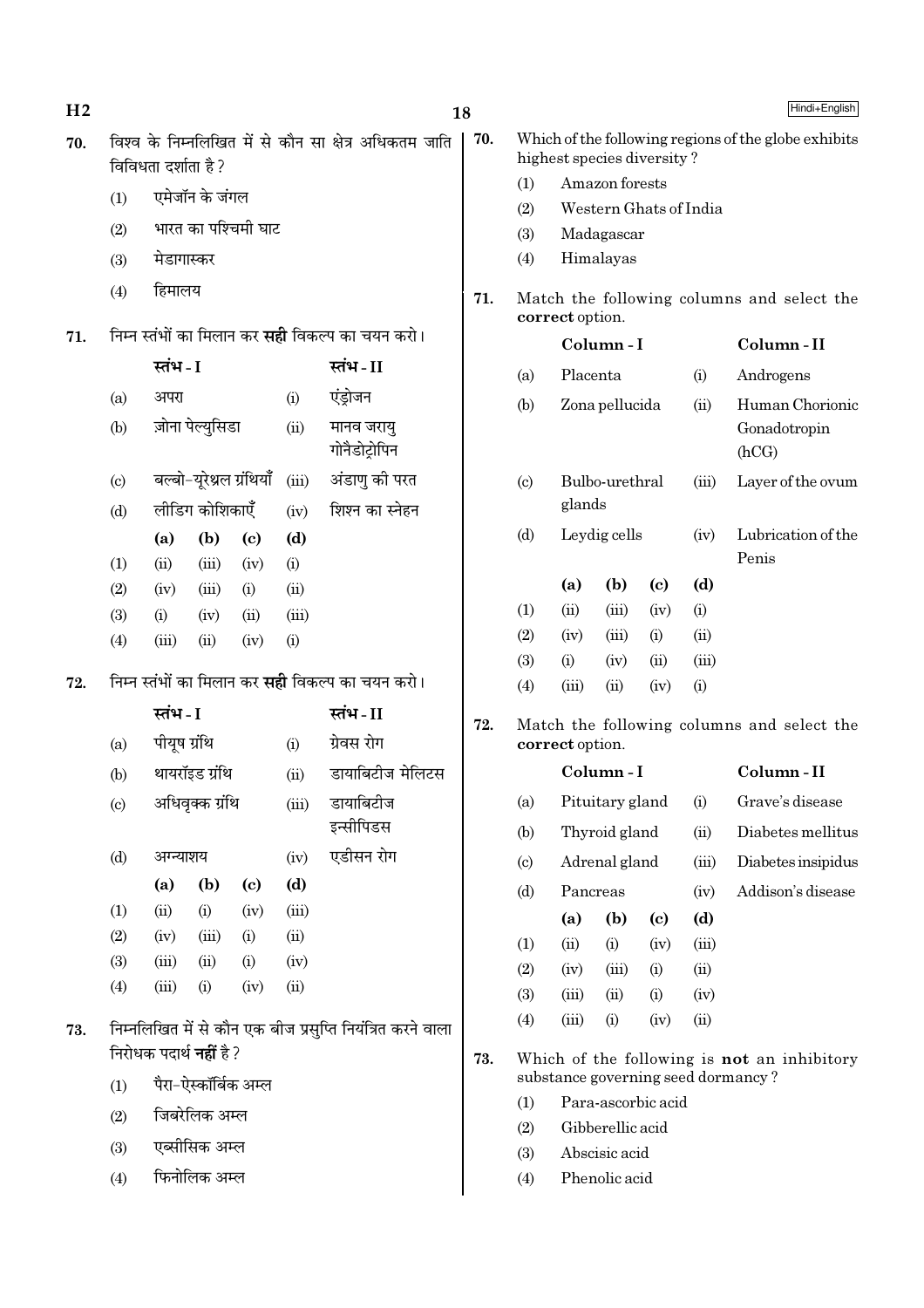## 19

- यदि तिलचट्टे का सिर हटा दिया जाए तो यह कुछ दिनों तक 74. 74. जीवित रह सकता है क्योंकि $\cdot$ 
	- सिर में तंत्रिका तंत्र का 1/3 भाग होता है जबकि शेष  $(1)$ शरीर के पृष्ठ भाग में होता है।
	- तिलचट्टे के अधिग्रसिका गुच्छिका उदर के अधर भाग  $(2)$ में स्थित होते हैं।
	- तिलचट्टे में तंत्रिका तंत्र नहीं होता।  $(3)$
	- सिर में तंत्रिका तंत्र का केवल छोटा भाग होता है जबकि  $(4)$ शेष शरीर के अधर भाग में स्थित होता है।
- सिटिक अम्ल चक्र के एक घमाव में कार्यद्रव स्तर फास्फोरिलेशनों 75. की संख्या क्या होती है?
	- तीन  $(1)$
	- $(2)$ शून्य
	- $(3)$ एक
	- दो  $(4)$
- वृद्धि की प्रक्रिया अधिकतम किस दौरान होती है ? 76.
	- $(1)$ प्रसूप्ति
	- लॉग प्रावस्था  $(2)$
	- $(3)$ पश्चता प्रावस्था
	- जीर्णता  $(4)$
- मेंडल ने स्वतंत्र रूप से प्रजनन करने वाली मटर के पौधे की 77. कितनी किस्मों को यग्मों के रूप में चना जो विपरीत विशेषकों वाले एक लक्षण के अलावा एक समान थी ?
	- $(1)$ 8
	- $\overline{4}$  $(2)$
	- $(3)$  $\mathfrak{D}$
	- $(4)$  $14$
- जेल इलेक्टोफोरेसिस में. पथक हुए डी.एन.ए. के खण्डों को 78. किसकी सहायता से देखा जा सकता है ?
	- अवरक्त विकिरण में एथिडियम ब्रोमाइड से  $(1)$
	- चमकीले नीले प्रकाश में ऐसीटोकार्मिन से  $(2)$
	- UV विकिरण में एथिडियम ब्रोमाइड से  $(3)$
	- UV विकिरण में एसीटोकार्मिन से  $(4)$
- निम्न में क्षारीय एमीनो अम्ल को पहचानिए। 79.
	- वैलीन  $(1)$
	- टायरोसीन  $(2)$
	- ग्लुटामिक अम्ल  $(3)$
	- लाइसिन  $(4)$
- If the head of cockroach is removed, it may live for few days because :
	- the head holds a 1/3<sup>rd</sup> of a nervous system  $(1)$ while the rest is situated along the dorsal part of its body.
	- the supra-oesophageal ganglia of the  $(2)$ cockroach are situated in ventral part of ahdomen
	- the cockroach does not have nervous system.  $(3)$
	- $(4)$ the head holds a small proportion of a nervous system while the rest is situated along the ventral part of its body.
- 75. The number of substrate level phosphorylations in one turn of citric acid cycle is:
	- Three  $(1)$
	- $(2)$ Zero
	- $One$  $(3)$
	- $(4)$ Two
- The process of growth is maximum during: 76.
	- $(1)$ Dormancy
	- $(2)$ Log phase
	- $(3)$ Lag phase
	- Senescence  $(4)$
- 77. How many true breeding pea plant varieties did Mendel select as pairs, which were similar except in one character with contrasting traits?
	- 8  $(1)$
	- $\overline{4}$  $(2)$
	- $\overline{2}$  $(3)$
	- $(4)$  $14$
- 78. In gel electrophoresis, separated DNA fragments can be visualized with the help of:
	- Ethidium bromide in infrared radiation  $(1)$
	- Acetocarmine in bright blue light  $(2)$
	- Ethidium bromide in UV radiation  $(3)$
	- Acetocarmine in UV radiation  $(4)$
- 79. Identify the basic amino acid from the following.
	- $(1)$ Valine
	- $(2)$ Tyrosine
	- Glutamic Acid  $(3)$
	- $(4)$ Lysine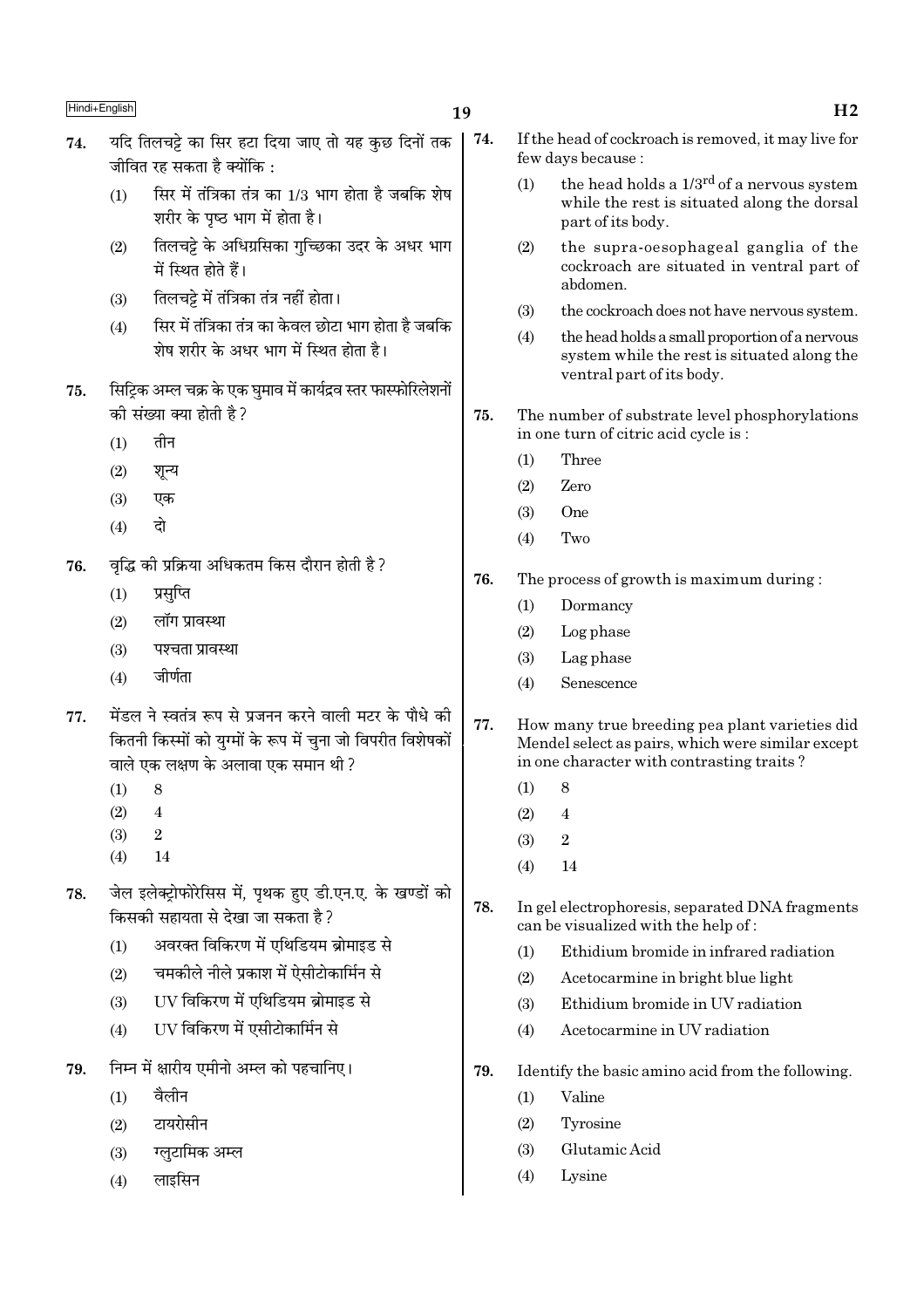| H <sub>2</sub> |                            |                               |                  |                                             |              |                                                                   | 20  |                            |               |                                |                             |              | Hindi+English                                                                              |
|----------------|----------------------------|-------------------------------|------------------|---------------------------------------------|--------------|-------------------------------------------------------------------|-----|----------------------------|---------------|--------------------------------|-----------------------------|--------------|--------------------------------------------------------------------------------------------|
| 80.            |                            |                               |                  |                                             |              | अर्द्धसूत्री विभाजन के संदर्भ में निम्नलिखित को सुमेलित           | 80. |                            |               |                                |                             |              | Match the following with respect to meiosis:                                               |
|                | कीजिए:                     |                               |                  |                                             |              |                                                                   |     | (a)                        | Zygotene      |                                | (i)                         |              | Terminalization                                                                            |
|                | (a)                        |                               | युग्मपट्ट अवस्था |                                             | (i)          | उपान्तीभवन                                                        |     | (b)                        | Pachytene     |                                | (ii)                        |              | Chiasmata                                                                                  |
|                | (b)                        |                               | स्थूलपट्ट अवस्था |                                             | (ii)         | काइऐज़्मेटा                                                       |     | (c)                        | Diplotene     |                                | (iii)                       |              | Crossing over                                                                              |
|                | (c)                        |                               | द्विपट्ट अवस्था  |                                             | (iii)        | जीन विनिमय                                                        |     | (d)                        |               | Diakinesis                     | (iv)                        | Synapsis     |                                                                                            |
|                | (d)                        | पारगतिक्रम                    | ( डायाकाइनेसिस)  |                                             | (iv)         | सूत्रयुग्मन                                                       |     |                            |               |                                |                             |              | Select the <b>correct</b> option from the following:                                       |
|                |                            |                               |                  | निम्नलिखित में से <b>सही</b> विकल्प चुनिए : |              |                                                                   |     |                            | (a)           | (b)                            | $\left( \mathrm{c}\right)$  | (d)          |                                                                                            |
|                |                            | (a)                           | (b)              | $\left( \mathbf{c} \right)$                 | (d)          |                                                                   |     | (1)                        | (ii)          | (iv)                           | (iii)                       | (i)          |                                                                                            |
|                | (1)                        | (ii)                          | (iv)             | (iii)                                       | (i)          |                                                                   |     | (2)                        | (iii)         | (iv)                           | (i)                         | (ii)         |                                                                                            |
|                | (2)                        | (iii)                         | (iv)             | (i)                                         | (ii)         |                                                                   |     | (3)                        | (iv)          | (iii)                          | (ii)                        | (i)          |                                                                                            |
|                | (3)                        | (iv)                          | (iii)            | (ii)                                        | (i)          |                                                                   |     | (4)                        | (i)           | (ii)                           | (iv)                        | (iii)        |                                                                                            |
|                | (4)                        | (i)                           | (ii)             | (iv)                                        | (iii)        |                                                                   |     |                            |               |                                |                             |              |                                                                                            |
| 81.            |                            |                               |                  |                                             |              | निम्न रोगों को उनके पैदा करने वाले जीवों के साथ मिलान कर          | 81. |                            |               |                                |                             |              | Match the following diseases with the causative<br>organism and select the correct option. |
|                |                            | <b>सही</b> विकल्प का चयन करो। |                  |                                             |              |                                                                   |     |                            |               | Column-I                       |                             |              | Column-II                                                                                  |
|                |                            | स्तंभ - I                     |                  |                                             |              | स्तंभ-II                                                          |     | (a)                        | Typhoid       |                                |                             | (i)          | Wuchereria                                                                                 |
|                | (a)                        | टाइफॉइड                       |                  |                                             | (i)          | वूचेरेरिया                                                        |     | (b)                        |               | Pneumonia                      |                             | (ii)         | Plasmodium                                                                                 |
|                | (b)                        | न्यूमोनिया                    |                  |                                             | (ii)         | प्लेज्मोडियम                                                      |     | $\left( \mathrm{c}\right)$ | Filariasis    |                                |                             | (iii)        | Salmonella                                                                                 |
|                | $\left( \mathrm{c}\right)$ |                               | फाइलेरिएसिस      |                                             | (iii)        | साल्मोनेला                                                        |     | (d)                        | Malaria       |                                |                             | (iv)         | Haemophilus                                                                                |
|                | (d)                        | मलेरिया                       |                  |                                             | (iv)         | हीमोफिलस                                                          |     |                            | (a)           | (b)                            | $\left( \mathrm{c}\right)$  | (d)          |                                                                                            |
|                |                            | (a)                           | (b)              | $\left( \mathrm{c}\right)$                  | (d)          |                                                                   |     | (1)                        | (iv)          | (i)                            | (ii)                        | (iii)        |                                                                                            |
|                | (1)                        | (iv)                          | (i)              | (ii)                                        | (iii)        |                                                                   |     |                            |               |                                |                             |              |                                                                                            |
|                | (2)                        | (i)                           | (iii)            | (ii)                                        | (iv)         |                                                                   |     | (2)                        | (i)           | (iii)                          | (ii)                        | (iv)         |                                                                                            |
|                | (3)<br>(4)                 | (iii)<br>(ii)                 | (iv)<br>(i)      | (i)<br>(iii)                                | (ii)<br>(iv) |                                                                   |     | (3)<br>(4)                 | (iii)<br>(ii) | (iv)<br>(i)                    | (i)<br>(iii)                | (ii)<br>(iv) |                                                                                            |
|                |                            |                               |                  |                                             |              |                                                                   |     |                            |               |                                |                             |              |                                                                                            |
| 82.            |                            | को सुमेलित कीजिए :            |                  |                                             |              | अनिवार्य तत्वों और पादपों में उनके कार्यों के विषय में निम्नलिखित | 82. |                            |               | and their functions in plants: |                             |              | Match the following concerning essential elements                                          |
|                | (a)                        | लोह                           |                  | (i)                                         |              | जल का प्रकाश अपघटन                                                |     | (a)                        | Iron          |                                | (i)                         |              | Photolysis of water                                                                        |
|                | (b)                        | जिंक                          |                  | (ii)                                        |              | पराग का अंकुरण                                                    |     | (b)                        | Zinc          |                                | (ii)                        |              | Pollen germination                                                                         |
|                | (c)                        | बोरॉन                         |                  | (iii)                                       |              | क्लोरोफिल के जैव संश्लेषण<br>के लिए आवश्यक                        |     | $\left( \circ \right)$     | Boron         |                                | (iii)                       |              | Required for chlorophyll<br>biosynthesis                                                   |
|                | (d)                        | मैंगनीज                       |                  | (iv)                                        |              | आई.ए.ए. जैव संश्लेषण                                              |     | (d)                        |               | Manganese (iv)                 |                             |              | IAA biosynthesis                                                                           |
|                |                            | <b>सही</b> विकल्प चुनिए :     |                  |                                             |              |                                                                   |     |                            |               | Select the correct option:     |                             |              |                                                                                            |
|                |                            |                               |                  |                                             |              |                                                                   |     |                            | (a)           | (b)                            | $\left( \mathbf{c} \right)$ | (d)          |                                                                                            |
|                | (1)                        | (a)<br>(iv)                   | (b)<br>(i)       | $\left( \mathbf{c} \right)$<br>(ii)         | (d)<br>(iii) |                                                                   |     | (1)                        | (iv)          | (i)                            | (ii)                        | (iii)        |                                                                                            |
|                | (2)                        | (ii)                          | (i)              | (iv)                                        | (iii)        |                                                                   |     | (2)                        | (ii)          | (i)                            | (iv)                        | (iii)        |                                                                                            |
|                | (3)                        | (iv)                          | (iii)            | (ii)                                        | (i)          |                                                                   |     | (3)                        | (iv)          | (iii)                          | (ii)                        | (i)          |                                                                                            |
|                | (4)                        | (iii)                         | (iv)             | (ii)                                        | (i)          |                                                                   |     | (4)                        | (iii)         | (iv)                           | (ii)                        | (i)          |                                                                                            |
|                |                            |                               |                  |                                             |              |                                                                   |     |                            |               |                                |                             |              |                                                                                            |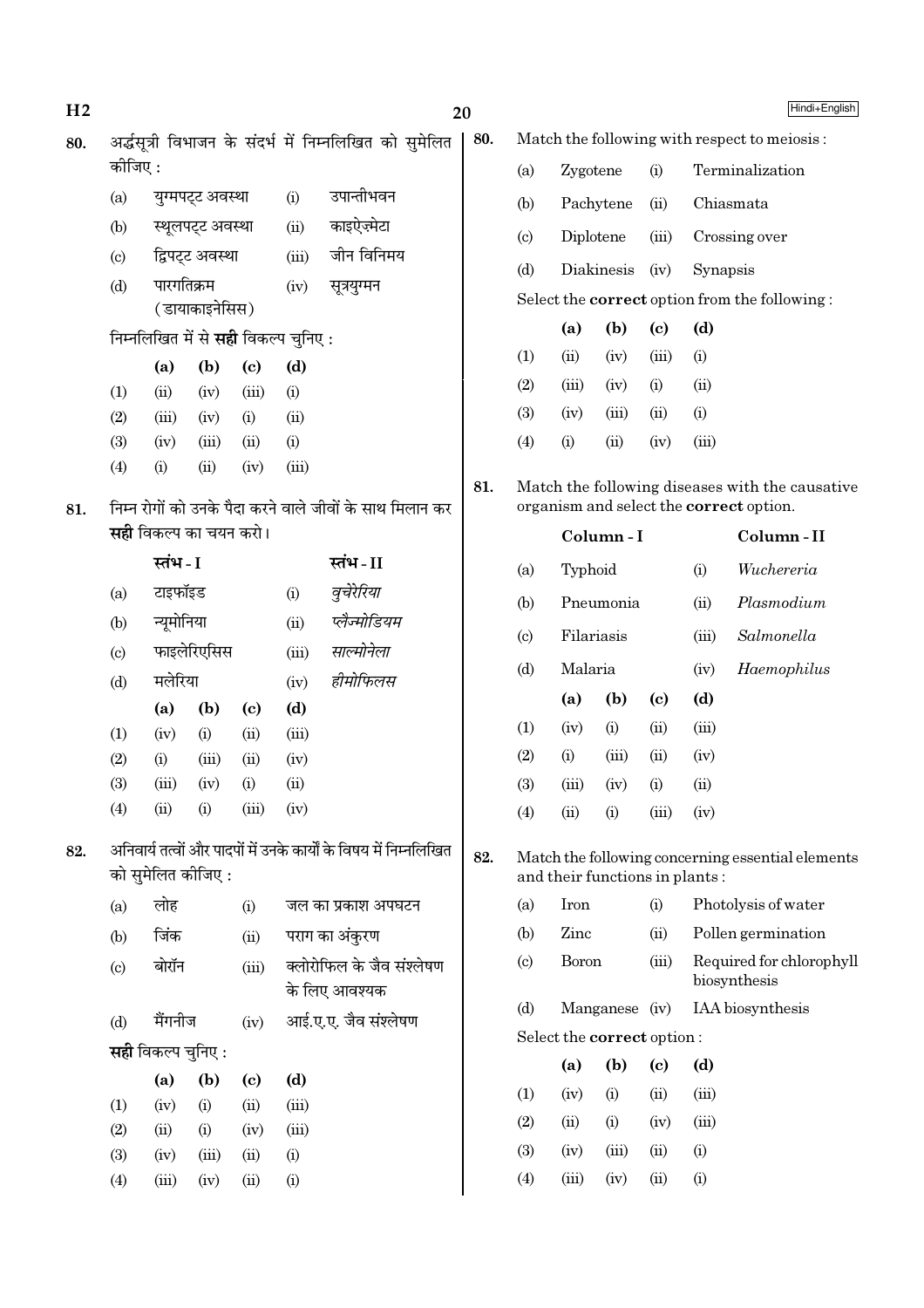## $21$

- निम्न में कौन मत्रवद्धि को रोकने में सहायता करेगा ? 83.
	- JG कोशिकाओं द्वारा रेनिन का स्रावण कम होना  $(1)$
	- $ADH$  के अल्पस्रवण से अधिक जल का पनरावशोषण  $(2)$
	- एल्डोस्टेरान के कारण वृक्क नलिका से  $\rm Na^+$  एवं जल  $(3)$ का पुनरावशोषण
	- एट्रियल नेट्रियरेटिक कारक द्वारा वाहिकाओं का संकीर्णन  $(4)$ होना
- अंटार्कटिक क्षेत्र में हिम-अंधता किस कारण होती है ? 84.
	- अवरक्त किरणों द्वारा रेटीना में क्षति  $(1)$
	- निम्न ताप द्वारा आँख में द्रव के जमने के कारण  $(2)$
	- IIV-B विकिरण को उच्च मात्रा के कारण कॉर्निया का  $(3)$ शोथ
	- हिम से प्रकाश का उच्च परावर्तन  $(4)$
- Bt कपास की किस्म जो *बैसिलस थूरिंजिनिसिस* के विष जीन 85. को समाविष्ट करके बनाई गयी है. प्रतिरोधी है:
	- कीट परभक्षी से  $(1)$
	- कीट पीड़कों से  $(2)$
	- कवकीय रोगों से  $(3)$
	- पादप सत्रकमि से  $(4)$
- अंत:श्वसन के दौरान होने वाली **सही** घटनाओं का चयन करो। 86.
	- डायाफ्राम का संकुचन  $(a)$
	- बाह्य अंतरपर्शुक पेशियों का संकुचन  $(b)$
	- फुप्फुस का आयतन कम होना  $(c)$
	- अंतरा फुप्फुसी दाब का बढना  $(d)$
	- केवल (d)  $(1)$
	- $(a)$  एवं  $(b)$  $(2)$
	- (c) एवं (d)  $(3)$
	- (a), (b) एवं (d)  $(4)$
- वायराइडों के विषय में, निम्नलिखित में से कौन सा कथन **सही** 87. है ?
	- उनमें प्रोटीन आवरण के बिना स्वतंत्र डी.एन.ए. होता  $(1)$ है।
	- $(2)$ उनमें आर.एन.ए. के साथ प्रोटीन आवरण होता है।
	- उनमें प्रोटीन आवरण के बिना स्वतंत्र आर.एन.ए. होता  $(3)$ है।
	- उनमें प्रोटीन आवरण के साथ डी.एन.ए. होता है।  $(4)$
- 83. Which of the following would help in prevention of diuresis?
	- $(1)$ Decrease in secretion of renin by JG cells
	- More water reabsorption due to  $(2)$ undersecretion of ADH
	- Reabsorption of Na<sup>+</sup> and water from renal  $(3)$ tubules due to aldosterone
	- $(4)$ Atrial natriuretic factor causes vasoconstriction
- Snow-blindness in Antarctic region is due to: 84.
	- $(1)$ Damage to retina caused by infra-red rays
	- Freezing of fluids in the eye by low  $(2)$ temperature
	- Inflammation of cornea due to high dose of  $(3)$ **IIV-B** radiation
	- High reflection of light from snow  $(4)$
- 85. Bt cotton variety that was developed by the introduction of toxin gene of Bacillus thuringiensis  $(Bt)$  is resistant to:
	- $(1)$ Insect predators
	- $(2)$ Insect pests
	- $(3)$ Fungal diseases
	- $(4)$ Plant nematodes
- 86. Select the **correct** events that occur during inspiration.
	- $(a)$ Contraction of diaphragm
	- Contraction of external inter-costal muscles  $(h)$
	- Pulmonary volume decreases  $\left( \mathrm{c}\right)$
	- $(d)$ Intra pulmonary pressure increases
	- $(1)$  $only (d)$
	- $(2)$  $(a)$  and  $(b)$
	- $(c)$  and  $(d)$  $(3)$
	- $(a)$ ,  $(b)$  and  $(d)$  $(4)$
- 87. Which of the following is **correct** about viroids?
	- $(1)$ They have free DNA without protein coat.
	- $(2)$ They have RNA with protein coat.
	- They have free RNA without protein coat.  $(3)$
	- $(4)$ They have DNA with protein coat.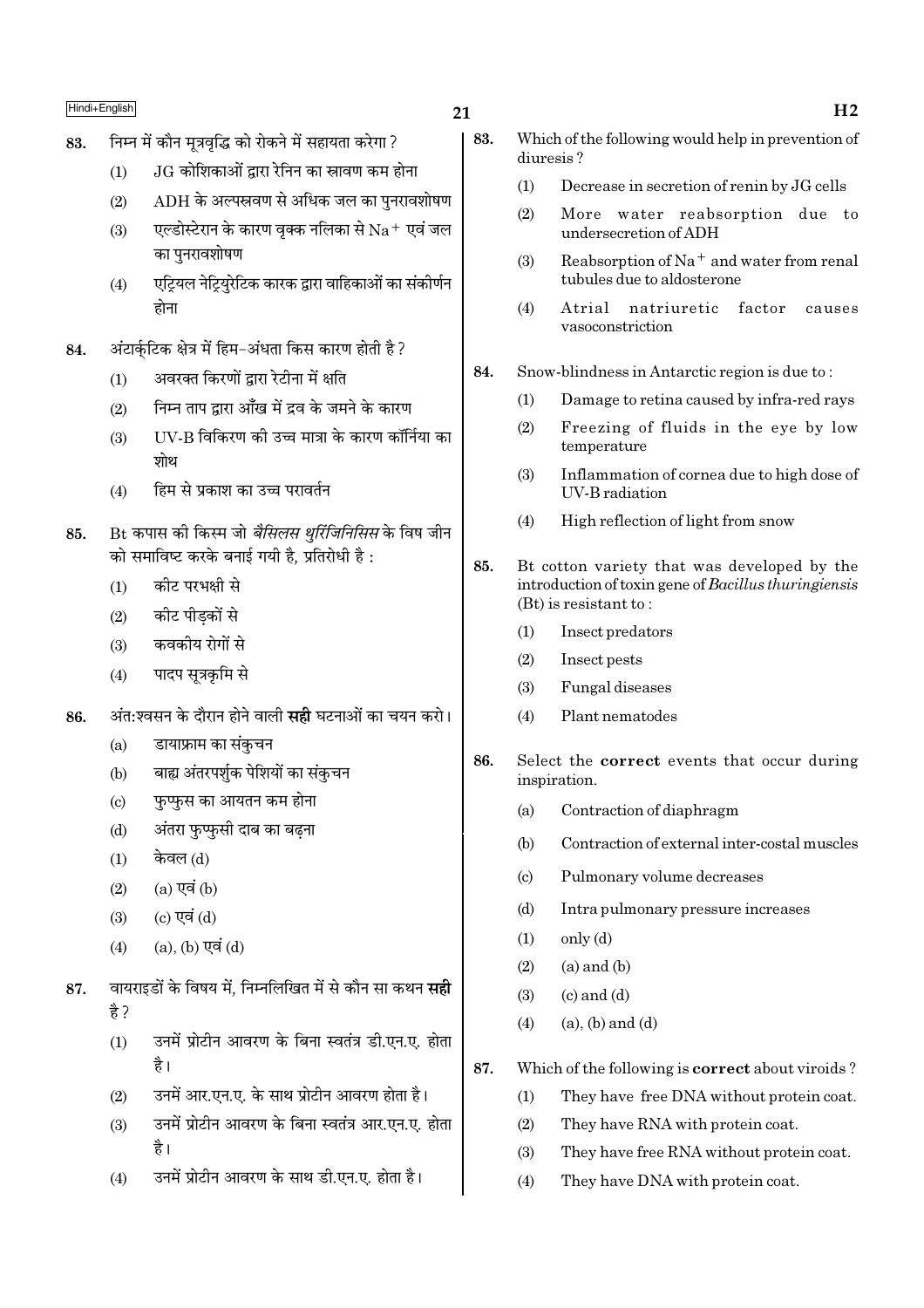| H <sub>2</sub> |                           |               |                               |                            |                              |          |                                                            | 22  |            |                   |                                               |                            |       |          | Hindi+English                                                                                           |  |
|----------------|---------------------------|---------------|-------------------------------|----------------------------|------------------------------|----------|------------------------------------------------------------|-----|------------|-------------------|-----------------------------------------------|----------------------------|-------|----------|---------------------------------------------------------------------------------------------------------|--|
| 88.            |                           |               |                               |                            |                              |          | निम्न स्तंभों का मिलान कर <b>सही</b> विकल्प का चयन करो।    | 88. |            | correct option.   |                                               |                            |       |          | Match the following columns and select the                                                              |  |
|                |                           | स्तंभ - I     |                               |                            |                              | स्तंभ-II |                                                            |     |            |                   | Column-I                                      |                            |       |          | Column-II                                                                                               |  |
|                | (a)                       |               | प्लावी पसलियाँ                |                            | (i)                          | होती हैं | दूसरी एवं सातवीं<br>पसली के बीच स्थित                      |     | (a)        |                   | Floating Ribs                                 |                            | (i)   |          | Located between<br>second and<br>seventh ribs                                                           |  |
|                | (b)                       | एक्रोमियन     |                               |                            | (ii)                         |          | ह्यमरस का शीर्ष                                            |     | (b)        | Acromion          |                                               |                            | (ii)  |          | Head of the                                                                                             |  |
|                | $\left( \text{c} \right)$ | स्कैपुला      |                               |                            | (iii)                        | क्लेविकल |                                                            |     |            |                   |                                               |                            |       | Humerus  |                                                                                                         |  |
|                | (d)                       |               | ग्लीनॉयड गुहा                 |                            | (iv)                         |          | उरोस्थि से नहीं जुड़ती                                     |     | (c)        | Scapula           |                                               |                            | (iii) | Clavicle |                                                                                                         |  |
|                |                           | (a)           | (b)                           | $\left( \mathrm{c}\right)$ | (d)                          |          |                                                            |     | (d)        |                   | Glenoid cavity                                |                            | (iv)  |          | Do not connect                                                                                          |  |
|                | (1)                       | (iv)          | (iii)                         | (i)                        | (ii)                         |          |                                                            |     |            |                   |                                               |                            |       |          | with the sternum                                                                                        |  |
|                | (2)                       | (ii)          | (iv)                          | (i)                        | (iii)                        |          |                                                            |     |            | (a)               | (b)                                           | $\left( \mathrm{c}\right)$ | (d)   |          |                                                                                                         |  |
|                | (3)                       | (i)           | (iii)                         | (ii)                       | (iv)                         |          |                                                            |     | (1)        | (iv)              | (iii)                                         | (i)                        | (ii)  |          |                                                                                                         |  |
|                | (4)                       | (iii)         | (ii)                          | (iv)                       | (i)                          |          |                                                            |     | (2)        | (ii)              | (iv)                                          | (i)                        | (iii) |          |                                                                                                         |  |
| 89.            |                           |               |                               |                            |                              |          | निम्न स्तंभों का मिलान कर <b>सही</b> विकल्प का चयन करो।    |     | (3)        | (i)               | (iii)                                         | (ii)                       | (iv)  |          |                                                                                                         |  |
|                |                           |               |                               |                            |                              |          |                                                            |     | (4)        | (iii)             | (ii)                                          | (iv)                       | (i)   |          |                                                                                                         |  |
|                | (a)                       | स्तंभ - I     | यूथ, बहुहारी पीडक             |                            |                              | (i)      | स्तंभ-II<br>एस्टेरियस                                      | 89. |            | correct option.   |                                               |                            |       |          | Match the following columns and select the                                                              |  |
|                | (b)                       |               |                               |                            | व्यस्कों में अरीय सममिति एवं | (ii)     | बिच्छ्                                                     |     |            |                   | Column-I                                      |                            |       |          | Column - II                                                                                             |  |
|                |                           |               | लार्वा में द्विपार्श्व सममिति |                            |                              |          |                                                            |     | (a)        | pest              | Gregarious, polyphagous (i)                   |                            |       |          | Asterias                                                                                                |  |
|                | $\left( \circ \right)$    | पुस्त फुप्फुस |                               |                            |                              | (iii)    | टीनोप्लाना                                                 |     | (b)        |                   | Adult with radial                             |                            |       | (ii)     | Scorpion                                                                                                |  |
|                | (d)                       | जीवसंदीप्ति   |                               |                            |                              | (iv)     | लोकस्टा                                                    |     |            |                   | symmetry and larva<br>with bilateral symmetry |                            |       |          |                                                                                                         |  |
|                |                           | (a)           | (b)                           | $\left( \mathrm{e}\right)$ | (d)                          |          |                                                            |     | (c)        |                   | Book lungs                                    |                            |       | (iii)    | Ctenoplana                                                                                              |  |
|                | (1)                       | (ii)          | (i)                           | (iii)                      | (iv)                         |          |                                                            |     | (d)        |                   | Bioluminescence                               |                            |       | (iv)     | Locusta                                                                                                 |  |
|                | (2)                       | (i)           | (iii)                         | (ii)                       | (iv)                         |          |                                                            |     |            |                   | (a) (b) (c) (d)                               |                            |       |          |                                                                                                         |  |
|                | (3)                       | (iv)          | (i)<br>(ii)                   | (ii)                       | (iii)                        |          |                                                            |     | (1)        | (ii)              | (i)                                           | (iii)                      | (iv)  |          |                                                                                                         |  |
|                | (4)                       | (iii)         |                               | (i)                        | (iv)                         |          |                                                            |     | (2)        | (i)               | (iii)                                         | (ii)                       | (iv)  |          |                                                                                                         |  |
| 90.            |                           |               | अर-पुष्पक में क्या होता है ?  |                            |                              |          |                                                            |     | (3)        | (iv)              | (i)                                           | (ii)                       | (iii) |          |                                                                                                         |  |
|                | (1)                       |               | अर्द्ध अधोवर्ती अंडाशय        |                            |                              |          |                                                            |     | (4)        | (iii)             | (ii)                                          | (i)                        | (iv)  |          |                                                                                                         |  |
|                | (2)                       |               | अधोवर्ती अंडाशय               |                            |                              |          |                                                            | 90. |            | Ray florets have: |                                               |                            |       |          |                                                                                                         |  |
|                |                           |               | ऊर्ध्ववर्ती अंडाशय            |                            |                              |          |                                                            |     | (1)        |                   | Half inferior ovary                           |                            |       |          |                                                                                                         |  |
|                | (3)                       |               |                               |                            |                              |          |                                                            |     | (2)        |                   | Inferior ovary                                |                            |       |          |                                                                                                         |  |
|                | (4)                       |               | जायांगाधर अंडाशय              |                            |                              |          |                                                            |     | (3)        |                   | Superior ovary                                |                            |       |          |                                                                                                         |  |
| 91.            |                           |               |                               |                            |                              |          | निम्न में किस तकनीक की सहायता से ऐसी स्त्रियाँ जो गर्भधारण |     | (4)        |                   | Hypogynous ovary                              |                            |       |          |                                                                                                         |  |
|                |                           |               |                               |                            |                              |          | नहीं कर सकती, में भ्रूण को स्थानांतरित किया जाता है ?      | 91. |            |                   |                                               |                            |       |          | In which of the following techniques, the embryos<br>are transferred to assist those females who cannot |  |
|                | (1)                       |               | GIFT एवं ICSI                 |                            |                              |          |                                                            |     |            | conceive?         |                                               |                            |       |          |                                                                                                         |  |
|                | (2)                       |               | ZIFT एवं IUT                  |                            |                              |          |                                                            |     | (1)        |                   | GIFT and ICSI                                 |                            |       |          |                                                                                                         |  |
|                | (3)                       |               | GIFT एवं ZIFT                 |                            |                              |          |                                                            |     | (2)        |                   | ZIFT and IUT                                  |                            |       |          |                                                                                                         |  |
|                | (4)                       |               | ICSI एवं ZIFT                 |                            |                              |          |                                                            |     | (3)<br>(4) |                   | GIFT and ZIFT<br><b>ICSI</b> and <b>ZIFT</b>  |                            |       |          |                                                                                                         |  |
|                |                           |               |                               |                            |                              |          |                                                            |     |            |                   |                                               |                            |       |          |                                                                                                         |  |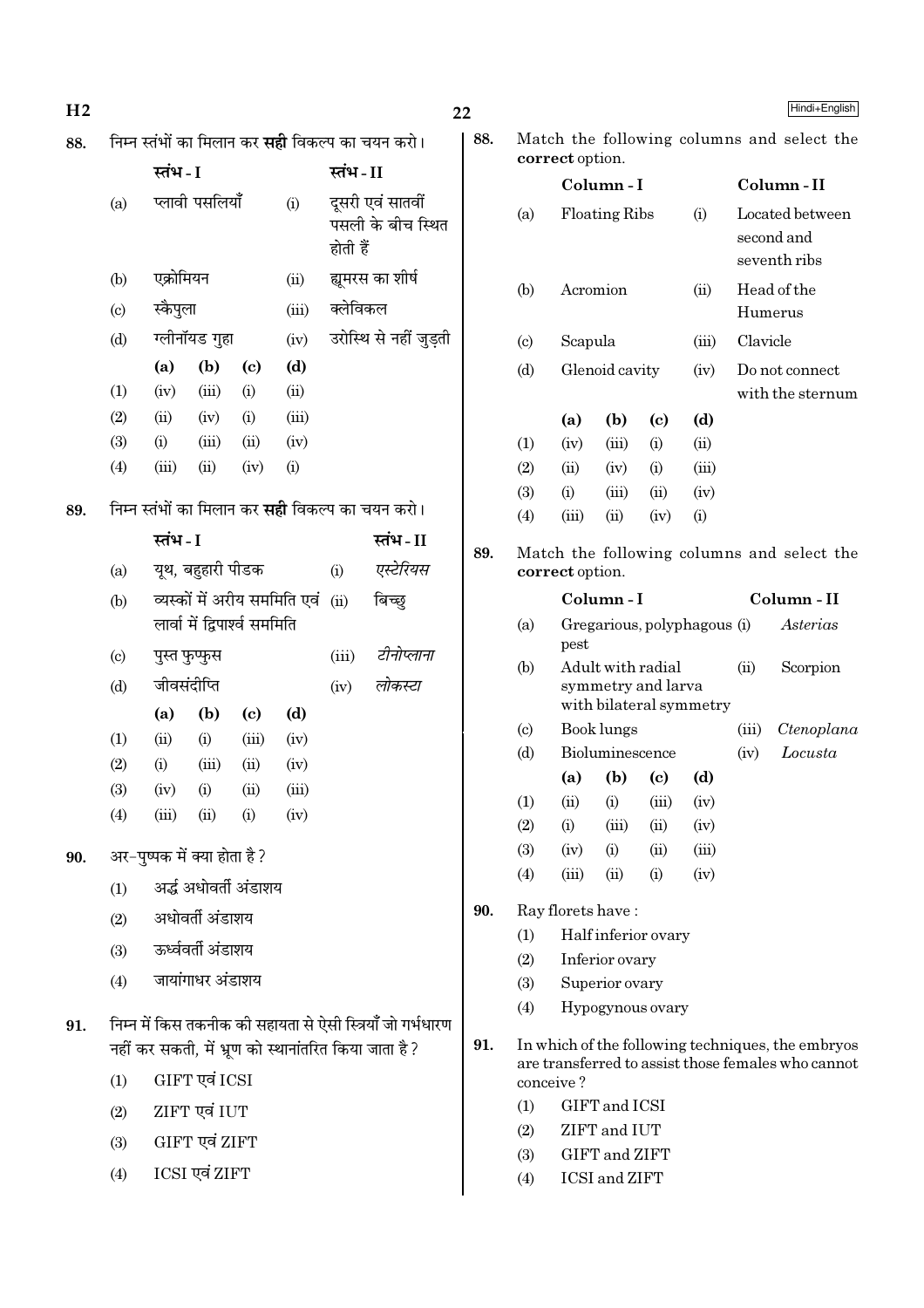| 92. |                                   |                      |                                      |                                    |                | निम्न स्तंभों का मिलान कर <b>सही</b> विकल्प का चयन करो।       |
|-----|-----------------------------------|----------------------|--------------------------------------|------------------------------------|----------------|---------------------------------------------------------------|
|     |                                   | स्तंभ - I            |                                      |                                    |                | स्तंभ - II                                                    |
|     | (a)                               |                      | क्लोस्ट्रीडियम                       |                                    | (i)            | साइक्लोस्पोरिन-ए                                              |
|     |                                   |                      | ब्यूटायलिकम                          |                                    |                |                                                               |
|     | (b)                               |                      |                                      | ट्राइकोडर्मा पॉलीस्पोरम (ii)       |                | ब्युटिरिक अम्ल                                                |
|     | (c)                               |                      |                                      |                                    |                | <i>मोनास्कस परप्यूरीअस</i> (iii) सिट्रिक अम्ल                 |
|     | (d)                               |                      |                                      | एस्परजिलस नाइगर                    | (iv)           | रक्त-कोलेस्टेराल कम                                           |
|     |                                   |                      |                                      |                                    |                | करने वाला कारक                                                |
|     |                                   |                      | $(a)$ $(b)$                          | $\left( \mathrm{c}\right)$         | (d)            |                                                               |
|     | (1)                               |                      | $(iv)$ $(iii)$ $(ii)$                |                                    | (i)            |                                                               |
|     | (2)                               | (iii)                | (iv)                                 | (ii)                               | (i)            |                                                               |
|     | (3)<br>(4)                        | (ii)<br>(i)          | (i)<br>(ii)                          | (iv)<br>(iv)                       | (iii)<br>(iii) |                                                               |
|     |                                   |                      |                                      |                                    |                |                                                               |
| 93. |                                   |                      | दूसरे के अन्दर होती है ?             |                                    |                | पादप का वह भाग कौन-सा है जिसमें दो पीढ़ी - एक पीढ़ी           |
|     | (a)                               |                      |                                      | परागकोश के अन्दर परागकण            |                |                                                               |
|     | (b)                               |                      |                                      | दो नर युग्मकों वाली अंकुरित परागकण |                |                                                               |
|     |                                   |                      | फल के अन्दर बीज                      |                                    |                |                                                               |
|     | $\left( \mathrm{c}\right)$<br>(d) |                      |                                      | बीजाण्ड के अन्दर भ्रूण-कोष         |                |                                                               |
|     |                                   | $(1)$ $(a)$ और $(d)$ |                                      |                                    |                |                                                               |
|     |                                   |                      |                                      |                                    |                |                                                               |
|     |                                   | $(2)$ केवल $(a)$     |                                      |                                    |                |                                                               |
|     |                                   |                      | (3) (a), (b) और (c)                  |                                    |                |                                                               |
|     | (4)                               | (c) और (d)           |                                      |                                    |                |                                                               |
| 94. |                                   |                      |                                      |                                    |                | निम्नलिखित में से कौन एक जीव संख्या का एक गुण <b>नहीं</b> है? |
|     | (1)                               |                      | जाति परस्पर क्रिया                   |                                    |                |                                                               |
|     | (2)                               |                      | लिंग अनुपात                          |                                    |                |                                                               |
|     | (3)                               | जन्म दर              |                                      |                                    |                |                                                               |
|     | (4)                               | मृत्यु दर            |                                      |                                    |                |                                                               |
| 95. |                                   |                      |                                      |                                    |                | एक वेक्टर में सहलग्नी डी.एन.ए. की प्रति की संख्या को          |
|     |                                   |                      |                                      |                                    |                | नियंत्रित करने वाले अनुक्रम को क्या कहा जाता है ?             |
|     | (1)                               |                      |                                      | रिकॉग्नीशन (पहचान) साइट            |                |                                                               |
|     | (2)                               |                      | चयनयुक्त मार्कर                      |                                    |                |                                                               |
|     |                                   | (3) ओरी साइट         |                                      |                                    |                |                                                               |
|     | (4)                               |                      | पैलींड्रोमिक अनुक्रम                 |                                    |                |                                                               |
| 96. |                                   |                      |                                      |                                    |                | ईको आर I द्वारा पहचाने जाने वाला पैलिन्ड़ोमिक क्रम है :       |
|     | (1)                               |                      | 5' - GGATCC - 3'                     |                                    |                |                                                               |
|     |                                   |                      | 3' - CCTAGG - 5'                     |                                    |                |                                                               |
|     | (2)                               |                      | 5' - GAATTC - 3'                     |                                    |                |                                                               |
|     | (3)                               |                      | 3' - CTTAAG - 5'<br>5' - GGAACC - 3' |                                    |                |                                                               |
|     |                                   |                      | 3' - CCTTGG - 5'                     |                                    |                |                                                               |
|     | (4)                               |                      | $5'$ - $CTTAAG$ - $3'$               |                                    |                |                                                               |
|     |                                   |                      | 3' - GAATTC - 5'                     |                                    |                |                                                               |

|     | Hindi+English               |                                                         |                                                               | 23  |                           |                 |                                            |                               |              |                                                                                            | H <sub>2</sub> |
|-----|-----------------------------|---------------------------------------------------------|---------------------------------------------------------------|-----|---------------------------|-----------------|--------------------------------------------|-------------------------------|--------------|--------------------------------------------------------------------------------------------|----------------|
| 92. |                             | निम्न स्तंभों का मिलान कर <b>सही</b> विकल्प का चयन करो। |                                                               | 92. |                           |                 |                                            |                               |              | Match the following columns and select the                                                 |                |
|     |                             | स्तंभ - I                                               | स्तंभ - II                                                    |     |                           | correct option. |                                            |                               |              |                                                                                            |                |
|     | (a)                         | क्लोस्ट्रीडियम                                          | साइक्लोस्पोरिन-ए<br>(i)                                       |     |                           |                 | Column-I                                   |                               |              | Column-II                                                                                  |                |
|     |                             | ब्यूटायलिकम                                             |                                                               |     | (a)                       |                 | Clostridium                                |                               | (i)          | Cyclosporin-A                                                                              |                |
|     | (b)                         | ट्राइकोडर्मा पॉलीस्पोरम (ii)                            | ब्युटिरिक अम्ल                                                |     |                           |                 | butylicum                                  |                               |              |                                                                                            |                |
|     | $\left( \mathrm{c} \right)$ | मोनास्कस परप्यूरीअस (iii)                               | सिट्रिक अम्ल                                                  |     | (b)                       |                 | Trichoderma                                |                               | (ii)         | Butyric Acid                                                                               |                |
|     | (d)                         | एस्परजिलस नाइगर                                         | रक्त-कोलेस्टेराल कम<br>(iv)                                   |     |                           |                 | polysporum                                 |                               |              |                                                                                            |                |
|     |                             |                                                         | करने वाला कारक                                                |     | $\left( \text{c} \right)$ |                 | Monascus                                   |                               | (iii)        | Citric Acid                                                                                |                |
|     |                             | (a)<br>(b)<br>$\left( \mathbf{c} \right)$               | (d)                                                           |     |                           |                 | purpureus                                  |                               |              |                                                                                            |                |
|     | (1)                         | (iv)<br>(iii)<br>(ii)                                   | (i)                                                           |     | (d)                       |                 |                                            | Aspergillus niger             | (iv)         | Blood cholesterol                                                                          |                |
|     | (2)                         | (ii)<br>(iii)<br>(iv)                                   | (i)                                                           |     |                           |                 |                                            |                               |              | lowering agent                                                                             |                |
|     | (3)                         | (iv)<br>(ii)<br>(i)                                     | (iii)                                                         |     |                           | (a)             | (b)                                        | $\left( \mathrm{e}\right)$    | (d)          |                                                                                            |                |
|     | (4)                         | (ii)<br>(iv)<br>(i)                                     | (iii)                                                         |     | (1)                       | (iv)            | (iii)                                      | (ii)                          | (i)          |                                                                                            |                |
| 93. |                             |                                                         | पादप का वह भाग कौन-सा है जिसमें दो पीढ़ी - एक पीढ़ी           |     | (2)<br>(3)                | (iii)<br>(ii)   | (iv)<br>(i)                                | (ii)<br>(iv)                  | (i)<br>(iii) |                                                                                            |                |
|     |                             | दूसरे के अन्दर होती है ?                                |                                                               |     | (4)                       | (i)             | (ii)                                       | (iv)                          | (iii)        |                                                                                            |                |
|     | (a)                         | परागकोश के अन्दर परागकण                                 |                                                               | 93. |                           |                 |                                            |                               |              | The plant parts which consist of two generations -                                         |                |
|     | (b)                         | दो नर युग्मकों वाली अंकुरित परागकण                      |                                                               |     |                           |                 | one within the other:                      |                               |              |                                                                                            |                |
|     | (c)                         | फल के अन्दर बीज                                         |                                                               |     | (a)                       |                 |                                            |                               |              | Pollen grains inside the anther                                                            |                |
|     | (d)                         | बीजाण्ड के अन्दर भ्रूण-कोष                              |                                                               |     | (b)                       |                 |                                            |                               |              | Germinated pollen grain with two male                                                      |                |
|     |                             | (a) और (d)                                              |                                                               |     |                           | gametes         |                                            |                               |              |                                                                                            |                |
|     | (1)                         |                                                         |                                                               |     | $\left( \text{c} \right)$ |                 |                                            | Seed inside the fruit         |              |                                                                                            |                |
|     | (2)                         | केवल $(a)$                                              |                                                               |     | (d)                       |                 |                                            | Embryo sac inside the ovule   |              |                                                                                            |                |
|     | (3)                         | $(a)$ , $(b)$ और $(c)$                                  |                                                               |     | (1)                       |                 | $(a)$ and $(d)$                            |                               |              |                                                                                            |                |
|     | (4)                         | (c) और (d)                                              |                                                               |     | (2)                       | $(a)$ only      |                                            |                               |              |                                                                                            |                |
| 94. |                             |                                                         | निम्नलिखित में से कौन एक जीव संख्या का एक गुण <b>नहीं</b> है? |     | (3)<br>(4)                |                 | $(a)$ , $(b)$ and $(c)$<br>$(c)$ and $(d)$ |                               |              |                                                                                            |                |
|     | (1)                         | जाति परस्पर क्रिया                                      |                                                               |     |                           |                 |                                            |                               |              |                                                                                            |                |
|     | (2)                         | लिंग अनुपात                                             |                                                               | 94. |                           | population?     |                                            |                               |              | Which of the following is <b>not</b> an attribute of a                                     |                |
|     | (3)                         | जन्म दर                                                 |                                                               |     | (1)                       |                 |                                            | Species interaction           |              |                                                                                            |                |
|     | (4)                         | मृत्यु दर                                               |                                                               |     | (2)                       | Sex ratio       |                                            |                               |              |                                                                                            |                |
|     |                             |                                                         |                                                               |     | (3)                       | Natality        |                                            |                               |              |                                                                                            |                |
| 95. |                             |                                                         | एक वेक्टर में सहलग्नी डी.एन.ए. की प्रति की संख्या को          |     | (4)                       | Mortality       |                                            |                               |              |                                                                                            |                |
|     |                             | नियंत्रित करने वाले अनुक्रम को क्या कहा जाता है ?       |                                                               | 95. |                           |                 |                                            |                               |              | The sequence that controls the copy number of the<br>linked DNA in the vector, is termed : |                |
|     | (1)                         | रिकॉग्नीशन (पहचान) साइट                                 |                                                               |     | (1)                       |                 | Recognition site                           |                               |              |                                                                                            |                |
|     | (2)                         | चयनयुक्त मार्कर                                         |                                                               |     | (2)                       |                 |                                            | Selectable marker             |              |                                                                                            |                |
|     | (3)                         | ओरी साइट                                                |                                                               |     | (3)                       | Ori site        |                                            |                               |              |                                                                                            |                |
|     | (4)                         | पैलींड्रोमिक अनुक्रम                                    |                                                               |     | (4)                       |                 |                                            | Palindromic sequence          |              |                                                                                            |                |
| 96. |                             |                                                         | ईको आर I द्वारा पहचाने जाने वाला पैलिन्ड्रोमिक क्रम है :      | 96. |                           |                 |                                            |                               |              | The specific palindromic sequence which is                                                 |                |
|     | (1)                         | 5' - GGATCC - 3'                                        |                                                               |     | (1)                       |                 | $5'$ - $GGATCC$ - $3'$                     | recognized by EcoRI is:       |              |                                                                                            |                |
|     |                             | 3' - CCTAGG - 5'                                        |                                                               |     |                           |                 | 3' - CCTAGG - 5'                           |                               |              |                                                                                            |                |
|     | (2)                         | 5' - GAATTC - 3'                                        |                                                               |     | (2)                       |                 | 5' - GAATTC - 3'                           |                               |              |                                                                                            |                |
|     |                             | 3' - CTTAAG - 5'                                        |                                                               |     |                           |                 | 3' - CTTAAG - 5'                           |                               |              |                                                                                            |                |
|     | (3)                         | 5' - GGAACC - 3'                                        |                                                               |     | (3)                       |                 | 5' - GGAACC - 3'                           |                               |              |                                                                                            |                |
|     |                             | $3'$ - $\text{CCTTGG}$ - $5'$                           |                                                               |     |                           |                 |                                            | $3'$ - $\text{CCTTGG}$ - $5'$ |              |                                                                                            |                |

- (4) 5' CTTAAG 3'
	- 3' GAATTC 5'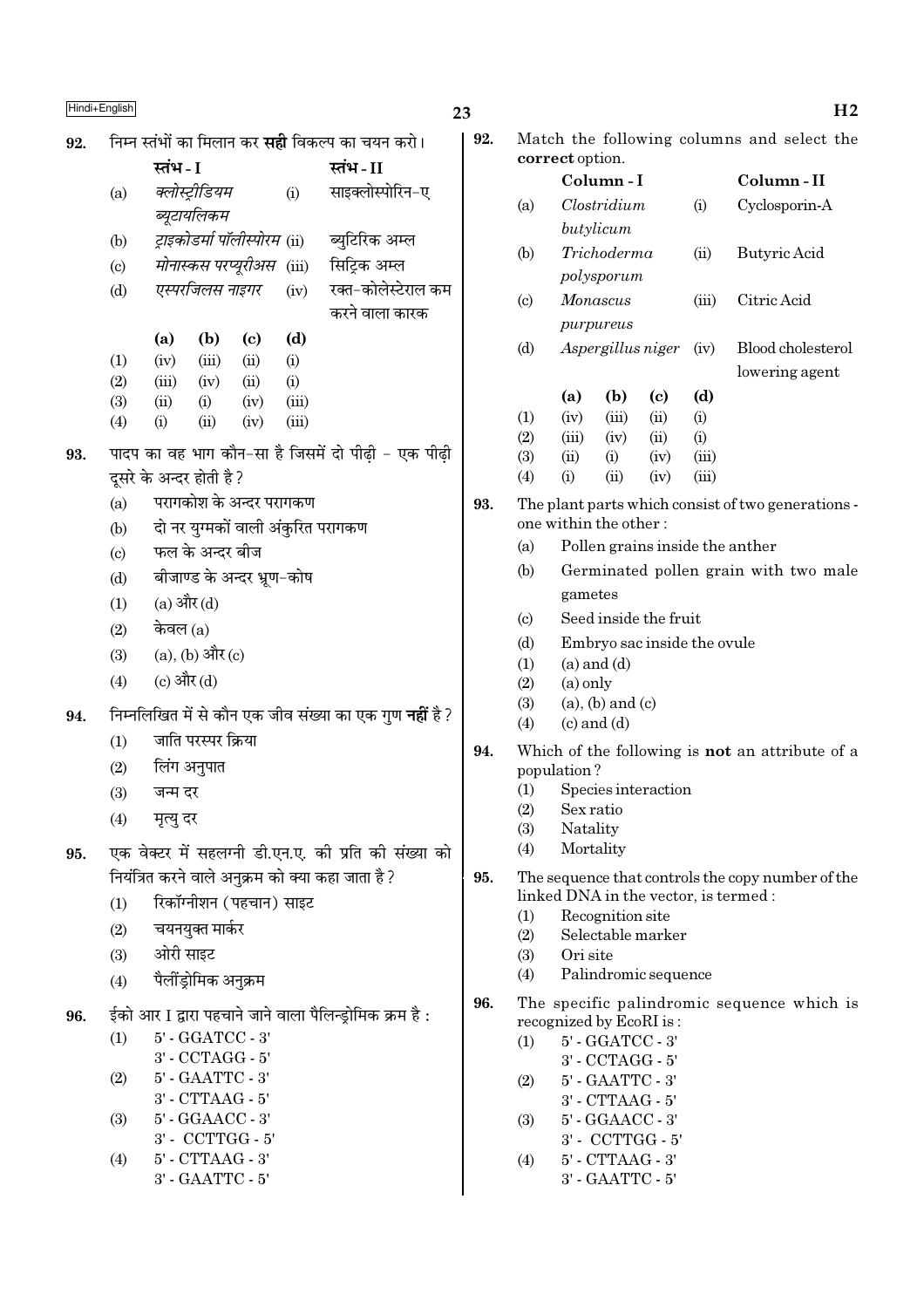| 97.<br>Experimental verification of the chromosomal<br>वंशागति के गुणसूत्र सिद्धान्त का प्रायोगिक प्रमाणन किसने<br>97.<br>theory of inheritance was done by:<br>किया था ?<br>(1)<br>Morgan<br>मॉर्गन<br>(1)<br>Mendel<br>(2)<br>मेंडल<br>(2)<br>Sutton<br>(3)<br>(3)<br>सटन<br>(4)<br>Boveri<br>बोवेरी<br>(4)<br>98.<br>The product(s) of reaction catalyzed by nitrogenase<br>फलीदार फलों वाले पादपों की जड़ ग्रन्थिकाओं में नाइट्रोजिनेज<br>in root nodules of leguminous plants is/are:<br>98.<br>द्रारा उत्प्रेरित अभिक्रिया का/के उत्पाद कौन सा/से है/हैं ?<br>Ammonia and hydrogen<br>(1)<br>अमोनिया और हाइड्रोजन<br>(1)<br>(2)<br>Ammonia alone<br>केवल अमोनिया<br>(2)<br>(3)<br>Nitrate alone<br>(4)<br>Ammonia and oxygen<br>केवल नाइट्रेट<br>(3)<br>अमोनिया और ऑक्सीजन<br>(4)<br>99.<br>Match the following columns and select the<br>correct option.<br>निम्न स्तंभों का मिलान कर <b>सही</b> विकल्प का चयन करो।<br>99.<br>Column-I<br>Column-II<br>स्तंभ - I<br>स्तंभ-II<br>$6 - 15$ pairs of<br>(i)<br>Trygon<br>(a)<br>क्लोम छिद्रों के 6-15 (i)<br>ट्राइगोन<br>(a)<br>gill slits<br>युग्म<br>Heterocercal<br>(ii)<br>Cyclostomes<br>(b)<br>हैटरोसर्कल पुच्छ पख<br>साइक्लोस्टोम्स<br>(ii)<br>(b)<br>caudal fin<br>कांड्रीक्थीज<br>वायु कोष<br>(iii)<br>(c)<br>Air Bladder<br>Chondrichthyes<br>(iii)<br>$\left( \mathrm{c} \right)$<br>ओस्टिक्थीज<br>विष दंश<br>(d)<br>(iv)<br>Poison sting<br>Osteichthyes<br>(d)<br>(iv)<br>(d)<br>(b)<br>$\left( \mathrm{c}\right)$<br>(a)<br>(b)<br>(d)<br>(a)<br>$\left( \mathrm{c}\right)$<br>(1)<br>(i)<br>(iv)<br>(iii)<br>(ii)<br>(ii)<br>(1)<br>(iii)<br>(i)<br>(iv)<br>(2)<br>(iii)<br>(ii)<br>(iv)<br>(i)<br>(2)<br>(ii)<br>(iii)<br>(iv)<br>(i)<br>(3)<br>(ii)<br>(iii)<br>(iv)<br>(i)<br>(4)<br>(iii)<br>(i)<br>(iv)<br>(ii)<br>(3)<br>(ii)<br>(iii)<br>(i)<br>(iv)<br>(4)<br>(ii)<br>(iii)<br>(i)<br>(iv)<br>गलत कथन को चुनिए।<br><b>100.</b><br>टैनिन, रेजिन, तैल आदि के जमा होने के कारण अंत:काष्ठ<br>(1)<br>100.<br>Identify the incorrect statement.<br>गहरे रंग की होती है।<br>(1)<br>Due to deposition of tannins, resins, oils etc.,<br>heart wood is dark in colour.<br>अंत:काष्ठ जल का चालन नहीं करती, परन्तु यांत्रिक<br>(2)<br>सहायता प्रदान करती है।<br>(2)<br>Heart wood does not conduct water but gives<br>mechanical support.<br>रसदारू जड़ से पत्ती तक जल के चालन में और खनिजों<br>(3)<br>(3)<br>Sapwood is involved in conduction of water<br>के चालन में शामिल होती है।<br>and minerals from root to leaf.<br>रसदारू सबसे भीतरी द्वितीयक दारू होता है और यह<br>(4)<br>(4)<br>Sapwood is the innermost secondary xylem<br>अपेक्षाकृत हल्के रंग की होती है।<br>and is lighter in colour. | H <sub>2</sub> |  |  |  |  |  | 24 |  |  |  |  | Hindi+English |
|-----------------------------------------------------------------------------------------------------------------------------------------------------------------------------------------------------------------------------------------------------------------------------------------------------------------------------------------------------------------------------------------------------------------------------------------------------------------------------------------------------------------------------------------------------------------------------------------------------------------------------------------------------------------------------------------------------------------------------------------------------------------------------------------------------------------------------------------------------------------------------------------------------------------------------------------------------------------------------------------------------------------------------------------------------------------------------------------------------------------------------------------------------------------------------------------------------------------------------------------------------------------------------------------------------------------------------------------------------------------------------------------------------------------------------------------------------------------------------------------------------------------------------------------------------------------------------------------------------------------------------------------------------------------------------------------------------------------------------------------------------------------------------------------------------------------------------------------------------------------------------------------------------------------------------------------------------------------------------------------------------------------------------------------------------------------------------------------------------------------------------------------------------------------------------------------------------------------------------------------------------------------------------------------------------------------------------------------------------------------------------------------------------------------------------------------------------------------------------------------------------------------------------------------------------------------------------------------------------------------------------------------------------------------------|----------------|--|--|--|--|--|----|--|--|--|--|---------------|
|                                                                                                                                                                                                                                                                                                                                                                                                                                                                                                                                                                                                                                                                                                                                                                                                                                                                                                                                                                                                                                                                                                                                                                                                                                                                                                                                                                                                                                                                                                                                                                                                                                                                                                                                                                                                                                                                                                                                                                                                                                                                                                                                                                                                                                                                                                                                                                                                                                                                                                                                                                                                                                                                       |                |  |  |  |  |  |    |  |  |  |  |               |
|                                                                                                                                                                                                                                                                                                                                                                                                                                                                                                                                                                                                                                                                                                                                                                                                                                                                                                                                                                                                                                                                                                                                                                                                                                                                                                                                                                                                                                                                                                                                                                                                                                                                                                                                                                                                                                                                                                                                                                                                                                                                                                                                                                                                                                                                                                                                                                                                                                                                                                                                                                                                                                                                       |                |  |  |  |  |  |    |  |  |  |  |               |
|                                                                                                                                                                                                                                                                                                                                                                                                                                                                                                                                                                                                                                                                                                                                                                                                                                                                                                                                                                                                                                                                                                                                                                                                                                                                                                                                                                                                                                                                                                                                                                                                                                                                                                                                                                                                                                                                                                                                                                                                                                                                                                                                                                                                                                                                                                                                                                                                                                                                                                                                                                                                                                                                       |                |  |  |  |  |  |    |  |  |  |  |               |
|                                                                                                                                                                                                                                                                                                                                                                                                                                                                                                                                                                                                                                                                                                                                                                                                                                                                                                                                                                                                                                                                                                                                                                                                                                                                                                                                                                                                                                                                                                                                                                                                                                                                                                                                                                                                                                                                                                                                                                                                                                                                                                                                                                                                                                                                                                                                                                                                                                                                                                                                                                                                                                                                       |                |  |  |  |  |  |    |  |  |  |  |               |
|                                                                                                                                                                                                                                                                                                                                                                                                                                                                                                                                                                                                                                                                                                                                                                                                                                                                                                                                                                                                                                                                                                                                                                                                                                                                                                                                                                                                                                                                                                                                                                                                                                                                                                                                                                                                                                                                                                                                                                                                                                                                                                                                                                                                                                                                                                                                                                                                                                                                                                                                                                                                                                                                       |                |  |  |  |  |  |    |  |  |  |  |               |
|                                                                                                                                                                                                                                                                                                                                                                                                                                                                                                                                                                                                                                                                                                                                                                                                                                                                                                                                                                                                                                                                                                                                                                                                                                                                                                                                                                                                                                                                                                                                                                                                                                                                                                                                                                                                                                                                                                                                                                                                                                                                                                                                                                                                                                                                                                                                                                                                                                                                                                                                                                                                                                                                       |                |  |  |  |  |  |    |  |  |  |  |               |
|                                                                                                                                                                                                                                                                                                                                                                                                                                                                                                                                                                                                                                                                                                                                                                                                                                                                                                                                                                                                                                                                                                                                                                                                                                                                                                                                                                                                                                                                                                                                                                                                                                                                                                                                                                                                                                                                                                                                                                                                                                                                                                                                                                                                                                                                                                                                                                                                                                                                                                                                                                                                                                                                       |                |  |  |  |  |  |    |  |  |  |  |               |
|                                                                                                                                                                                                                                                                                                                                                                                                                                                                                                                                                                                                                                                                                                                                                                                                                                                                                                                                                                                                                                                                                                                                                                                                                                                                                                                                                                                                                                                                                                                                                                                                                                                                                                                                                                                                                                                                                                                                                                                                                                                                                                                                                                                                                                                                                                                                                                                                                                                                                                                                                                                                                                                                       |                |  |  |  |  |  |    |  |  |  |  |               |
|                                                                                                                                                                                                                                                                                                                                                                                                                                                                                                                                                                                                                                                                                                                                                                                                                                                                                                                                                                                                                                                                                                                                                                                                                                                                                                                                                                                                                                                                                                                                                                                                                                                                                                                                                                                                                                                                                                                                                                                                                                                                                                                                                                                                                                                                                                                                                                                                                                                                                                                                                                                                                                                                       |                |  |  |  |  |  |    |  |  |  |  |               |
|                                                                                                                                                                                                                                                                                                                                                                                                                                                                                                                                                                                                                                                                                                                                                                                                                                                                                                                                                                                                                                                                                                                                                                                                                                                                                                                                                                                                                                                                                                                                                                                                                                                                                                                                                                                                                                                                                                                                                                                                                                                                                                                                                                                                                                                                                                                                                                                                                                                                                                                                                                                                                                                                       |                |  |  |  |  |  |    |  |  |  |  |               |
|                                                                                                                                                                                                                                                                                                                                                                                                                                                                                                                                                                                                                                                                                                                                                                                                                                                                                                                                                                                                                                                                                                                                                                                                                                                                                                                                                                                                                                                                                                                                                                                                                                                                                                                                                                                                                                                                                                                                                                                                                                                                                                                                                                                                                                                                                                                                                                                                                                                                                                                                                                                                                                                                       |                |  |  |  |  |  |    |  |  |  |  |               |
|                                                                                                                                                                                                                                                                                                                                                                                                                                                                                                                                                                                                                                                                                                                                                                                                                                                                                                                                                                                                                                                                                                                                                                                                                                                                                                                                                                                                                                                                                                                                                                                                                                                                                                                                                                                                                                                                                                                                                                                                                                                                                                                                                                                                                                                                                                                                                                                                                                                                                                                                                                                                                                                                       |                |  |  |  |  |  |    |  |  |  |  |               |
|                                                                                                                                                                                                                                                                                                                                                                                                                                                                                                                                                                                                                                                                                                                                                                                                                                                                                                                                                                                                                                                                                                                                                                                                                                                                                                                                                                                                                                                                                                                                                                                                                                                                                                                                                                                                                                                                                                                                                                                                                                                                                                                                                                                                                                                                                                                                                                                                                                                                                                                                                                                                                                                                       |                |  |  |  |  |  |    |  |  |  |  |               |
|                                                                                                                                                                                                                                                                                                                                                                                                                                                                                                                                                                                                                                                                                                                                                                                                                                                                                                                                                                                                                                                                                                                                                                                                                                                                                                                                                                                                                                                                                                                                                                                                                                                                                                                                                                                                                                                                                                                                                                                                                                                                                                                                                                                                                                                                                                                                                                                                                                                                                                                                                                                                                                                                       |                |  |  |  |  |  |    |  |  |  |  |               |
|                                                                                                                                                                                                                                                                                                                                                                                                                                                                                                                                                                                                                                                                                                                                                                                                                                                                                                                                                                                                                                                                                                                                                                                                                                                                                                                                                                                                                                                                                                                                                                                                                                                                                                                                                                                                                                                                                                                                                                                                                                                                                                                                                                                                                                                                                                                                                                                                                                                                                                                                                                                                                                                                       |                |  |  |  |  |  |    |  |  |  |  |               |
|                                                                                                                                                                                                                                                                                                                                                                                                                                                                                                                                                                                                                                                                                                                                                                                                                                                                                                                                                                                                                                                                                                                                                                                                                                                                                                                                                                                                                                                                                                                                                                                                                                                                                                                                                                                                                                                                                                                                                                                                                                                                                                                                                                                                                                                                                                                                                                                                                                                                                                                                                                                                                                                                       |                |  |  |  |  |  |    |  |  |  |  |               |
|                                                                                                                                                                                                                                                                                                                                                                                                                                                                                                                                                                                                                                                                                                                                                                                                                                                                                                                                                                                                                                                                                                                                                                                                                                                                                                                                                                                                                                                                                                                                                                                                                                                                                                                                                                                                                                                                                                                                                                                                                                                                                                                                                                                                                                                                                                                                                                                                                                                                                                                                                                                                                                                                       |                |  |  |  |  |  |    |  |  |  |  |               |
|                                                                                                                                                                                                                                                                                                                                                                                                                                                                                                                                                                                                                                                                                                                                                                                                                                                                                                                                                                                                                                                                                                                                                                                                                                                                                                                                                                                                                                                                                                                                                                                                                                                                                                                                                                                                                                                                                                                                                                                                                                                                                                                                                                                                                                                                                                                                                                                                                                                                                                                                                                                                                                                                       |                |  |  |  |  |  |    |  |  |  |  |               |
|                                                                                                                                                                                                                                                                                                                                                                                                                                                                                                                                                                                                                                                                                                                                                                                                                                                                                                                                                                                                                                                                                                                                                                                                                                                                                                                                                                                                                                                                                                                                                                                                                                                                                                                                                                                                                                                                                                                                                                                                                                                                                                                                                                                                                                                                                                                                                                                                                                                                                                                                                                                                                                                                       |                |  |  |  |  |  |    |  |  |  |  |               |
|                                                                                                                                                                                                                                                                                                                                                                                                                                                                                                                                                                                                                                                                                                                                                                                                                                                                                                                                                                                                                                                                                                                                                                                                                                                                                                                                                                                                                                                                                                                                                                                                                                                                                                                                                                                                                                                                                                                                                                                                                                                                                                                                                                                                                                                                                                                                                                                                                                                                                                                                                                                                                                                                       |                |  |  |  |  |  |    |  |  |  |  |               |
|                                                                                                                                                                                                                                                                                                                                                                                                                                                                                                                                                                                                                                                                                                                                                                                                                                                                                                                                                                                                                                                                                                                                                                                                                                                                                                                                                                                                                                                                                                                                                                                                                                                                                                                                                                                                                                                                                                                                                                                                                                                                                                                                                                                                                                                                                                                                                                                                                                                                                                                                                                                                                                                                       |                |  |  |  |  |  |    |  |  |  |  |               |
|                                                                                                                                                                                                                                                                                                                                                                                                                                                                                                                                                                                                                                                                                                                                                                                                                                                                                                                                                                                                                                                                                                                                                                                                                                                                                                                                                                                                                                                                                                                                                                                                                                                                                                                                                                                                                                                                                                                                                                                                                                                                                                                                                                                                                                                                                                                                                                                                                                                                                                                                                                                                                                                                       |                |  |  |  |  |  |    |  |  |  |  |               |
|                                                                                                                                                                                                                                                                                                                                                                                                                                                                                                                                                                                                                                                                                                                                                                                                                                                                                                                                                                                                                                                                                                                                                                                                                                                                                                                                                                                                                                                                                                                                                                                                                                                                                                                                                                                                                                                                                                                                                                                                                                                                                                                                                                                                                                                                                                                                                                                                                                                                                                                                                                                                                                                                       |                |  |  |  |  |  |    |  |  |  |  |               |
|                                                                                                                                                                                                                                                                                                                                                                                                                                                                                                                                                                                                                                                                                                                                                                                                                                                                                                                                                                                                                                                                                                                                                                                                                                                                                                                                                                                                                                                                                                                                                                                                                                                                                                                                                                                                                                                                                                                                                                                                                                                                                                                                                                                                                                                                                                                                                                                                                                                                                                                                                                                                                                                                       |                |  |  |  |  |  |    |  |  |  |  |               |
|                                                                                                                                                                                                                                                                                                                                                                                                                                                                                                                                                                                                                                                                                                                                                                                                                                                                                                                                                                                                                                                                                                                                                                                                                                                                                                                                                                                                                                                                                                                                                                                                                                                                                                                                                                                                                                                                                                                                                                                                                                                                                                                                                                                                                                                                                                                                                                                                                                                                                                                                                                                                                                                                       |                |  |  |  |  |  |    |  |  |  |  |               |
|                                                                                                                                                                                                                                                                                                                                                                                                                                                                                                                                                                                                                                                                                                                                                                                                                                                                                                                                                                                                                                                                                                                                                                                                                                                                                                                                                                                                                                                                                                                                                                                                                                                                                                                                                                                                                                                                                                                                                                                                                                                                                                                                                                                                                                                                                                                                                                                                                                                                                                                                                                                                                                                                       |                |  |  |  |  |  |    |  |  |  |  |               |
|                                                                                                                                                                                                                                                                                                                                                                                                                                                                                                                                                                                                                                                                                                                                                                                                                                                                                                                                                                                                                                                                                                                                                                                                                                                                                                                                                                                                                                                                                                                                                                                                                                                                                                                                                                                                                                                                                                                                                                                                                                                                                                                                                                                                                                                                                                                                                                                                                                                                                                                                                                                                                                                                       |                |  |  |  |  |  |    |  |  |  |  |               |
|                                                                                                                                                                                                                                                                                                                                                                                                                                                                                                                                                                                                                                                                                                                                                                                                                                                                                                                                                                                                                                                                                                                                                                                                                                                                                                                                                                                                                                                                                                                                                                                                                                                                                                                                                                                                                                                                                                                                                                                                                                                                                                                                                                                                                                                                                                                                                                                                                                                                                                                                                                                                                                                                       |                |  |  |  |  |  |    |  |  |  |  |               |
|                                                                                                                                                                                                                                                                                                                                                                                                                                                                                                                                                                                                                                                                                                                                                                                                                                                                                                                                                                                                                                                                                                                                                                                                                                                                                                                                                                                                                                                                                                                                                                                                                                                                                                                                                                                                                                                                                                                                                                                                                                                                                                                                                                                                                                                                                                                                                                                                                                                                                                                                                                                                                                                                       |                |  |  |  |  |  |    |  |  |  |  |               |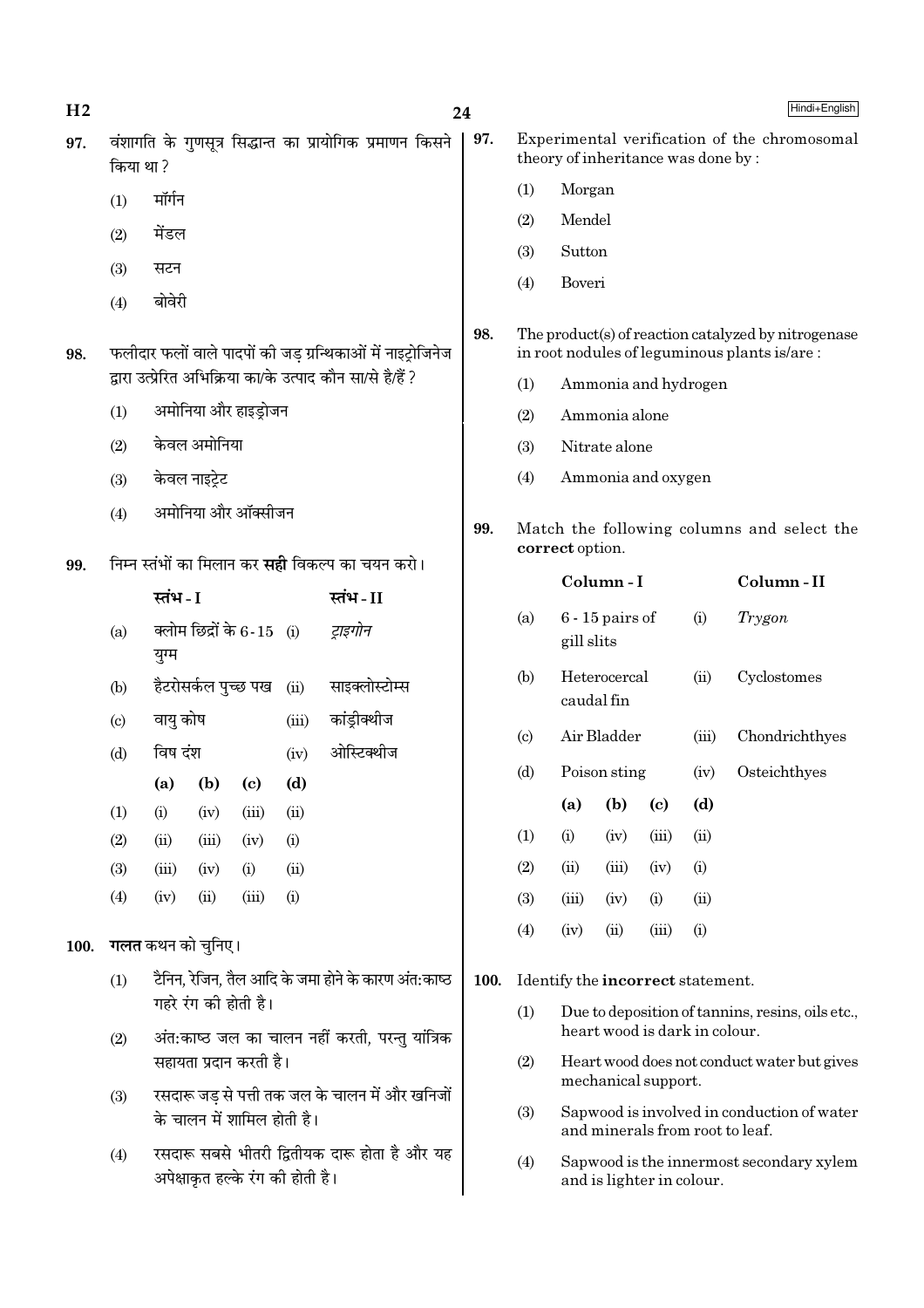- 25
- 101. एक पारितन्त्र में सकल प्राथमिक उत्पादकता और नेट प्राथमिक उत्पादकता के संबन्ध में. निम्नलिखित में से कौन सा कथन **सद्दी** है ?
	- सकल प्राथमिक उत्पादकता और नेट प्राथमिक उत्पादकता  $(1)$ के बीच कोई सम्बन्ध नहीं है।
	- सकल प्राथमिक उत्पादकता सदैव नेट प्राथमिक उत्पादकता  $(2)$ से कम होती है।
	- सकल प्राथमिक उत्पादकता सदैव नेट प्राथमिक उत्पादकता  $(3)$ से अधिक होती है।
	- सकल प्राथमिक उत्पादकता और नेट प्राथमिक उत्पादकता  $(4)$ एक ही है और अभिन्न है।
- 102. निम्न में कौन, ऐसे जीवों के **सही** उदाहरणों को संदर्भित करता है जो मानव की क्रियाओं द्वारा वातावरण में बदलाव के कारण विकसित हुए है ?
	- गैलापैगो द्वीप में डार्विन की फिंचें  $(a)$
	- खरपतवारों में शाकनाशी का प्रतिरोध  $(h)$
	- ससीमकेन्द्रकों में दवाइयों का प्रतिरोध  $\left($ c $\right)$
	- मनुष्य द्वारा बनायी पालतू पशु जैसे कुत्तों की नस्लें  $(d)$
	- केवल (d)  $(1)$
	- केवल $(a)$  $(2)$
	- $(a)$  एवं  $(c)$  $(3)$
	- (b), (c) एवं (d)  $(4)$
- 103. निम्न के कौन ग्राफी पुटक से अंडाणु का मोचन (अंडोत्सर्ग) करेगा?
	- FSH की निम्न सांद्रता  $(1)$
	- एस्टोजन की उच्च सांद्रता  $(2)$
	- प्रोजेस्टरोन की उच्च सांद्रता  $(3)$
	- LH की निम्न सांद्रता  $(4)$
- 104. प्रकाश अभिक्रिया में. इलेक्टॉनों के स्थानांतरण को प्लास्टोक्विनोन कहाँ से सुगम बनाता है ?
	- PS-I से ATP सिन्थेज  $(1)$
	- $(2)$  $PS-II \overrightarrow{H} Cytb_{6}f$  सम्मिश्र
	- $\mathrm{Cytb}_{6}$ f सम्मिश्र से PS-I  $(3)$
	- $PS-I$  से NADP+  $(4)$
- 101. In relation to Gross primary productivity and Net primary productivity of an ecosystem, which one of the following statements is **correct**?
	- There is no relationship between Gross  $(1)$ primary productivity and Net primary productivity.
	- Gross primary productivity is always less  $(2)$ than net primary productivity.
	- Gross primary productivity is always more  $(3)$ than net primary productivity.
	- $(4)$ Gross primary productivity and Net primary productivity are one and same.
- 102. Which of the following refer to **correct** example(s) of organisms which have evolved due to changes in environment brought about by anthropogenic action?
	- $(a)$ Darwin's Finches of Galapagos islands.
	- $(b)$ Herbicide resistant weeds
	- $(c)$ Drug resistant eukaryotes.
	- $(d)$ Man-created breeds of domesticated animals like dogs.
	- $(1)$  $only (d)$
	- $(2)$ only (a)
	- $(3)$  $(a)$  and  $(c)$
	- $(b)$ ,  $(c)$  and  $(d)$  $(4)$
- 103. Which of the following hormone levels will cause release of ovum (ovulation) from the graffian follicle?
	- $(1)$ Low concentration of FSH
	- $(2)$ High concentration of Estrogen
	- $(3)$ High concentration of Progesterone
	- Low concentration of LH  $(4)$
- 104. In light reaction, plastoquinone facilitates the transfer of electrons from:
	- PS-I to ATP synthase  $(1)$
	- PS-II to  $\mathrm{Cytb}_{6}$ f complex  $(2)$
	- $(3)$  $Cytb<sub>6</sub>f complex to PS-I$
	- PS-I to NADP+  $(4)$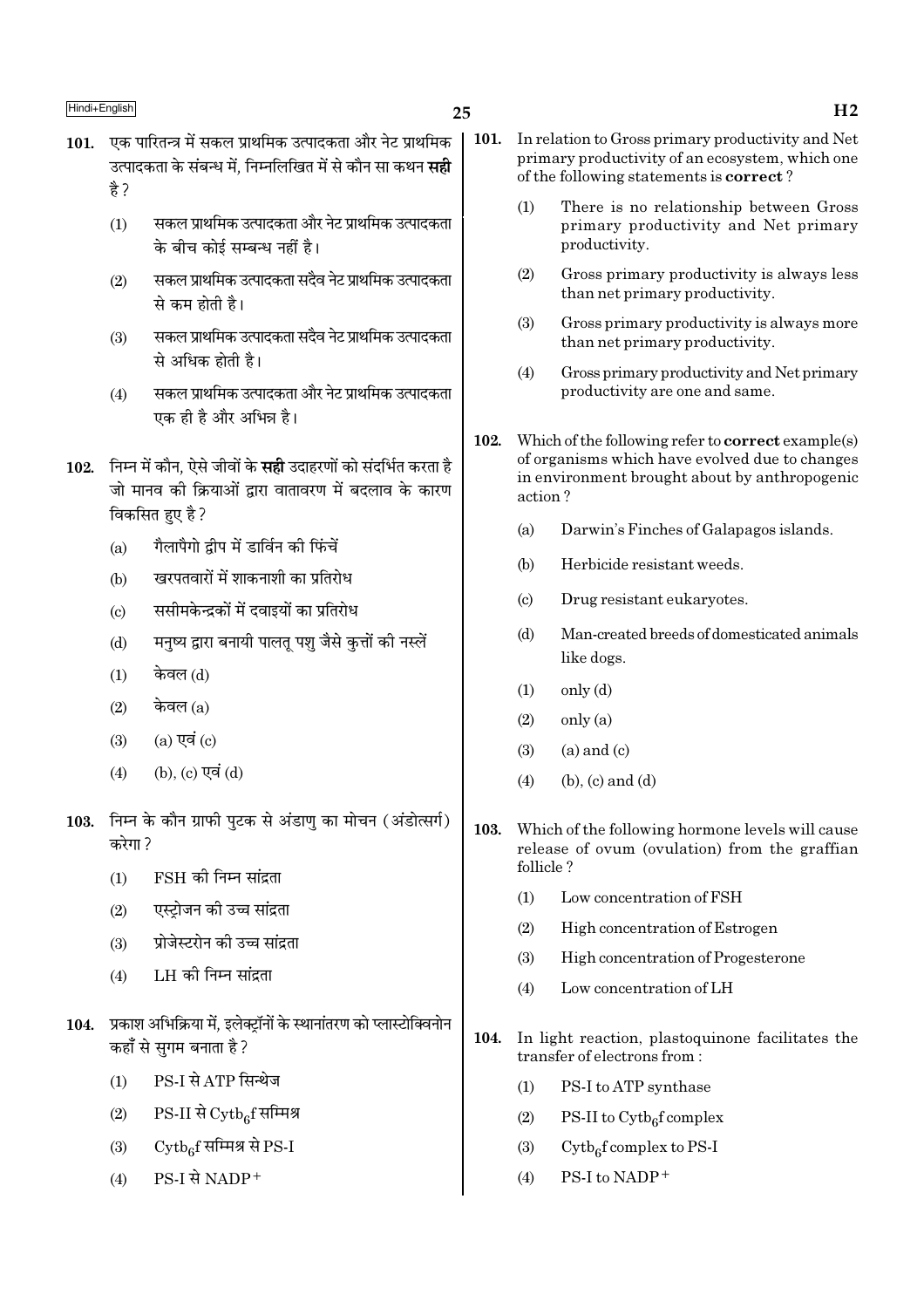$H<sub>2</sub>$ 

## $26$

- 105. निम्न में कौनसा कथन सही नहीं है ?
	- आनवशिक इंजीनियरी इंसुलिन *ई-कोलाई* द्वारा उत्पादित  $(1)$ होता है।
	- मनुष्य में इंसुलिन प्राक्-इंसुलिन से संश्लेषित होता है।  $(2)$
	- प्राक-इंसलिन में एक अतिरिक्त पेप्टाइड, जिसे  $(3)$ सी-पेप्टाइड कहते हैं. होती है।
	- कार्यात्मक इंसुलिन में  $A$  एवं B शृंखलाएँ होती है जो  $(4)$ हाइडोजन बंध द्वारा जडी होती है।
- 106. एस.एल. मिलर ने अपने प्रयोग में एक बंद फ्लास्क में किसका मिश्रण कर ऐमिनो अम्ल उत्पन्न किये ?
	- $600^{\circ}$ C पर CH<sub>3</sub>, H<sub>2</sub>, NH<sub>3</sub> और जल वाष्प  $(1)$
	- 800°C पर CH<sub>4</sub>, H<sub>2</sub>, NH<sub>3</sub> और जल वाष्प  $(2)$
	- $800^{\circ}$ C पर CH<sub>3</sub>, H<sub>2</sub>, NH<sub>4</sub> और जल वाष्प  $(3)$
	- $600^{\circ}$ C पर CH<sub>4</sub>, H<sub>2</sub>, NH<sub>3</sub> और जल वाष्प  $(4)$
- 107. सही मिलान का चयन करो।
	- थैलेसीमिया  $X$  संलग्न  $(1)$ हीमोफीलिया  $Y$  संलग्न  $(2)$ फ़ेनिलकीटोन्यरिया अलिंग क्रोमोसोम  $(3)$ प्रभावी लक्षण
	- अलिंग कोमोसोम  $(4)$ दात्र कोशिका अरक्तता अप्रभावी लक्षण. क्रोमोसोम-11
- 108. क्रमागत उन्नति के लिए भ्रणीय प्रमाण को किसने अस्वीकार किया था ?
	- $(1)$ ओपेरिन
	- कार्ल अर्नस्ट वॉन बेयर  $(2)$
	- अल्फ्रेड वालस  $(3)$
	- चार्ल्स डार्विन  $(4)$
- 109. निम्न में मत्र की कौनसी अवस्था डायाबिटीज मेलिटस की ओर संकेत करती है ?
	- रीनल कैल्कुली एवं हाइपरग्लाइसिमिया  $(1)$
	- यरेमिया एवं कीटोनरिया  $(2)$
	- यरेमिया एवं रीनल कैल्कुली  $(3)$
	- कीटोनुरिया एवं ग्लाइकोसुरिया  $(4)$
- .<br>ऐंटेरोकाइनेज किसको बदलने में सहायता करता है ? 110.
	- पेप्सिनोजन को पेप्सिन में  $(1)$
	- प्रोटीन को पॉलीपेप्टाइड में  $(2)$
	- टिप्सिनोजन को टिप्सिन में  $(3)$
	- .<br>कैसीनोजन को कैसीन में  $(4)$
- 105. Which of the following statements is not correct?
	- $(1)$ Genetically engineered insulin is produced in  $E\text{-}Coli$ .
	- $(2)$ In man insulin is synthesised as a proinsulin.
	- The proinsulin has an extra peptide called  $(3)$ C-peptide.
	- The functional insulin has A and B chains  $(4)$ linked together by hydrogen bonds.
- 106. From his experiments, S.L. Miller produced amino acids by mixing the following in a closed flask:
	- $(1)$  $CH_3$ ,  $H_2$ , NH<sub>3</sub> and water vapor at 600°C
	- $CH_4$ ,  $H_2$ , NH<sub>3</sub> and water vapor at 800°C  $(2)$
	- $(3)$  $CH_3, H_2, NH_4$  and water vapor at 800°C
	- $CH_4$ ,  $H_2$ , NH<sub>3</sub> and water vapor at 600°C  $(4)$
- 107. Select the correct match.

| (1) | Thalassemia           | X linked                                       |
|-----|-----------------------|------------------------------------------------|
| (2) | Haemophilia           | Y linked                                       |
| (3) | Phenylketonuria       | Autosomal<br>dominant trait                    |
| (4) | Sickle cell anaemia - | Autosomal<br>recessive trait,<br>chromosome-11 |

- 108. Embryological support for evolution was disapproved by:
	- $(1)$ Oparin
	- Karl Ernst von Baer  $(2)$
	- Alfred Wallace  $(3)$
	- Charles Darwin  $(4)$
- 109 Presence of which of the following conditions in urine are indicative of Diabetes Mellitus?
	- $(1)$ Renal calculi and Hyperglycaemia
	- $(2)$ Uremia and Ketonuria
	- Uremia and Renal Calculi  $(3)$
	- $(4)$ Ketonuria and Glycosuria
- 110. The enzyme enterokinase helps in conversion of:
	- $(1)$ pepsinogen into pepsin
	- $(2)$ protein into polypeptides
	- $(3)$ trypsinogen into trypsin
	- $(4)$ caseinogen into casein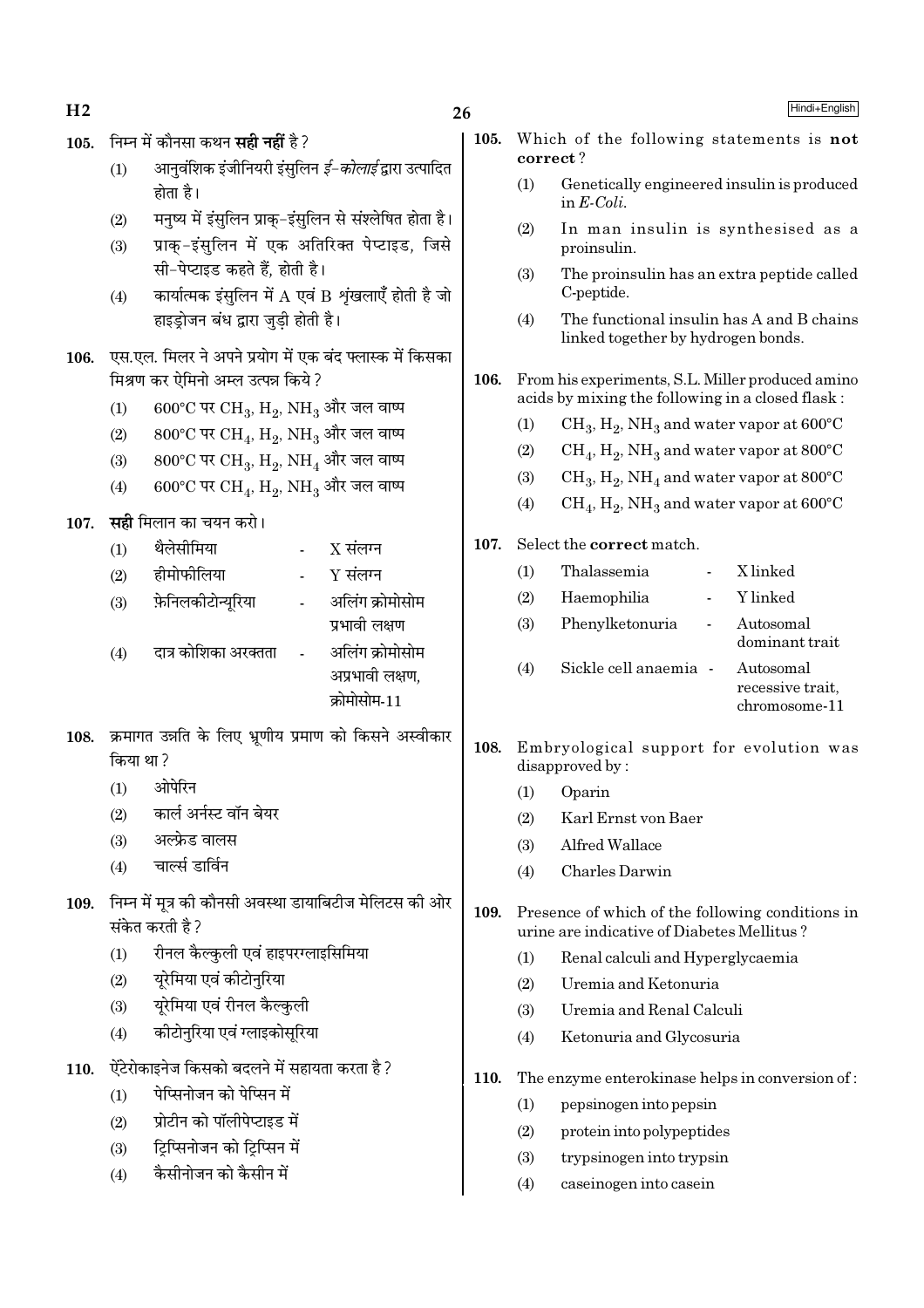| Hindi+English |                                                                                                                                                       | 27   |              | H <sub>2</sub>                                                                                                                                    |
|---------------|-------------------------------------------------------------------------------------------------------------------------------------------------------|------|--------------|---------------------------------------------------------------------------------------------------------------------------------------------------|
| 111.          | स्ट्रोबिलाई या शंकु किसमें पाये जाते हैं ?                                                                                                            | 111. |              | Strobili or cones are found in:                                                                                                                   |
|               | इक्वीसीटम<br>(1)                                                                                                                                      |      | (1)          | Equisetum                                                                                                                                         |
|               | साल्विनिया<br>(2)                                                                                                                                     |      | (2)          | Salvinia                                                                                                                                          |
|               | टेरिस<br>(3)                                                                                                                                          |      | (3)          | Pteris                                                                                                                                            |
|               | मार्केशिया<br>(4)                                                                                                                                     |      | (4)          | Marchantia                                                                                                                                        |
| 112.          | द्वितीयक अंडक का अर्धसूत्री विभाजन पूर्ण होता है :                                                                                                    | 112. |              | Meiotic division of the secondary oocyte is<br>completed:                                                                                         |
|               | शुक्राणु एवं अंडाणु के संलयन के समय<br>(1)                                                                                                            |      | (1)          | At the time of fusion of a sperm with an<br>ovum                                                                                                  |
|               | अंडोत्सर्ग से पहले<br>(2)                                                                                                                             |      | (2)          | Prior to ovulation                                                                                                                                |
|               | संभोग के समय<br>(3)                                                                                                                                   |      | (3)          | At the time of copulation                                                                                                                         |
|               | युग्मनज बनने के बाद<br>(4)                                                                                                                            |      | (4)          | After zygote formation                                                                                                                            |
| 113.          | बीजाण्ड का पिंड, बीजाण्ड वृंत से कहाँ पर संलयित होता है?                                                                                              | 113. | at:          | The body of the ovule is fused within the funicle                                                                                                 |
|               | निभाग<br>(1)                                                                                                                                          |      | (1)          | Chalaza                                                                                                                                           |
|               | नाभिका<br>(2)                                                                                                                                         |      | (2)          | Hilum                                                                                                                                             |
|               | बीजाण्डद्वार<br>(3)                                                                                                                                   |      | (3)          | Micropyle                                                                                                                                         |
|               | बीजाण्डकाय<br>(4)                                                                                                                                     |      | (4)          | Nucellus                                                                                                                                          |
| 114.          | आहार नाल की गोब्लेट कोशिकाएँ रूपांतरित होती हैं :                                                                                                     | 114. |              | Goblet cells of alimentary canal are modified                                                                                                     |
|               | संयुक्त उपकला कोशिकाओं से<br>(1)                                                                                                                      |      | from:<br>(1) | Compound epithelial cells                                                                                                                         |
|               | शल्की उपकला कोशिकाओं से<br>(2)                                                                                                                        |      | (2)          | Squamous epithelial cells                                                                                                                         |
|               | स्तंभाकार उपकला कोशिकाओं से<br>(3)                                                                                                                    |      | (3)          | Columnar epithelial cells                                                                                                                         |
|               | उपास्थि कोशिकाओं से<br>(4)                                                                                                                            |      | (4)          | Chondrocytes                                                                                                                                      |
| 115.          | अंतर्विष्ट कायों के विषय में निम्नलिखित में से कौन सा कथन<br>गलत है ?                                                                                 | 115. |              | Which of the following statements about inclusion<br>bodies is incorrect?                                                                         |
|               | ये कोशिकाद्रव्य में निचित पदार्थ को व्यक्त करते हैं।<br>(1)                                                                                           |      | (1)          | These represent reserve material in<br>cytoplasm.                                                                                                 |
|               | ये किसी झिल्ली से घिरे नहीं होते।<br>(2)                                                                                                              |      | (2)          | They are not bound by any membrane.                                                                                                               |
|               | ये खाद्य कणों के अंतर्ग्रहण में शामिल होते हैं।<br>(3)                                                                                                |      | (3)          | These are involved in ingestion of food<br>particles.                                                                                             |
|               | ये कोशिकाद्रव्य में स्वतंत्र रूप में होते हैं।<br>(4)                                                                                                 |      | (4)          | They lie free in the cytoplasm.                                                                                                                   |
| 116.          | उस वृद्धि नियंत्रक का नाम बताइये जिसे गन्ने की फसल पर<br>छिड़कने से उसके तने की लम्बाई में बढ़ोत्तरी होती है, तथा गन्ने<br>के फसल की पैदावार बढती है। | 116. |              | Name the plant growth regulator which upon<br>spraying on sugarcane crop, increases the length<br>of stem, thus increasing the yield of sugarcane |
|               | ऐब्सीसिक अम्ल<br>(1)                                                                                                                                  |      | crop.<br>(1) | Abscisic acid                                                                                                                                     |
|               | साइटोकाइनीन<br>(2)                                                                                                                                    |      | (2)          | Cytokinin                                                                                                                                         |
|               | जिबरेलीन<br>(3)                                                                                                                                       |      | (3)          | Gibberellin                                                                                                                                       |

एथिलीन  $(4)$ 

 $(4)$ Ethylene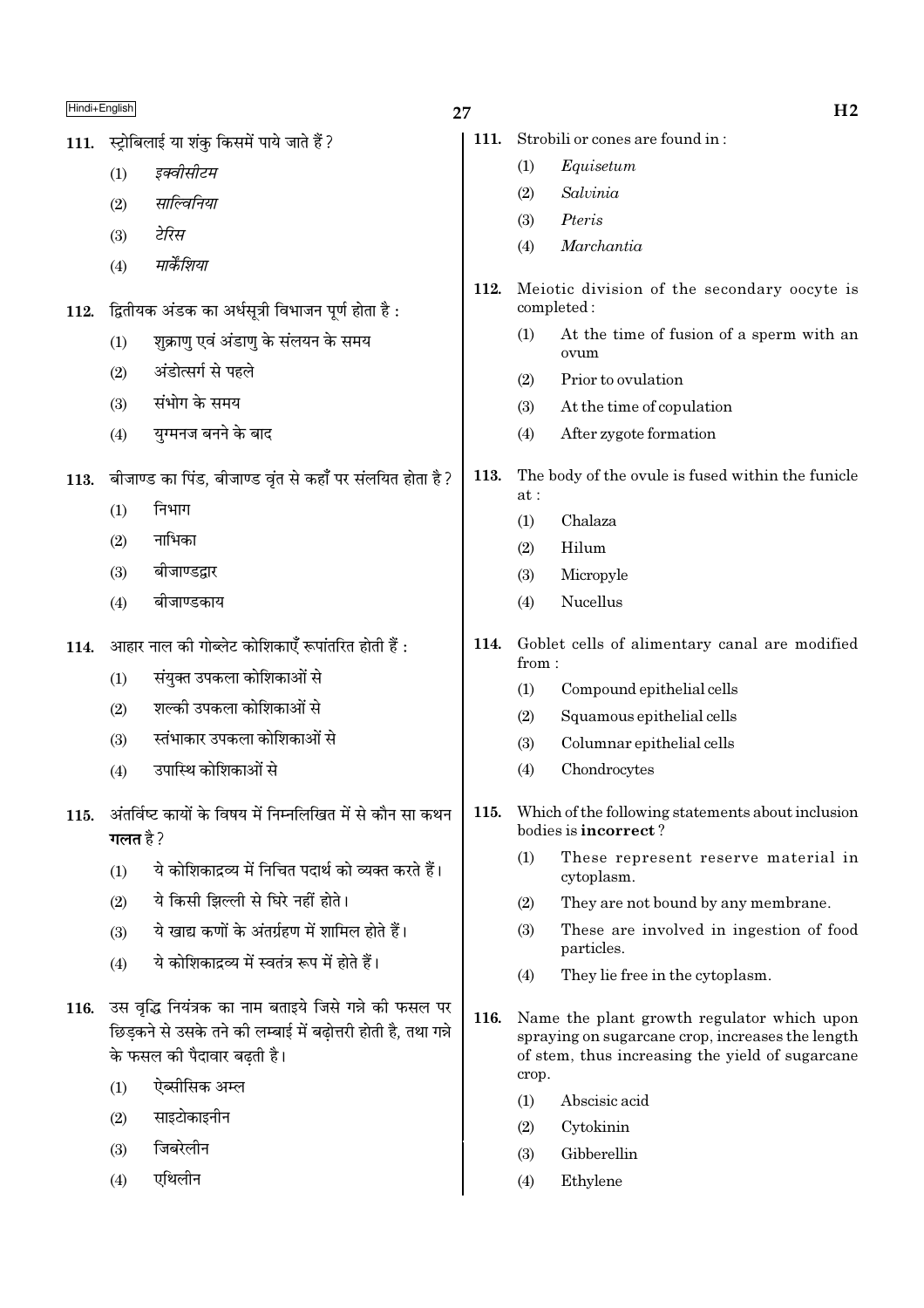$H<sub>2</sub>$ 

# 28

- 117. मानव पाचन तंत्र से संदर्भित **सद्दी** कथन का चयन करो।
	- कमिरूप परिशेषिका ग्रहणी से उत्पन्न होता है।  $(1)$
	- क्षद्रांत्र छोटी आंत में खुलता है।  $(2)$
	- सिरोसा आहार नाल का सबसे अन्दर वाली परत होती  $(3)$ है।
	- क्षद्रांत्र अत्याधिक कुंडलित भाग होता है।  $(4)$
- 118. अर्द्ध अधोवर्ती अंडाशय किसमें पाया जाता है?
	- आलबखारा  $(1)$
	- बैंगन  $(2)$
	- सरसों  $(3)$
	- सुरजमुखी  $(4)$
- *प्लेज्मोडियम* की संक्रमक अवस्था जो मानव शरीर में प्रवेश 119. करती है. है :
	- नर युग्मकजनक  $(1)$
	- पोषाण  $(2)$
	- जीवाणज  $(3)$
	- मादा युग्मकजनक  $(4)$
- प्रतिरक्षा के संदर्भ में **गलत** कथन को पहचानिए।  $120.$ 
	- भ्रण माता से कुछ प्रतिरक्षी प्राप्त करता है, यह निष्क्रिय  $(1)$ प्रतिरक्षा का उदाहरण है।
	- जब परपोषी का शरीर ( जीवित अथवा मत) प्रतिजन के  $(2)$ संपर्क में आता है और उसके शरीर में प्रतिरक्षी उत्पन्न होते हैं। इसे "सक्रिय प्रतिरक्षा" कहते हैं।
	- जब बने बनाए प्रतिरक्षी प्रत्यक्ष रूप से दिए जाते हैं. इसे  $(3)$ ''निष्क्रिय प्रतिरक्षा'' कहते हैं।
	- सक्रिय प्रतिरक्षा जल्दी होती है और पूर्ण प्रतिक्रिया देती  $(4)$ है।
- 121. घास भमि पारितन्त्र में पोषी स्तरों के साथ जातियों के सही उदाहरण को समेलित कीजिए।
	- चतुर्थ पोषी स्तर कौवा  $(a)$  $(i)$
	- द्वितीय पोषी स्तर गिद्ध  $(b)$  $(ii)$
	- प्रथम पोषी स्तर खरगोश  $\left( \mathrm{c} \right)$  $(iii)$
	- तृतीय पोषी स्तर  $(d)$  $(iv)$ घास
	- सही विकल्प चनिए :

|     | (a)   | (b)   | (c)   | (d)  |
|-----|-------|-------|-------|------|
| (1) | (i)   | (i)   | (iii) | (iv) |
| (2) | (ii)  | (iii) | (iv)  | (i)  |
| (3) | (iii) | (ii)  | (i)   | (iv) |
| (4) | (iv)  | (iii) | (i)   | (i)  |

- $117.$ Identify the **correct** statement with reference to human digestive system.
	- $(1)$ Vermiform appendix arises from duodenum.
	- $(2)$ Ileum opens into small intestine.
	- $(3)$ Serosa is the innermost layer of the alimentary canal.
	- $(4)$ Ileum is a highly coiled part.
- 118. The ovary is half inferior in:
	- Plum  $(1)$
	- $(2)$ **Brinial**
	- Mustard  $(3)$
	- Sunflower  $(4)$
- The infectious stage of *Plasmodium* that enters 119. the human body is:
	- $(1)$ Male gametocytes
	- $(2)$ Trophozoites
	- Sporozoites  $(3)$
	- Female gametocytes  $(4)$
- $120.$ Identify the wrong statement with reference to immunity.
	- $(1)$ Foetus receives some antibodies from mother, it is an example for passive immunity.
	- $(2)$ When exposed to antigen (living or dead) antibodies are produced in the host's body. It is called "Active immunity".
	- When ready-made antibodies are directly  $(3)$ given, it is called "Passive immunity".
	- $(4)$ Active immunity is quick and gives full response.
- Match the trophic levels with their correct species 121. examples in grassland ecosystem.
	- Fourth trophic level Crow  $(a)$  $(i)$
	- Vulture  $(b)$ Second trophic level  $(ii)$
	- First trophic level Rabbit  $\left( \mathrm{c}\right)$  $(iii)$
	- Third trophic level  $(d)$  $(iv)$ Grass

Select the correct option:

|     | (a)   | (b)   | (c)      | (d)                |
|-----|-------|-------|----------|--------------------|
| (1) | (i)   | (ii)  | (iii)    | (iv)               |
| (2) | (ii)  | (iii) | (iv)     | (i)                |
| (3) | (iii) | (ii)  | $\rm(i)$ | (iv)               |
| (4) | (iv)  | (iii) | (i)      | $\left( 1 \right)$ |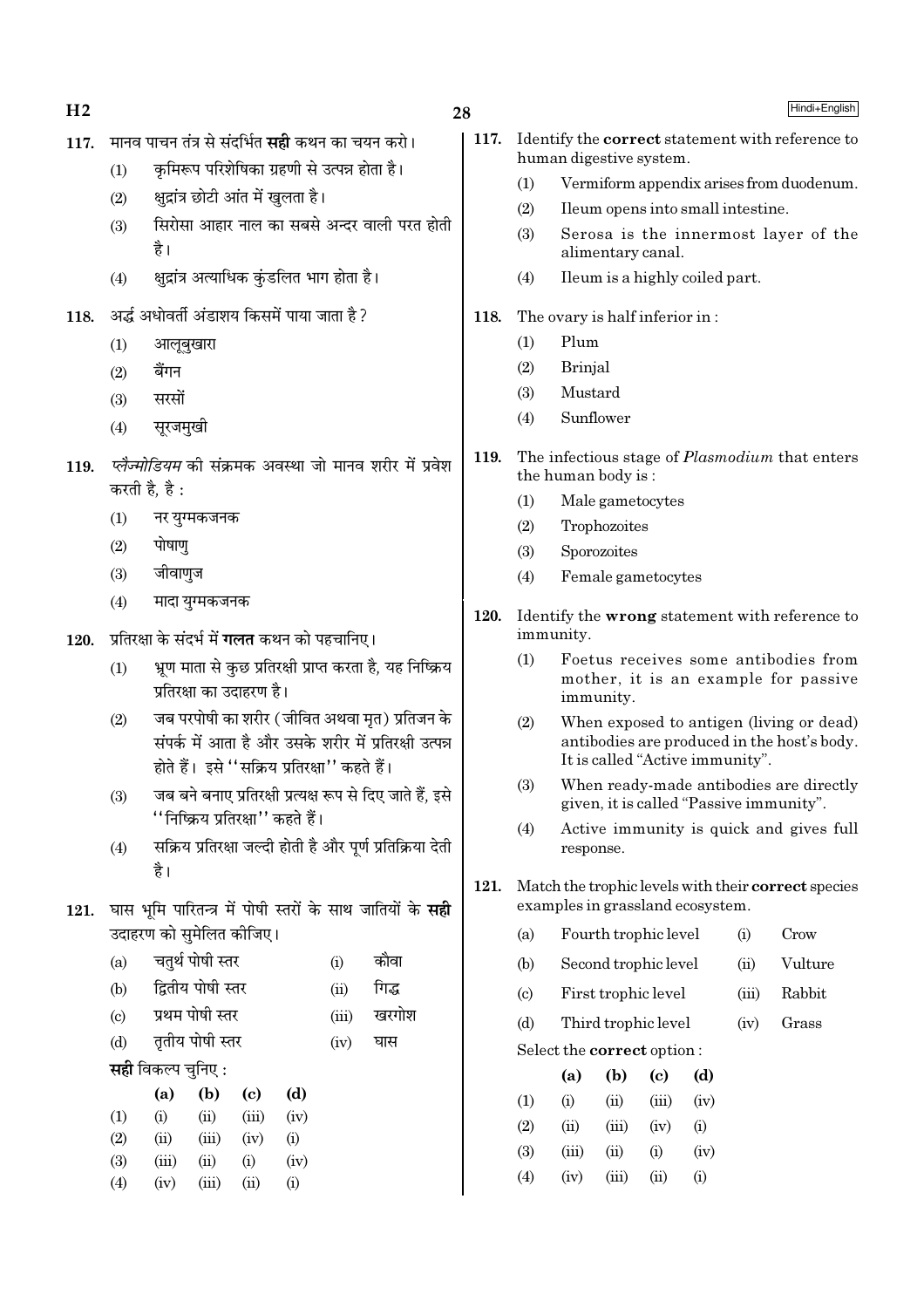| Hindi+English |                                                                                                                                                                                                                                                                                                                                                     | 29   |                                  | H <sub>2</sub>                                                                                                                                                                                                                                                                                                            |
|---------------|-----------------------------------------------------------------------------------------------------------------------------------------------------------------------------------------------------------------------------------------------------------------------------------------------------------------------------------------------------|------|----------------------------------|---------------------------------------------------------------------------------------------------------------------------------------------------------------------------------------------------------------------------------------------------------------------------------------------------------------------------|
| 122.          | सुकेन्द्रकी कोशिकाओं में ग्लाइकोप्रोटीन और ग्लाइकोलिपिड के<br>निर्माण का मुख्य स्थल कौन सा है?<br>पालीसोम<br>(1)<br>अंतर्द्रव्यी जालिका<br>(2)<br>पेरोक्सीसोम<br>(3)<br>गाल्जी काय<br>(4)                                                                                                                                                           | 122. | (1)<br>(2)<br>(3)<br>(4)         | Which is the important site of formation of<br>glycoproteins and glycolipids in eukaryotic cells?<br>Polysomes<br>Endoplasmic reticulum<br>Peroxisomes<br>Golgi bodies                                                                                                                                                    |
| 123.          | अंतरावस्था को $\mathrm{G}_1$ प्रावस्था (गैप 1) के बारे में <b>सही</b> कथन का<br>चयन करो।<br>केन्द्रक विभाजन होता है।<br>(1)<br>डी.एन.ए. संश्लेषण या प्रतिकृतिकरण होता है।<br>(2)<br>सभी कोशिका अवयवों का पुनर्गठन होता है।<br>(3)<br>कोशिका उपापचयी सक्रिय होती है, वृद्धि करती है<br>(4)<br>लेकिन DNA की प्रतिकृति नहीं करती।                      | 123. | (1)<br>(2)<br>(3)<br>(4)         | Identify the <b>correct</b> statement with regard to<br>$G_1$ phase (Gap 1) of interphase.<br>Nuclear Division takes place.<br>DNA synthesis or replication takes place.<br>Reorganisation of all cell components takes<br>place.<br>Cell is metabolically active, grows but does<br>not replicate its DNA.               |
| 124.          | ऱ्रांसलेशन (अनुवादन/स्थानांतरण) की प्रथम अवस्था कौन सी<br>होती है ?<br>एक एंटी-कोडॉन की पहचान<br>(1)<br>राइबोसोम से $\rm{mRNA}$ का बन्धन<br>(2)<br>डी.एन.ए. अणु की पहचान<br>(3)<br>$tRNA$ का ऐमीनोएसीलेशन<br>(4)                                                                                                                                    | 124. | (1)<br>(2)<br>(3)<br>(4)         | The first phase of translation is:<br>Recognition of an anti-codon<br>Binding of mRNA to ribosome<br>Recognition of DNA molecule<br>Aminoacylation of tRNA                                                                                                                                                                |
| 125.          | अनुलेखन के समय डी.एन.ए. की कुंडली को खोलने में कौनसा<br>एंजाइम मदद करता है ?<br>आर.एन.ए. पॉलिमरेज़<br>(1)<br>डी.एन.ए. लाइगेज़<br>(2)<br>डी.एन.ए. हैलीकेज़<br>(3)<br>डी.एन.ए. पॉलीमरेज़<br>(4)                                                                                                                                                       | 125. | (1)<br>(2)<br>(3)<br>(4)         | Name the enzyme that facilitates opening of DNA<br>helix during transcription.<br>RNA polymerase<br>DNA ligase<br>DNA helicase<br>DNA polymerase                                                                                                                                                                          |
| 126.          | तने के आधार से उत्पन्न होने वाली जड़ों को क्या कहा जाता है?<br>पार्श्व जडे<br>(1)<br>झकड़ा जड़े<br>(2)<br>प्राथमिक जड़े<br>(3)<br>अवस्तंभ जड़े<br>(4)                                                                                                                                                                                               | 126. | are:<br>(1)<br>(2)<br>(3)<br>(4) | The roots that originate from the base of the stem<br>Lateral roots<br>Fibrous roots<br>Primary roots<br>Prop roots                                                                                                                                                                                                       |
| 127.          | ऑक्सीजन के परिवहन के संदर्भ में <b>गलत</b> कथन को पहचानो।<br>वायु कूपिका में कम $pCO_2$ ऑक्सीहीमोग्लोबिन बनने<br>(1)<br>में सहायक होती है।<br>ऑक्सीजन की हीमोग्लोबिन से बंधता मुख्यत: $\mathrm{O}_2$ के<br>(2)<br>आंशिक दाब से संबंधित है।<br>$\mathrm{CO}_2$ का आंशिक दाब हीमोग्लोबिन से बंधने वाली<br>(3)<br>$\mathrm{O}_2$ में बाधा डाल सकता है। | 127. | (1)<br>(2)<br>(3)                | Identify the wrong statement with reference to<br>transport of oxygen.<br>Low $pCO_2$ in alveoli favours the formation<br>of oxyhaemoglobin.<br>Binding of oxygen with haemoglobin is<br>mainly related to partial pressure of $O_2$ .<br>Partial pressure of $CO2$ can interfere with<br>$O_2$ binding with haemoglobin. |

्<br>वायु कूपिका में H + की उच्च सांद्रता ऑक्सीहीमोग्लोबिन<br>बनने में सहायक होती है।

 $(4)$ 

- $\begin{array}{c} \mathrm{Partial\ pressure\ of\ CO_{2}\ can\ interference\ with} \\ \mathrm{O_{2}\ binding\ with\ haemoglobin.} \end{array}$  $(3)$
- Higher  $H^+$  conc. in alveoli favours the  $(4)$ formation of oxyhaemoglobin.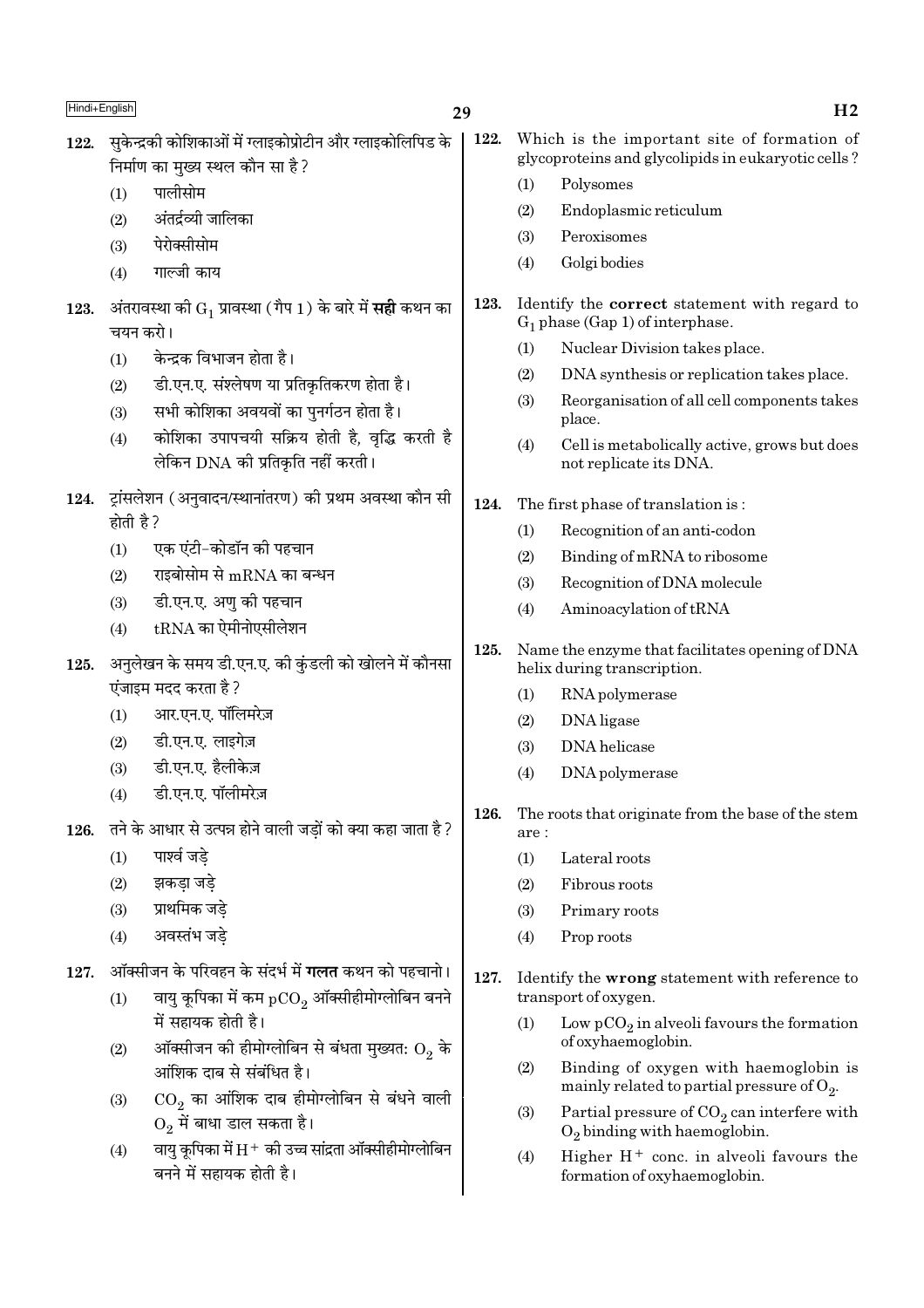| 128. |      |                                                             | <b>सही</b> कथन का चयन करो।                                                               | 128. | Select th             |                     |
|------|------|-------------------------------------------------------------|------------------------------------------------------------------------------------------|------|-----------------------|---------------------|
|      |      | (1)                                                         | इंसुलिन हाइपरग्लाइसीमिया से संबंधित है।                                                  |      | (1)                   | In                  |
|      |      | (2)                                                         | ग्लूकोकॉर्टिकॉइड ग्लूकोनियोजिनेसिस को प्रेरित करते                                       |      | (2)                   | Gl                  |
|      |      |                                                             | हैं।                                                                                     |      | (3)                   | Gl                  |
|      |      | (3)                                                         | ग्लूकगॉन हाइपोग्लाइसीमिया से संबंधित है।                                                 |      | (4)                   | In                  |
|      |      | (4)                                                         | इंसुलिन अग्न्याशयी कोशिकाओं एवं एडीपोसाइटों पर                                           |      |                       | ad                  |
|      |      |                                                             | क्रिया करता है।                                                                          | 129. | Bilatera              |                     |
| 129. |      | द्विपार्श्व सममिति एवं अगुहीय जन्तुओं के उदाहरण किस संघ में |                                                                                          |      | are exem              |                     |
|      |      | हैं ?                                                       |                                                                                          |      | (1)                   | Ar                  |
|      |      | (1)                                                         | ऐनेलिडा                                                                                  |      | (2)                   | $C_{\rm t}$         |
|      |      | (2)                                                         | टीनोफोरा                                                                                 |      | (3)                   | Pl                  |
|      |      | (3)                                                         | प्लेटीहैल्मिंथीज                                                                         |      | (4)                   | As                  |
|      |      | (4)                                                         | एस्कहैल्मिंथीज                                                                           | 130. | The oxy               |                     |
|      |      |                                                             |                                                                                          |      | photores              |                     |
|      | 130. |                                                             | प्रकाशश्वसन में $\rm RuBisCo$ एंजाइम की ऑक्सीजनीकरण क्रिया<br>से किसका निर्माण होता है ? |      | (1)                   | 1r<br><sub>of</sub> |
|      |      | (1)                                                         | $4\text{-C}$ यौगिक का $1$ अणु और $2\text{-C}$ यौगिक का $1$ अणु                           |      | (2)                   | 2r                  |
|      |      | (2)                                                         | $3$ -C यौगिक के 2 अण्                                                                    |      | (3)                   | 1 r                 |
|      |      | (3)                                                         | 3-C यौगिक का 1 अणु                                                                       |      | (4)                   | 1 <sub>1</sub>      |
|      |      | (4)                                                         | 6-C यौगिक का 1 अणु                                                                       |      |                       |                     |
|      |      |                                                             |                                                                                          | 131. | Which of<br>protein i |                     |
|      | 131. |                                                             | निम्न में कौनसी प्रोटीन जन्तुओं में बहुतायत से होती है ?                                 |      | (1)                   | In                  |
|      |      | (1)                                                         | इंसुलिन                                                                                  |      | (2)                   | $H_3$               |
|      |      | (2)                                                         | हीमोग्लोबिन                                                                              |      | (3)                   | C <sub>C</sub>      |
|      |      | (3)                                                         | कोलेजन                                                                                   |      | $\left( 4\right)$     | Le                  |
|      |      | (4)                                                         | लैक्टिन                                                                                  |      |                       |                     |
| 132. |      |                                                             | निम्नलिखित में से कौन सा युग्म एक कोशिकीय शैवालों का                                     | 132. | Which o               |                     |
|      |      | है ?                                                        |                                                                                          |      | algae?                |                     |
|      |      | (1)                                                         | क्लोरेला और स्पाइरुलीना                                                                  |      | (1)                   | $C$ ł               |
|      |      | (2)                                                         | लैमिनेरिया और सारगासम                                                                    |      | (2)                   | La                  |
|      |      | (3)                                                         | जेलिडियम और ग्रासिलेरिया                                                                 |      | (3)                   | $G\epsilon$         |
|      |      | (4)                                                         | <i>ऐनाबीना</i> और <i>वॉल्वॉक्स</i>                                                       |      | (4)                   | Ar                  |
|      |      |                                                             | जलकुम्भी और जललिली में परागण किसके द्वारा होता है ?                                      | 133. | In water              |                     |
|      | 133. | (1)                                                         | कीट और जल द्वारा                                                                         |      | place by              |                     |
|      |      |                                                             | कोट या वायु द्वारा                                                                       |      | (1)                   | in:                 |
|      |      | (2)                                                         |                                                                                          |      | (2)                   | in                  |

- केवल जल धाराओं द्वारा  $(3)$
- वायु और जल द्वारा  $(4)$

30

Hindi+English

e correct statement.

- sulin is associated with hyperglycemia.
- ucocorticoids stimulate gluconeogenesis.
- ucagon is associated with hypoglycemia.
- sulin acts on pancreatic cells and lipocytes.
- lly symmetrical and acoelomate animals plified by:
	- nnelida
	- tenophora
	- atyhelminthes
	- schelminthes
- genation activity of RuBisCo enzyme in spiration leads to the formation of:
	- molecule of 4-C compound and 1 molecule 2-C compound
	- molecules of 3-C compound
	- molecule of 3-C compound
	- molecule of 6-C compound
- ne of the following is the most abundant in the animals?
	- sulin
	- aemoglobin
	- ollagen
	- ectin
- of the following pairs is of unicellular
	- hlorella and Spirulina
	- aminaria and Sargassum
	- elidium and Gracilaria
	- nabaena and Volvox
- hyacinth and water lily, pollination takes
	- sects and water
	- insects or wind  $(2)$
	- $(3)$ water currents only
	- $(4)$ wind and water

 $H<sub>2</sub>$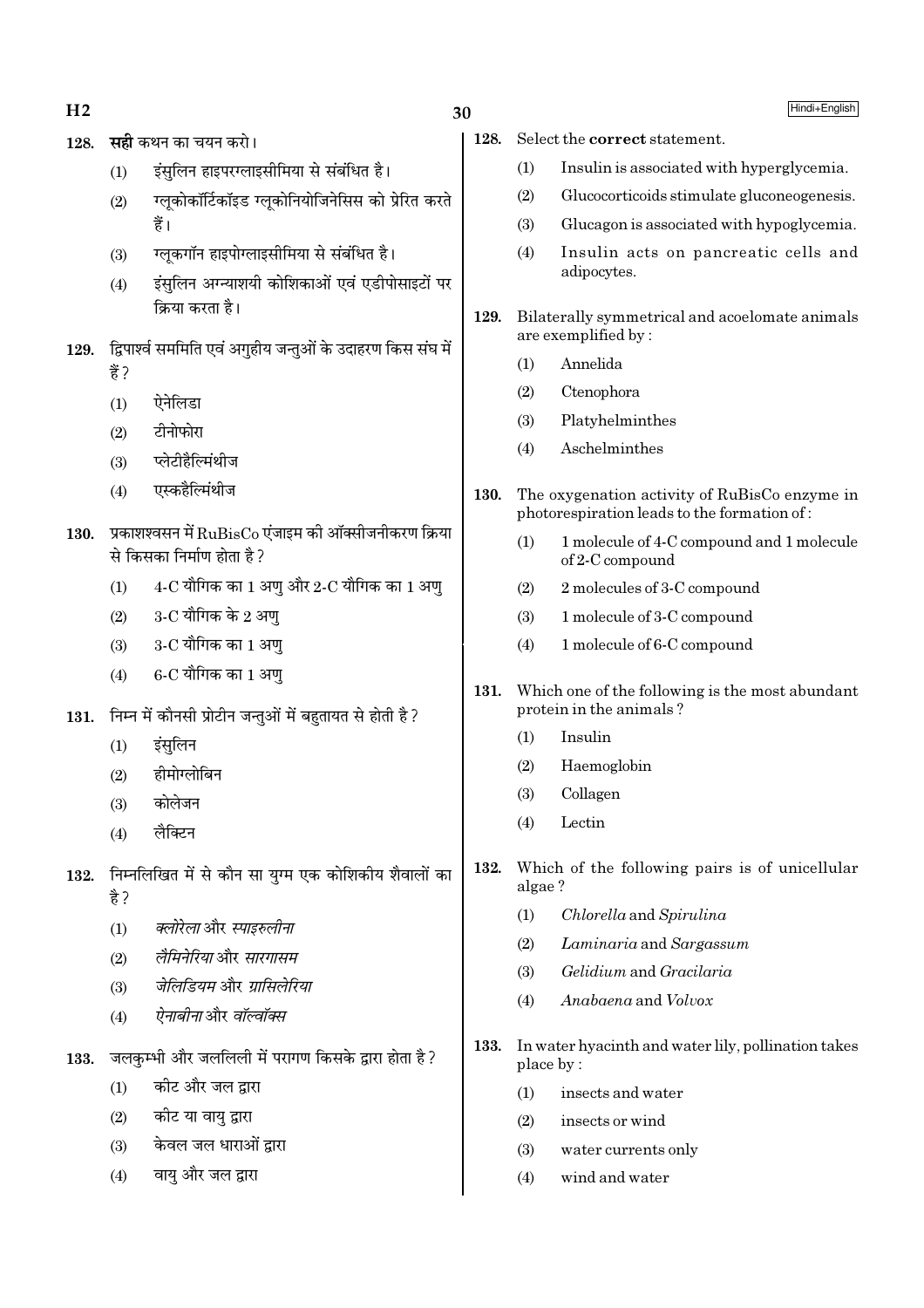## 31

#### 134. Which of the following statements is **correct**?

- Adenine does not pair with thymine.  $(1)$
- $(2)$ Adenine pairs with thymine through two H-bonds.
- $(3)$ Adenine pairs with thymine through one H-bond.
- $(4)$ Adenine pairs with thymine through three H-bonds.
- 135. Match the following columns and select the correct option.

|                             |             | Column - I |            |                  | Column - II     |  |  |
|-----------------------------|-------------|------------|------------|------------------|-----------------|--|--|
| (a)                         | Eosinophils |            |            | (i)              | Immune response |  |  |
| (b)                         | Basophils   |            |            | (ii)             | Phagocytosis    |  |  |
| $\left( \mathrm{c} \right)$ | Neutrophils |            | (iii)      | Release          |                 |  |  |
|                             |             |            |            |                  | histaminase.    |  |  |
|                             |             |            |            |                  | destructive     |  |  |
|                             |             |            |            |                  | enzymes         |  |  |
| (d)                         | Lymphocytes |            | (iv)       | Release granules |                 |  |  |
|                             |             |            |            |                  | containing      |  |  |
|                             |             |            |            |                  | histamine       |  |  |
|                             | (a)         | (b)        | (c)        | (d)              |                 |  |  |
| $\left(1\right)$            | (ii)        | (i)        | (iii)      | (iv)             |                 |  |  |
| (2)                         | (iii)       | (iv)       | (ii)       | (i)              |                 |  |  |
| (3)                         | (iv)        | (i)        | $\rm (ii)$ | (iii)            |                 |  |  |
| (4)                         | $\rm (i)$   | $\rm (ii)$ | (iv)       | (iii)            |                 |  |  |

- 136. In a guitar, two strings A and B made of same material are slightly out of tune and produce beats of frequency 6 Hz. When tension in B is slightly decreased, the beat frequency increases to 7 Hz. If the frequency of A is  $530$  Hz, the original frequency of B will be:
	- 537 Hz  $(1)$
	- 523 Hz  $(2)$
	- $(3)$ 524 Hz
	- $(4)$  $536\,\mathrm{Hz}$
- 137. The capacitance of a parallel plate capacitor with air as medium is  $6 \mu$ F. With the introduction of a dielectric medium, the capacitance becomes  $30 \mu$ F. The permittivity of the medium is:

| $(\epsilon_0 = 8.85 \times 10^{-12} \text{ C}^2 \text{ N}^{-1} \text{ m}^{-2})$ |
|---------------------------------------------------------------------------------|
| (1) $5.00 \text{ C}^2 \text{ N}^{-1} \text{ m}^{-2}$                            |

- $0.44 \times 10^{-13}$  C<sup>2</sup> N<sup>-1</sup> m<sup>-2</sup>  $(2)$
- $1.77 \times 10^{-12}$  C<sup>2</sup> N<sup>-1</sup> m<sup>-2</sup>  $(3)$
- $0.44 \times 10^{-10}$  C<sup>2</sup> N<sup>-1</sup> m<sup>-2</sup>  $(4)$

134. निम्नलिखित में से कौन सा कथन सही है ?

- एडिनीन. थायमीन के साथ यग्म नहीं बनाता।  $(1)$
- एडिनीन दो H-बंधों के द्वारा थायमीन के साथ यग्म  $(2)$ बनाता है।
- एडिनीन एक H-बंध के द्वारा थायमीन के साथ यग्म  $(3)$ बनाता है।
- एडिनीन तीन H-बंधों के द्वारा थायमीन के साथ युग्म  $(4)$ बनाता है।
- 135. निम्न स्तंभों का मिलान कर उचित विकल्प का चयन करो।

|                            | स्तंभ - I          |           |       |       | स्तंभ - II             |
|----------------------------|--------------------|-----------|-------|-------|------------------------|
| (a)                        |                    | इओसिनोफिल |       | (i)   | प्रतिरक्षा प्रतिक्रिया |
| (b)                        | बेसोफिल            |           |       | (ii)  | भक्षण करना             |
| $\left( \mathrm{c}\right)$ | न्यूट्रोफिल        |           |       | (iii) | हिस्टामिनेज़,          |
|                            |                    |           |       |       | विनाशकारी एंजाइमों     |
|                            |                    |           |       |       | का मोचन                |
| (d)                        | लिंफोसाइट          |           |       | (iv)  | कण जिनमें हिस्टामिन    |
|                            |                    |           |       |       | होते हैं का मोचन करना  |
|                            | (a)                | (b)       | (c)   | (d)   |                        |
| (1)                        | (ii)               | (i)       | (iii) | (iv)  |                        |
| (2)                        | (iii)              | (iv)      | (ii)  | (i)   |                        |
| (3)                        | (iv)               | (i)       | (ii)  | (iii) |                        |
| (4)                        | $\rm \textbf{(i)}$ | (ii)      | (iv)  | (iii) |                        |

- 136. किसी गिटार में समान पदार्थ की बनी दो डोरियों A और B के स्वर हल्के से मेल नहीं खा रहे हैं और 6 Hz आवृत्ति के विस्पन्द उत्पन्न कर रहे हैं। जब B में तनाव को कुछ कम कर दिया जाता है, तो विस्पन्द आवृत्ति बढ़कर  $7 \text{ Hz}$  हो जाती है। यदि A की आवत्ति 530 Hz है, तो B की मल आवत्ति है :
	- 537 Hz  $(1)$
	- 523 Hz  $(2)$
	- 524 Hz  $(3)$
	- 536 Hz  $(4)$
- 137. किसी समान्तर पट्टिका संधारित्र, जिसमें माध्यम के रूप में वाय भरी है, की धारिता 6  $\mu$ F है। कोई परावैद्युत माध्यम भरने पर इसकी धारिता 30  $\mu$ F हो जाती है। इस माध्यम का परावैद्युतांक है :
	- $(\epsilon_0 = 8.85 \times 10^{-12} \text{ C}^2 \text{ N}^{-1} \text{ m}^{-2})$
	- $5.00 C^2 N^{-1} m^{-2}$  $(1)$
	- $0.44 \times 10^{-13}$  C<sup>2</sup> N<sup>-1</sup> m<sup>-2</sup>  $(2)$
	- $1.77 \times 10^{-12}$  C<sup>2</sup> N<sup>-1</sup> m<sup>-2</sup>  $(3)$
	- $0.44 \times 10^{-10}$  C<sup>2</sup> N<sup>-1</sup> m<sup>-2</sup>  $(4)$

 $H<sub>2</sub>$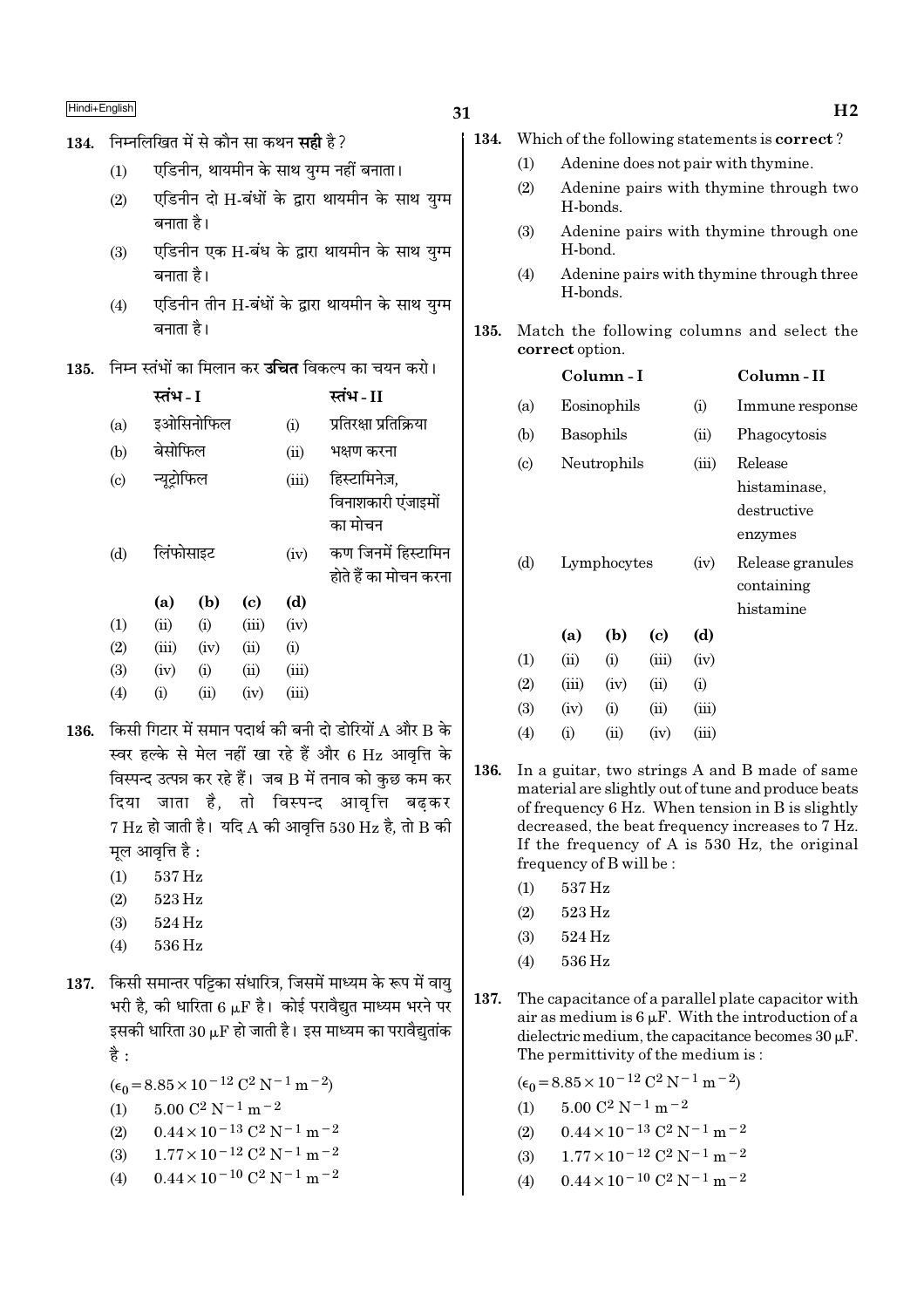- सरल आवर्ती गति करते किसी कण के विस्थापन और त्वरण के 138. बीच कलान्तर होता है :
	- $(1)$ शून्य
	- $(2)$  $\pi$  rad
	- $\frac{3\pi}{2}$ rad  $(3)$
	- $\frac{\pi}{2}$  rad  $(4)$
	-
- 139. देहली आवृत्ति की 1.5 गुनी आवृत्ति का प्रकाश, प्रकाश सुग्राही पदार्थ पर आपतन करता है। यदि प्रकाश की आवृत्ति आधी तथा उसकी तीव्रता दो गुनी कर दी जाए, तो प्रकाश विद्युत धारा कितनी होगी ?
	- $(1)$ शुन्य
	- दो गुनी  $(2)$
	- चार गुनी  $(3)$
	- एक-चौथाई  $(4)$
- 140. 10 cm त्रिज्या के किसी गोलीय चालक पर  $3.2 \times 10^{-7}$  C आवेश एकसमान रूप से वितरित है। इस गोले के केन्द्र से 15 cm दुरी पर विद्युत क्षेत्र का परिमाण क्या है ?

$$
\left(\frac{1}{4\pi\epsilon_0} = 9 \times 10^9 \text{ N m}^2/\text{C}^2\right)
$$
  
(1) 1.28 × 10<sup>7</sup> N/C  
(2) 1.28 × 10<sup>4</sup> N/C  
(3) 1.28 × 10<sup>5</sup> N/C

- $1.28 \times 10^6$  N/C  $(4)$
- 141. नीचे दिया गया कौनसा ग्राफ कॉपर के लिए. ताप (T) के साथ प्रतिरोधकता (p) के विचरण को निरूपित करता है ?



- 138. The phase difference between displacement and acceleration of a particle in a simple harmonic motion is:
	- $(1)$ zero  $(2)$  $\pi$  rad  $3\pi$

$$
\begin{array}{cc}\n(3) & \frac{\pi}{2} \text{ rad} \\
(4) & \frac{\pi}{2} \text{ rad}\n\end{array}
$$

- 139. Light of frequency 1.5 times the threshold frequency is incident on a photosensitive material. What will be the photoelectric current if the frequency is halved and intensity is doubled?
	- $(1)$ zero
	- $(2)$ doubled
	- $(3)$ four times  $(4)$ one-fourth
- A spherical conductor of radius 10 cm has a charge 140. of  $3.2 \times 10^{-7}$  C distributed uniformly. What is the magnitude of electric field at a point 15 cm from the centre of the sphere?

$$
\left(\frac{1}{4\pi\epsilon_0} = 9 \times 10^9 \text{ N m}^2/\text{C}^2\right)
$$
  
(1) 1.28 × 10<sup>7</sup> N/C  
(2) 1.28 × 10<sup>4</sup> N/C  
(3) 1.28 × 10<sup>5</sup> N/C  
(4) 1.28 × 10<sup>6</sup> N/C

141. Which of the following graph represents the variation of resistivity  $(\rho)$  with temperature (T) for copper?

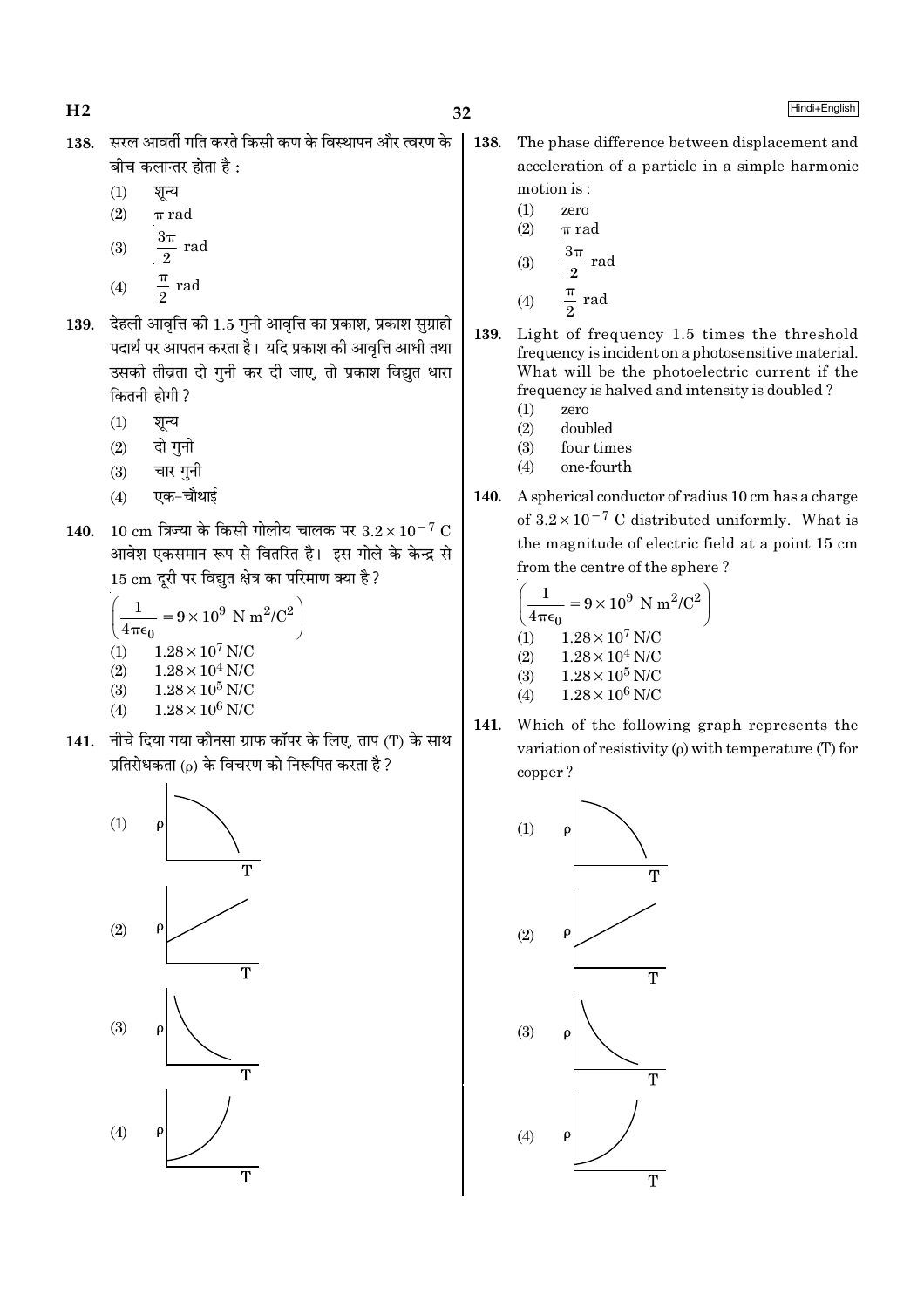- 33
- 142. टांजिस्टर क्रिया के लिए नीचे दिया गया कौनसा कथन **सही** है ?
	- आधार क्षेत्र बहुत पतला और हल्का डोपित होना चाहिए।  $(1)$
	- आधार. उत्सर्जक और संग्राहक क्षेत्रों की डोपन सांद्रताएँ  $(2)$ समान होनी चाहिए।
	- आधार, उत्सर्जक और संग्राहक क्षेत्रों के साइज़ समान  $(3)$ होने चाहिए।
	- उत्सर्जक संधि और संग्राहक संधि दोनों ही अग्रदिशिक  $(4)$ बायसित होती हैं।
- 143. किसी एकपरमाणक गैस की औसत तापीय ऊर्जा होती है: (बोल्ट्समान नियतांक $=$  $k_{\rm B}$  तथा निरपेक्ष ताप $=$   $\rm T$  )
	- $\frac{7}{2}$  k<sub>B</sub>T<br>  $\frac{1}{2}$  k<sub>B</sub>T<br>  $\frac{3}{2}$  k<sub>B</sub>T<br>  $\frac{5}{2}$  k<sub>B</sub>T  $(1)$  $(2)$  $(3)$
	- $(4)$
- $144.$  अंतरिक्ष के  $0.2 \text{ m}^3$  आयतन के किसी निश्चित क्षेत्र में हर स्थान पर विद्युत विभव 5 V पाया गया है। इस क्षेत्र में विद्युत क्षेत्र का परिमाण है :
	- $5$  N/C  $\,$  $(1)$
	- $(2)$ शन्य
	- $(3)$  $0.5$  N/C
	- $1 N/C$  $(4)$
- 145. त्रिज्या  $\mathbf r$  की कोई केशिका नली जल में ड़बी है और इसमें जल ऊँचाई h तक चढ गया है। केशिका नली में भरे जल का द्रव्यमान 5  $\epsilon$  है। त्रिज्या 2r की कोई अन्य केशिका नली जल में डूबी है। इस नली में ऊपर चढ़े जल का द्रव्यमान है :
	- $(1)$  $20.0 g$
	- $(2)$  $2.5g$
	- $(3)$  $5.0g$
	- $10.0 \text{ g}$  $(4)$
- 146. उपेक्षणीय द्रव्यमान की 1 m लम्बी किसी दृढ़ छड़ के दो सिरों से 5 kg और 10 kg द्रव्यमान के दो कण जुडे हैं।

 $5 \text{ kg}$  के कण से इस निकाय के संहति केन्द्र की दूरी (लगभग) है :

- $(1)$ 80 cm
- $(2)$ 33 cm
- $50 \text{ cm}$  $(3)$
- 67 cm  $(4)$
- 142. For transistor action, which of the following statements is correct?
	- $(1)$ The base region must be very thin and lightly doped.
	- Base, emitter and collector regions should  $(2)$ have same doping concentrations.
	- $(3)$ Base, emitter and collector regions should have same size.
	- $(4)$ Both emitter junction as well as the collector junction are forward biased.
- 143. The average thermal energy for a mono-atomic gas is:  $(k_B$  is Boltzmann constant and T, absolute temperature)
	- $\frac{7}{2}$  $(1)$  $k_B T$  $\frac{1}{2} k_B T$ <br> $\frac{3}{2} k_B T$ <br> $\frac{5}{2} k_B T$  $(2)$
	- $(3)$
	- $(4)$
- 144. In a certain region of space with volume  $0.2 \text{ m}^3$ , the electric potential is found to be 5 V throughout. The magnitude of electric field in this region is:
	- $5 N/C$  $(1)$
	- $(2)$ zero
	- $(3)$  $0.5$  N/C
	- $1 N/C$  $(4)$
- 145. A capillary tube of radius r is immersed in water and water rises in it to a height h. The mass of the water in the capillary is  $5g$ . Another capillary tube of radius 2r is immersed in water. The mass of water that will rise in this tube is:
	- $20.0 \text{ g}$  $(1)$
	- $(2)$  $2.5g$
	- $(3)$  $5.0<sub>g</sub>$
	- $(4)$  $10.0 g$
- 146. Two particles of mass 5 kg and 10 kg respectively are attached to the two ends of a rigid rod of length 1 m with negligible mass.

The centre of mass of the system from the 5 kg particle is nearly at a distance of:

- $(1)$ 80 cm
- $(2)$ 33 cm
- $(3)$  $50 \text{ cm}$
- $67 \text{ cm}$  $(4)$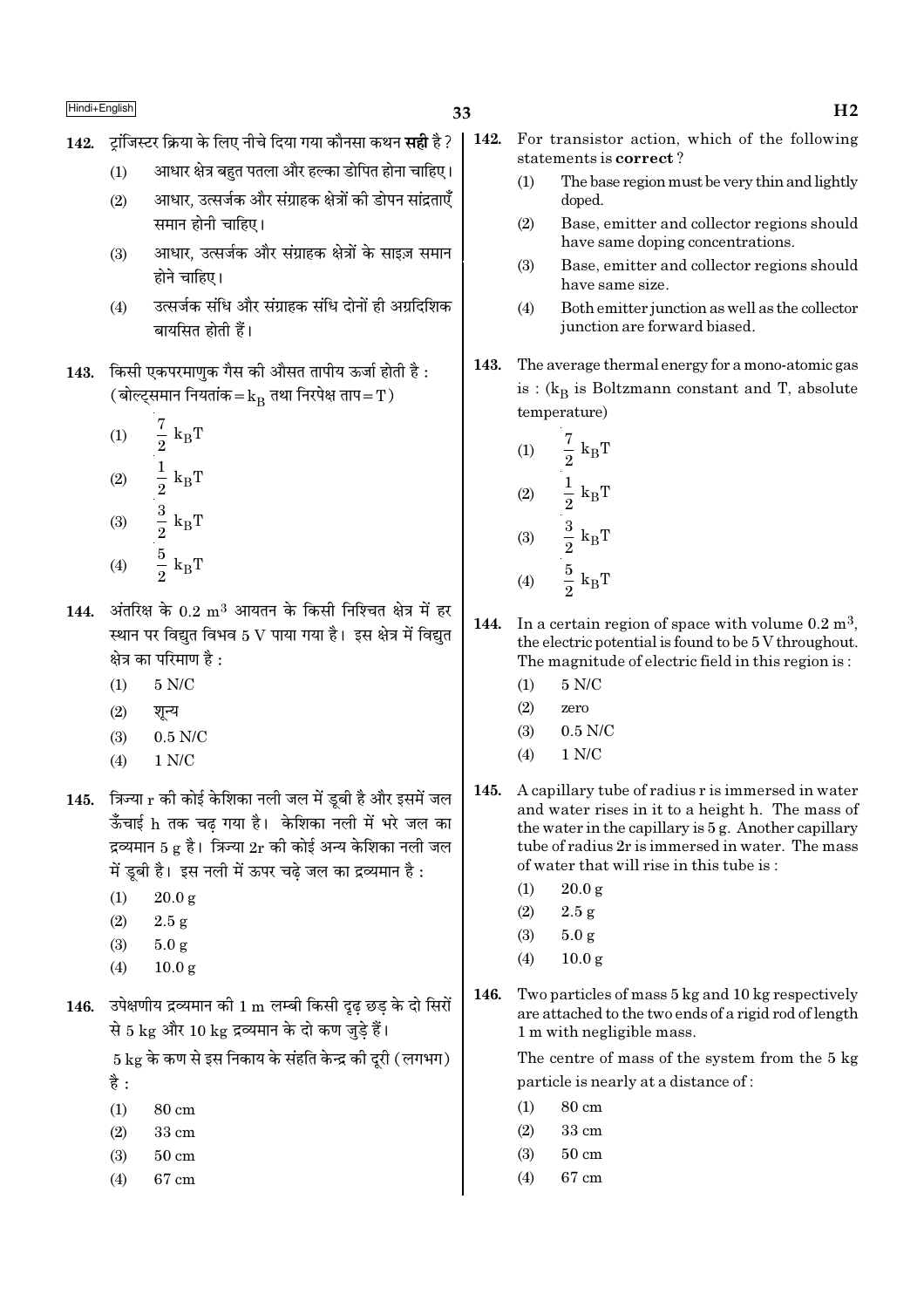- 147. समान धारिता के दो सिलिण्डर  $A$  और  $B$  एक दूसरे से किसी स्टॉप कॉक से होते हुए जड़े हैं।  ${\rm A}$  में मानक ताप और दाब पर कोई आदर्श गैस भरी है। B पूर्णत: निर्वातित है। समस्त निकाय ऊष्मीयरोधित है। स्टॉप कॉक को अचानक खोल दिया गया है। यह प्रक्रिया है:
	- समदाबी  $(1)$
	- समतापी  $(2)$
	- रुद्धोष्म  $(3)$
	- समआयतनी  $(4)$
- 148. DNA में एक बंध को खण्डित करने के लिए आवश्यक ऊर्जा  $10^{-20}$  J है। eV में यह मान है. लगभग:
	- $(1)$ 0.006
	- $(2)$ 6
	- $(3)$  $0.6$
	- $(4)$ 0.06
- 149. किसी मीनार के शिखर से किसी गेंद को 20 m/s के वेग से ऊर्ध्वाधर अधोमुखी फेंका गया है। कुछ समय पश्चात यह गेंद धरती से 80 m/s के वेग से टकराती है। इस मीनार की ऊँचाई
	- $\dot{\vec{g}}$ : (g = 10 m/s<sup>2</sup>)
	- $(1)$  $300 \text{ m}$
	- $(2)$  $360<sub>m</sub>$
	- $(3)$ 340 m
	- $(4)$ 320 m
- किसी पदार्थ के  $0.5$  g के तुल्यांक ऊर्जा है: 150.
	- $0.5 \times 10^{13}$  J  $(1)$
	- $4.5 \times 10^{16}$  J  $(2)$
	- $4.5 \times 10^{13}$  J  $(3)$
	- $1.5 \times 10^{13}$  J  $(4)$
- प्रतिरोध के ऋणात्मक ताप गणांक वाले ठोस होते हैं :  $151.$ 
	- रोधी और अर्धचालक  $(1)$
	- धातुएँ  $(2)$
	- केवल रोधी  $(3)$
	- केवल अर्धचालक  $(4)$
- $152.$  विरामावस्था के किसी इलेक्ट्रॉन को  $\rm V$  वोल्ट के विभवान्तर से त्वरित किया गया है। यदि इस इलेक्ट्रॉन की दे ब्रॉग्ली तरंगदैर्ध्य  $1.227 \times 10^{-2}$  nm है, तो विभवान्तर है :
	- $(1)$  $10^4$  V
	- $10V$  $(2)$
	- $10^2$  V  $(3)$
	- $10^3$  V  $(4)$
- $\vert$  147. Two cylinders A and B of equal capacity are connected to each other via a stop cock. A contains an ideal gas at standard temperature and pressure. B is completely evacuated. The entire system is thermally insulated. The stop cock is suddenly opened. The process is:
	- isobaric  $(1)$
	- $(2)$ isothermal
	- $(3)$ adiabatic
	- isochoric  $(4)$
	- 148. The energy required to break one bond in DNA is  $10^{-20}$  J. This value in eV is nearly :
		- 0.006  $(1)$
		- $(2)$  $\epsilon$
		- $0.6$  $(3)$
		- $0.06$  $(4)$
	- 149. A ball is thrown vertically downward with a velocity of 20 m/s from the top of a tower. It hits the ground after some time with a velocity of 80 m/s. The height of the tower is:  $(g=10 \text{ m/s}^2)$ 
		- $300 \text{ m}$  $(1)$
		- 360 m  $(2)$
		- $(3)$ 340 m
		- $320 \text{ m}$  $(4)$
	- 150. The energy equivalent of 0.5 g of a substance is:
		- $0.5 \times 10^{13}$  J  $(1)$
		- $4.5 \times 10^{16}$  J  $(2)$
		- $4.5 \times 10^{13}$  J  $(3)$
		- $1.5 \times 10^{13}$  J  $(4)$
	- The solids which have the negative temperature 151. coefficient of resistance are:
		- insulators and semiconductors  $(1)$
		- $(2)$ metals
		- insulators only  $(3)$
		- semiconductors only  $(4)$
	- 152. An electron is accelerated from rest through a potential difference of V volt. If the de Broglie wavelength of the electron is  $1.227 \times 10^{-2}$  nm, the potential difference is:
		- $10<sup>4</sup>$  V  $(1)$
		- $(2)$  $10V$
		- $10^2$  V  $(3)$
		- $10^3$  V  $(4)$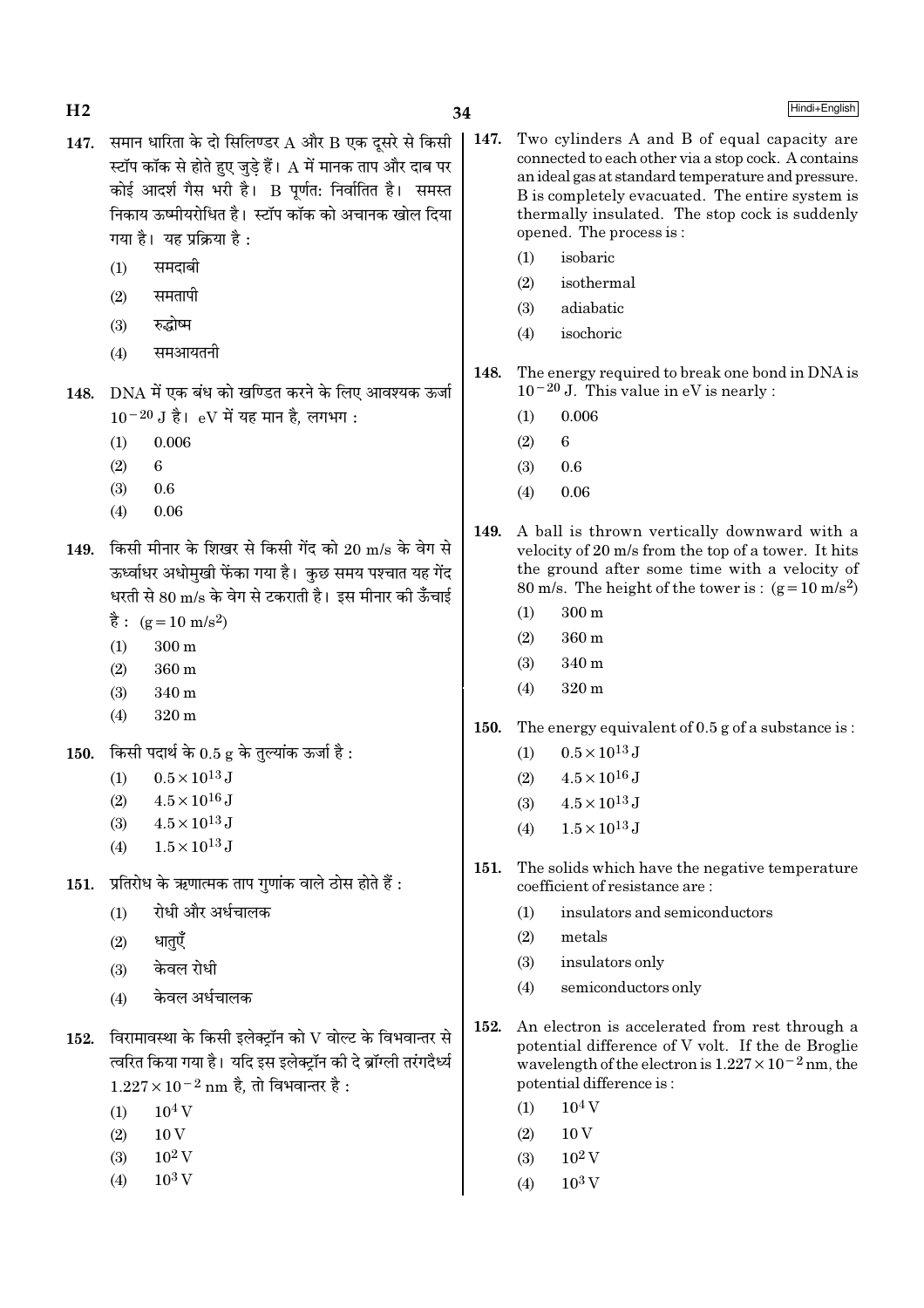- 153. 50 cm लम्बी किसी परिनालिका, जिसमें 100 फेरे हैं, से  $2.5$  A धारा प्रवाहित हो रही है। इस परिनालिका के केन्द्र पर चम्बकीय क्षेत्र है:
	- $(\mu_0 = 4\pi \times 10^{-7} \text{ T m A}^{-1})$
	- $(1)$  $3.14 \times 10^{-5}$  T
	- $6.28 \times 10^{-4}$  T  $(2)$
	- $3.14 \times 10^{-4}$  T  $(3)$
	- $6.28 \times 10^{-5}$  T  $(4)$
- 154. किसी विद्युत चुम्बकीय तरंग में चुंबकीय क्षेत्र और विद्युत क्षेत्र के घटकों की तीव्रताओं के योगदानों का अनुपात होता है:  $(c = \bar{c}$ विद्युत चम्बकीय तरंगों का वेग)
	- $(1)$  $1 : c<sup>2</sup>$
	- $(2)$  $c:1$
	- $(3)$  $1:1$
	- $(4)$  $1 : c$
- 155. किसी लघु विद्युत द्विध्नुव का द्विध्नुव आघूर्ण  $16 \times 10^{-9}$  C m है। इस द्विध्नुव के कारण, इस द्विध्नुव के अक्ष से 60° का कोण बनाने वाली किसी रेखा पर स्थित 0.6 m दूरी के किसी बिन्दु पर. विद्यत विभव होगा :

$$
\left(\frac{1}{4\pi\epsilon_0} = 9 \times 10^9 \text{ N m}^2/\text{C}^2\right)
$$
  
(1)  $\sqrt[3]{\sqrt{2}}\text{ N m}$ 

- $(2)$ 50 V
- 200 V  $(3)$
- 400 V  $(4)$
- $599$  धारणशीलता की किसी लोहे की छड पर  $1200\,\rm{A}\,\rm{m}^{-1}$ 156. तीव्रता का चुम्बकीय क्षेत्र लगाया गया है। इस छड के पदार्थ को पारगम्यता है  $\cdot$ 
	- $(\mu_0 = 4\pi \times 10^{-7} \text{ T m A}^{-1})$
	- (1)  $2.4\pi \times 10^{-7}$  T m A<sup>-1</sup>
	- $2.4\pi \times 10^{-4}$  T m A<sup>-1</sup>  $(2)$
	- $8.0 \times 10^{-5}$  T m A<sup>-1</sup>  $(3)$
	- $2.4\pi \times 10^{-5}$  T m A<sup>-1</sup>  $(4)$
- 157. पृथ्वी के पृष्ठ पर किसी पिण्ड का भार 72 N है। पृथ्वी की त्रिज्या की आधी दूरी के बराबर ऊँचाई पर इस पिण्ड पर गरुत्वाकर्षण बल कितना होगा ?
	- $(1)$ 24 N
	- $(2)$ 48 N
	- 32 N  $(3)$
	- 30 N  $(4)$

 $\vert$  153. A long solenoid of 50 cm length having 100 turns carries a current of 2.5 A. The magnetic field at the centre of the solenoid is:

$$
(\mu_0 = 4\pi \times 10^{-7} \text{ T m A}^{-1})
$$

- $(1)$  $3.14 \times 10^{-5}$  T
- $(2)$  $6.28 \times 10^{-4}$  T
- $3.14 \times 10^{-4}$  T  $(3)$
- $6.28 \times 10^{-5}$  T  $(4)$
- 154. The ratio of contributions made by the electric field and magnetic field components to the intensity of an electromagnetic wave is:  $(c = speed of$ electromagnetic waves)
	- $1 : c<sup>2</sup>$  $(1)$
	- $c:1$  $(2)$
	- $(3)$  $1:1$
	- $(4)$  $1 : c$
- $155.$ A short electric dipole has a dipole moment of  $16 \times 10^{-9}$  C m. The electric potential due to the dipole at a point at a distance of 0.6 m from the centre of the dipole, situated on a line making an angle of  $60^\circ$  with the dipole axis is:

$$
\left(\frac{1}{4\pi\epsilon_0} = 9 \times 10^9 \text{ N m}^2/\text{C}^2\right)
$$
  
(1) zero

- $(2)$ 50 V
- 200 V  $(3)$
- 400 V  $(4)$
- An iron rod of susceptibility 599 is subjected to a 156. magnetising field of  $1200 \text{ A m}^{-1}$ . The permeability of the material of the rod is:

 $(\mu_0 = 4\pi \times 10^{-7} \text{ T m A}^{-1})$ 

- $2.4\pi \times 10^{-7}$  T m A<sup>-1</sup>  $(1)$
- $2.4\pi\times10^{-4}$  T m A<sup>-1</sup>  $(2)$
- $8.0 \times 10^{-5}$  T m A<sup>-1</sup>  $(3)$
- $2.4\pi \times 10^{-5}$  T m A<sup>-1</sup>  $(4)$
- 157. A body weighs 72 N on the surface of the earth. What is the gravitational force on it, at a height equal to half the radius of the earth?
	- 24 N  $(1)$
	- $(2)$ 48 N
	- $(3)$ 32 N
	- $(4)$ 30 N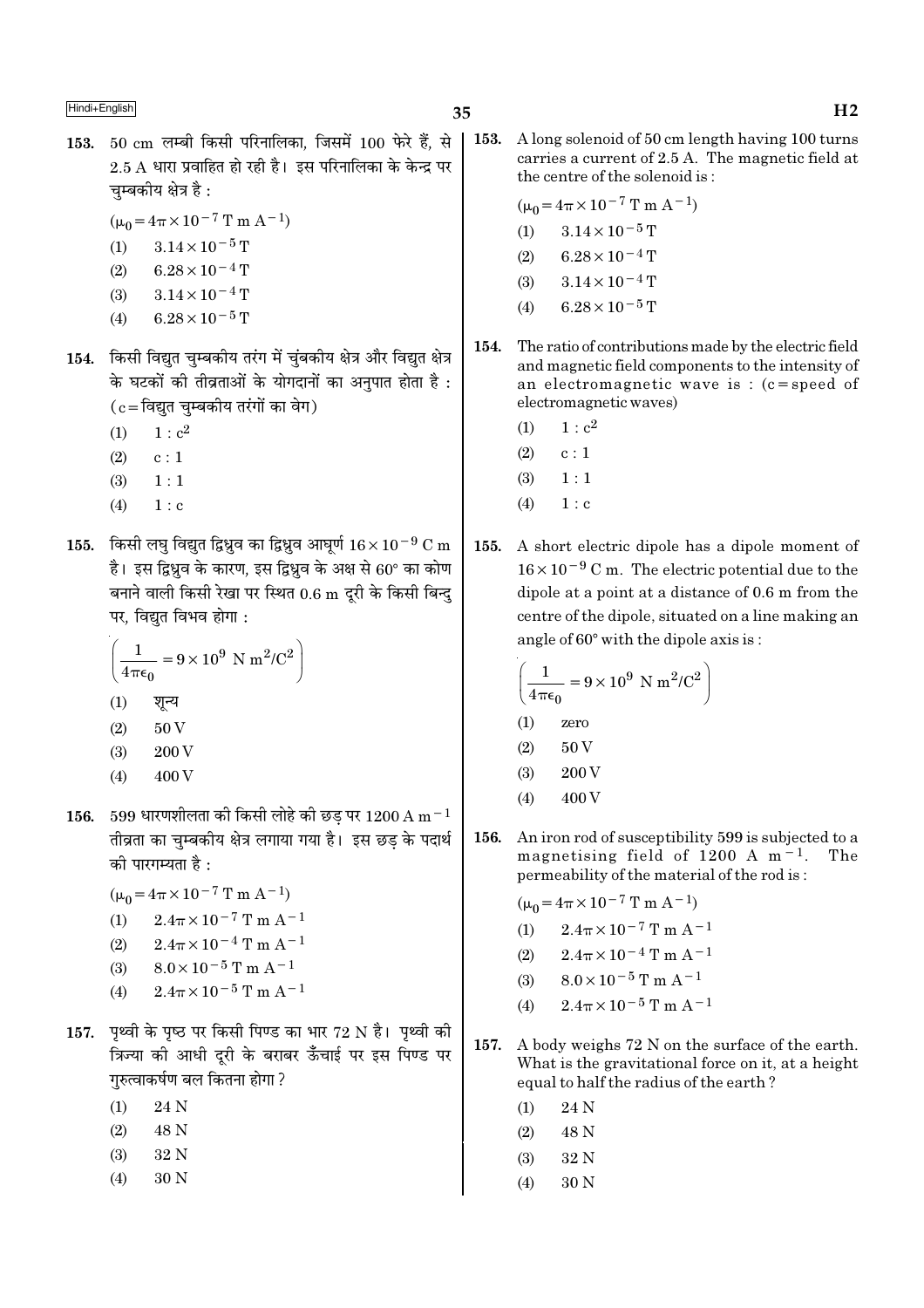$H<sub>2</sub>$ 

Hindi+English

158. किसी स्क्रू गेज़ का अल्पतमांक  $0.01 \text{ mm}$  है तथा इसके वृत्तीय पैमाने पर 50 भाग हैं।

इस स्क्रू गेज़ का चूडी अन्तराल (पिच) है:

- $(1)$  $1.0 \text{ mm}$
- $(2)$  $0.01$  mm
- $(3)$  $0.25$  mm
- $(4)$  $0.5 \text{ mm}$
- 159.  $r_1$  और  $r_2$  त्रिज्याओं ( $r_1 = 1.5 r_2$ ) के दो कॉपर के ठोस गोलों के ताप में 1 K की वृद्धि करने के लिए आवश्यक ऊष्माओं की मात्राओं का अनुपात है :
	- $\overline{5}$  $(1)$  $\frac{1}{3}$  $\frac{27}{8}$   $\frac{9}{4}$   $\frac{3}{2}$  $(2)$  $(3)$  $(4)$
- 160.  $4 \text{ kg}$  और 6  $\text{kg}$  द्रव्यमान के दो पिण्डों के सिरों को किसी द्रव्यमानरहित डोरी से बांधा गया है। यह डोरी किसी घर्षणरहित घिरनी से गुजरती है (आरेख देखिए)। गुरुत्वीय त्वरण (g) के पदों में इस निकाय का त्वरण है :



- $(2)$ g
- $(3)$  $g/2$
- $(4)$  $g/5$
- 161. यह मानिए कि किसी तारे से  $600 \text{ nm}$  तरंगदैर्ध्य का प्रकाश आ रहा है। उस दूरदर्शक जिसके अभिदृश्यक का व्यास 2 m है, के विभेदन की सीमा है :
	- $6.00 \times 10^{-7}$  rad  $(1)$
	- $3.66 \times 10^{-7}$  rad  $(2)$
	- $(3)$  $1.83 \times 10^{-7}$  rad
	- $7.32 \times 10^{-7}$  rad  $(4)$

158. A screw gauge has least count of 0.01 mm and there are 50 divisions in its circular scale.

The pitch of the screw gauge is:

- $1.0 \text{ mm}$  $(1)$
- $0.01$  mm  $(2)$
- $(3)$  $0.25$  mm
- $(4)$  $0.5 \text{ mm}$
- 159. The quantities of heat required to raise the temperature of two solid copper spheres of radii  $r_1$  and  $r_2$  ( $r_1$ =1.5  $r_2$ ) through 1 K are in the ratio:
	- $\overline{5}$  $(1)$  $\frac{1}{3}$  $\overline{27}$  $(2)$  $\overline{8}$  $\frac{9}{4}$  $(3)$  $rac{3}{2}$  $(4)$
- 160. Two bodies of mass 4 kg and 6 kg are tied to the ends of a massless string. The string passes over a pulley which is frictionless (see figure). The acceleration of the system in terms of acceleration due to gravity  $(g)$  is:



- $(2)$ g
- $(3)$  $g/2$
- $g/5$  $(4)$
- 161. Assume that light of wavelength 600 nm is coming from a star. The limit of resolution of telescope whose objective has a diameter of 2 m is:
	- $6.00 \times 10^{-7}$  rad  $(1)$
	- $3.66 \times 10^{-7}$  rad  $(2)$
	- $1.83 \times 10^{-7}$  rad  $(3)$
	- $7.32 \times 10^{-7}$  rad  $(4)$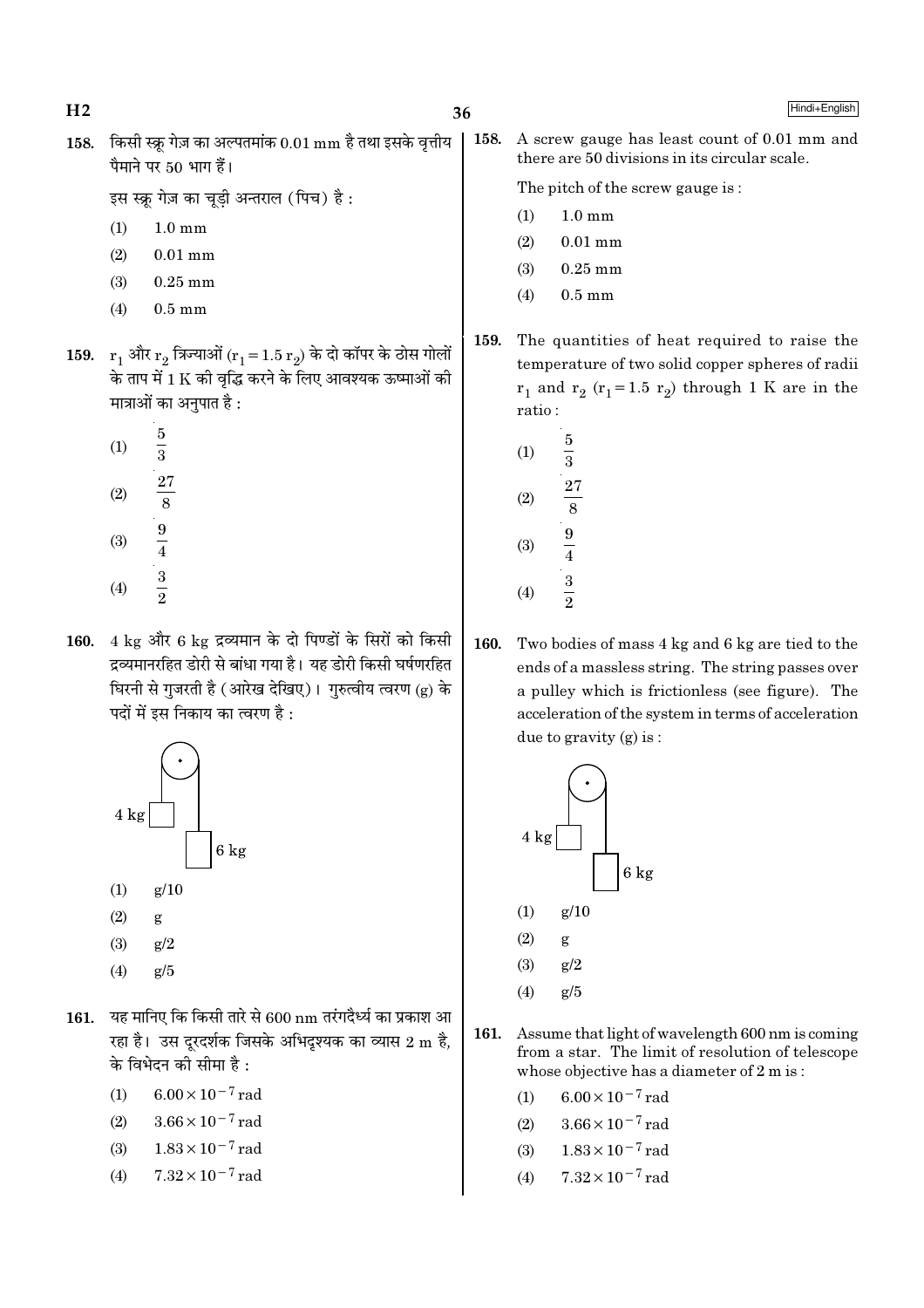- 162. किसी p-n संधि डायोड में अवक्षय-क्षेत्र की चौडाई में वृद्धि | का कारण है  $\cdot$ 
	- अग्रदिशिक धारा (current) में वृद्धि  $(1)$
	- केवल अग्रदिशिक बायस  $(2)$
	- केवल पश्चदिशिक बायस  $(3)$
	- अग्रदिशिक और पश्चदिशिक बायस दोनों  $(4)$
- 163. 20  $\rm cm^2$  क्षेत्रफल के किसी अपरावर्ती पृष्ठ पर 20 W/ $\rm cm^2$ औसत फ्लक्स के साथ प्रकाश अभिलम्बवत आपतन करता है।  $1$  मिनट की समयावधि में इस पृष्ठ पर प्राप्त की गयी ऊर्जा है :
	- $48 \times 10^3$  J  $(1)$
	- $10 \times 10^3$  J  $(2)$
	- $(3)$  $12\times10^3$  J
	- $24 \times 10^3$  J  $(4)$
- 164. किसी गैस के लिए, जिसका आण्विक व्यास d तथा संख्या घनत्व n है, माध्य मुक्त पथ को इस प्रकार व्यक्त किया जा सकता है :

(1) 
$$
\frac{1}{\sqrt{2} n^2 \pi^2 d^2}
$$
  
(2) 
$$
\frac{1}{\sqrt{2} n \pi d}
$$
  
(3) 
$$
\frac{1}{\sqrt{2} n \pi d^2}
$$
  
(4) 
$$
\frac{1}{\sqrt{2} n^2 \pi d^2}
$$

- 165. 40  $\mu$ F के किसी संधारित्र को 200 V, 50 Hz की ac आपूर्ति से संयोजित किया गया है। इस परिपथ में धारा का वर्ग माध्य मूल (rms) मान है, लगभग:
	- $(1)$ 25.1 A
	- $(2)$  $1.7A$
	- $(3)$  $2.05A$
	- $(4)$  $2.5A$
- 162. The increase in the width of the depletion region in a p-n junction diode is due to:
	- increase in forward current  $(1)$
	- $(2)$ forward bias only
	- $(3)$ reverse bias only
	- $(4)$ both forward bias and reverse bias
- 163. Light with an average flux of  $20 \text{ W/cm}^2$  falls on a non-reflecting surface at normal incidence having surface area  $20 \text{ cm}^2$ . The energy received by the surface during time span of 1 minute is:
	- $48 \times 10^3$  J  $(1)$
	- $10 \times 10^3$  J  $(2)$
	- $12 \times 10^3$  J  $(3)$
	- $24 \times 10^3$  J  $(4)$
- 164. The mean free path for a gas, with molecular diameter d and number density n can be expressed as:

(1) 
$$
\frac{1}{\sqrt{2} n^2 \pi^2 d^2}
$$

$$
(2) \qquad \frac{1}{\sqrt{2} \, n \pi d}
$$

$$
(3) \qquad \frac{1}{\sqrt{2} \, n \pi d^2}
$$

$$
(4) \qquad \frac{1}{\sqrt{2} \, n^2 \pi d^2}
$$

- 165. A 40  $\mu$ F capacitor is connected to a 200 V, 50 Hz ac supply. The rms value of the current in the circuit is, nearly :
	- 25.1 A  $(1)$
	- $(2)$  $1.7A$
	- $(3)$  $2.05A$
	- $(4)$  $2.5A$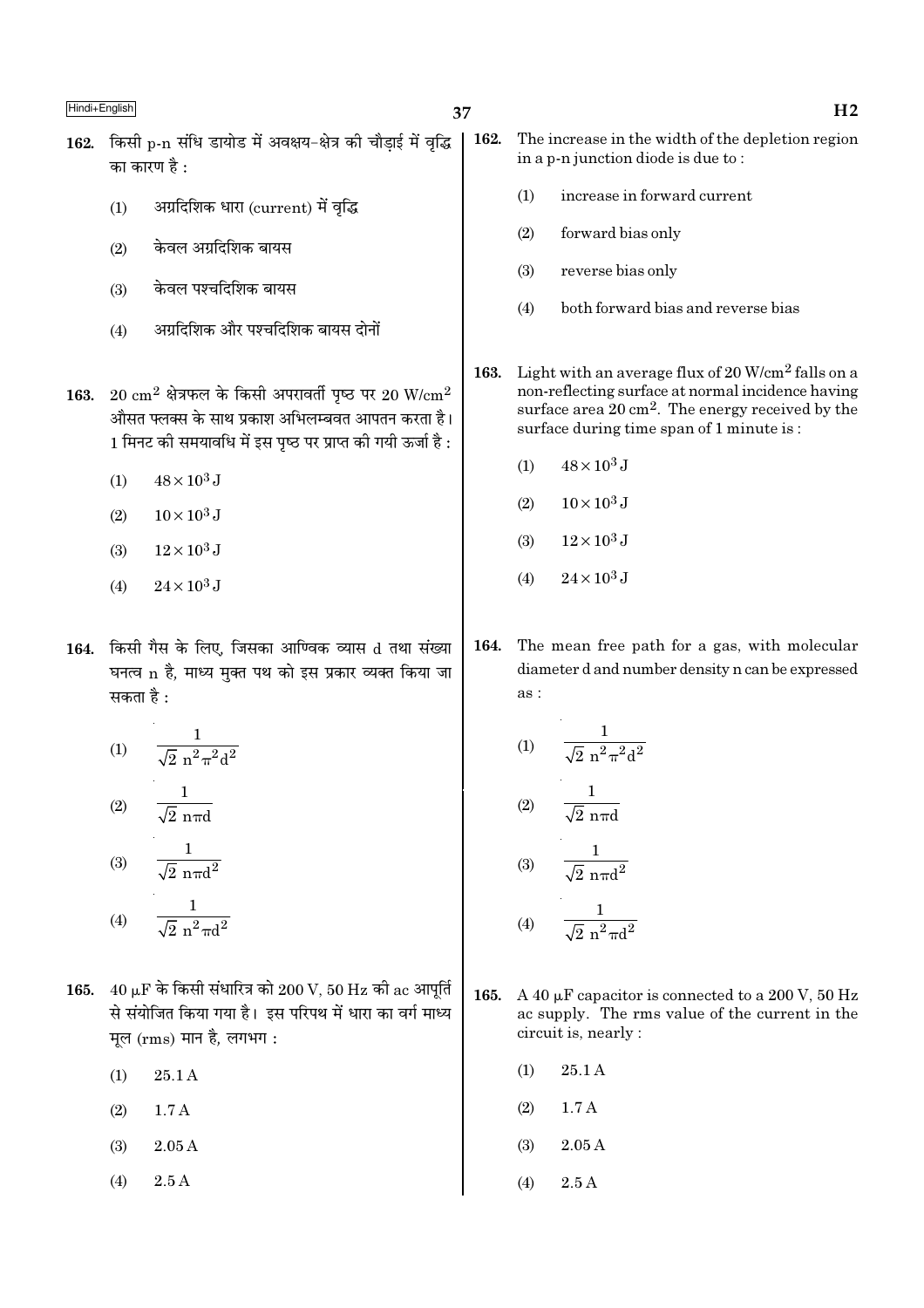

पीला बैंगनी भूरा सुनहरा

इसके प्रतिरोध और सह्यता के मान क्रमश: हैं:

- $470 \Omega, 5\%$  $(1)$
- $(2)$  $470 \text{ k}\Omega, 5\%$  $47 k\Omega, 10\%$
- $(3)$  $4.7 \text{ k}\Omega, 5\%$  $(4)$
- 167. अनुप्रस्थ काट क्षेत्रफल A तथा लम्बाई L का कोई तार किसी स्थायी टेक से लटका है। इस तार के मुक्त सिरे से किसी द्रव्यमान M को निलंबित करने पर इसकी लम्बाई  $L_1$  हो जाती है। यंग-गुणांक के लिए व्यंजक है:

(1) 
$$
\frac{MgL}{A(L_1 - L)}
$$
  
(2) 
$$
\frac{MgL_1}{AL}
$$
  
(3) 
$$
\frac{MgL_1}{Mg(L_1 - L)}
$$

$$
\begin{array}{c}\n\text{(3)} \\
\hline\n\text{MgL}\n\end{array}
$$

$$
(4) \qquad \overline{\text{AL}_1}
$$

168. दर्शाए गए तर्क परिपथ के लिए, सत्यमान सारणी है:



166.



The values of resistance and tolerance, respectively, are:

- $(1)$  $470 \Omega, 5\%$
- $(2)$  $470 \text{ k}\Omega, 5\%$
- $(3)$  $47$  kΩ,  $10%$
- $(4)$  $4.7 \text{ k}\Omega, 5\%$
- 167. A wire of length L, area of cross section A is hanging from a fixed support. The length of the wire changes to  $L_1$  when mass M is suspended from its free end. The expression for Young's modulus is:

(1)  
\n
$$
\frac{MgL}{A(L_{1} - L)}
$$
\n(2)  
\n
$$
\frac{MgL_{1}}{AL}
$$
\n(3)  
\n
$$
\frac{MgL_{1}}{AL}
$$
\n(4)  
\n
$$
\frac{MgL}{AL_{1}}
$$

168. For the logic circuit shown, the truth table is:

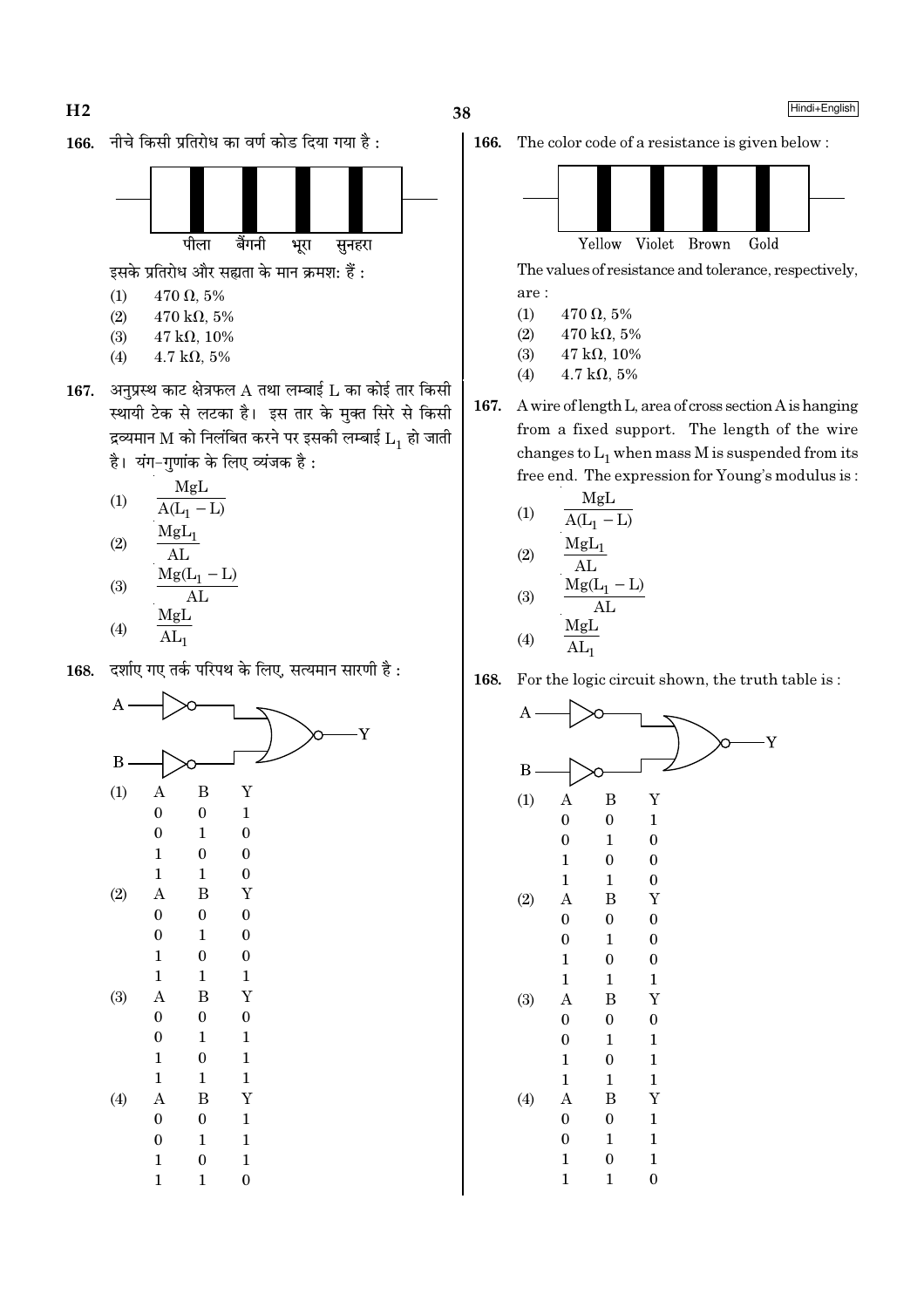169. कोई श्रेणी LCR परिपथ किसी ए.सी. वोल्टता स्रोत से संयोजित है। जब L को हटा लिया जाता है. तो धारा और वोल्टता के बीच $\frac{\pi}{2}$  का कलान्तर होता है। यदि इसके स्थान पर परिपथ से  $\mathrm{C}$  को हटाते हैं, तो भी धारा और वोल्टता के बीच कलान्तर  $\frac{\pi}{2}$ ही रहता है। इस परिपथ का शक्ति गुणक है:

- $(1)$  $-1.0$
- शन्य  $(2)$
- $(3)$  $0.5$
- $(4)$ 1.0

 $170.$  प्रतिबल की विमाएँ हैं :

- $(1)$  $[ML^{-1}T^{-2}]$
- $(2)$  $[MLT^{-2}]$
- $[ML^2T^{-2}]$  $(3)$
- $[ML^0T^{-2}]$  $(4)$
- 171. किसी सिलिण्डर में 249 kPa दाब और 27°C ताप पर हाइड्रोजन गैस भरी है।

इसका घनत्व है : (R = 8.3 J mol<sup>-1</sup> K<sup>-1</sup>)

- $0.02 \text{ kg/m}^3$  $(1)$
- $(2)$  $0.5 \text{ kg/m}^3$
- $(3)$  $0.2 \text{ kg/m}^3$
- $0.1 \text{ kg/m}^3$  $(4)$
- किसी कण, जिसका स्थिति सदिश  $\stackrel{\wedge}{2k}$ m है, पर जब मूल 172. बिंदु के परित:  $\overrightarrow{3}$  N का कोई बल कार्य करता है, तो बलआघूर्ण ज्ञात कीजिए।
	- $6\hat{k}$  N m  $(1)$
	- $6i$  N m  $(2)$
	- $6\stackrel{\wedge}{i}$  N m  $(3)$
	- $-6i$  N m  $(4)$
- 173. निम्नलिखित में से किसके लिए बोर मॉडल वैध **नहीं** है ?
	- एकधा आयनित नियॉन परमाण (Ne+)  $(1)$
	- $(2)$ हाइडोजन परमाण
	- एकधा आयनित हीलियम परमाण (He  $^+$ )  $(3)$
	- ड्यूटरॉन परमाणु  $(4)$

169. A series LCR circuit is connected to an ac voltage source. When L is removed from the circuit, the phase difference between current and voltage is  $\frac{\pi}{3}$ . If instead C is removed from the circuit, the phase difference is again  $\frac{\pi}{3}$  between current and voltage. The power factor of the circuit is:

- $-1.0$  $(1)$
- $(2)$ zero
- $(3)$  $0.5$
- $(4)$  $1.0$
- 170. Dimensions of stress are:
	- $[ML^{-1}T^{-2}]$  $(1)$
	- $[MLT^{-2}]$  $(2)$
	- $(3)$  $[ML^{2}T^{-2}]$
	- $[ML^0T^{-2}]$  $(4)$
- $171.$ A cylinder contains hydrogen gas at pressure of 249 kPa and temperature 27°C.

Its density is:  $(R = 8.3 J \text{ mol}^{-1} \text{K}^{-1})$ 

- $(1)$  $0.02 \text{ kg/m}^3$
- $0.5 \text{ kg/m}^3$  $(2)$
- $0.2 \text{ kg/m}^3$  $(3)$
- $0.1 \text{ kg/m}^3$  $(4)$

172. Find the torque about the origin when a force of  $3\hat{j}$  N acts on a particle whose position vector is  $2\hat{k}$  m.

- $6 \hat{k}$  N m  $(1)$
- $6i$  N m  $(2)$
- $6\hat{j}$  N m  $(3)$
- $-\hat{\mathbf{g}}\hat{\boldsymbol{i}}$  N m  $(4)$
- 173. For which one of the following, Bohr model is not valid?
	- Singly ionised neon atom  $(Ne^+)$  $(1)$
	- $(2)$ Hydrogen atom
	- Singly ionised helium atom  $(He<sup>+</sup>)$  $(3)$
	- $(4)$ Deuteron atom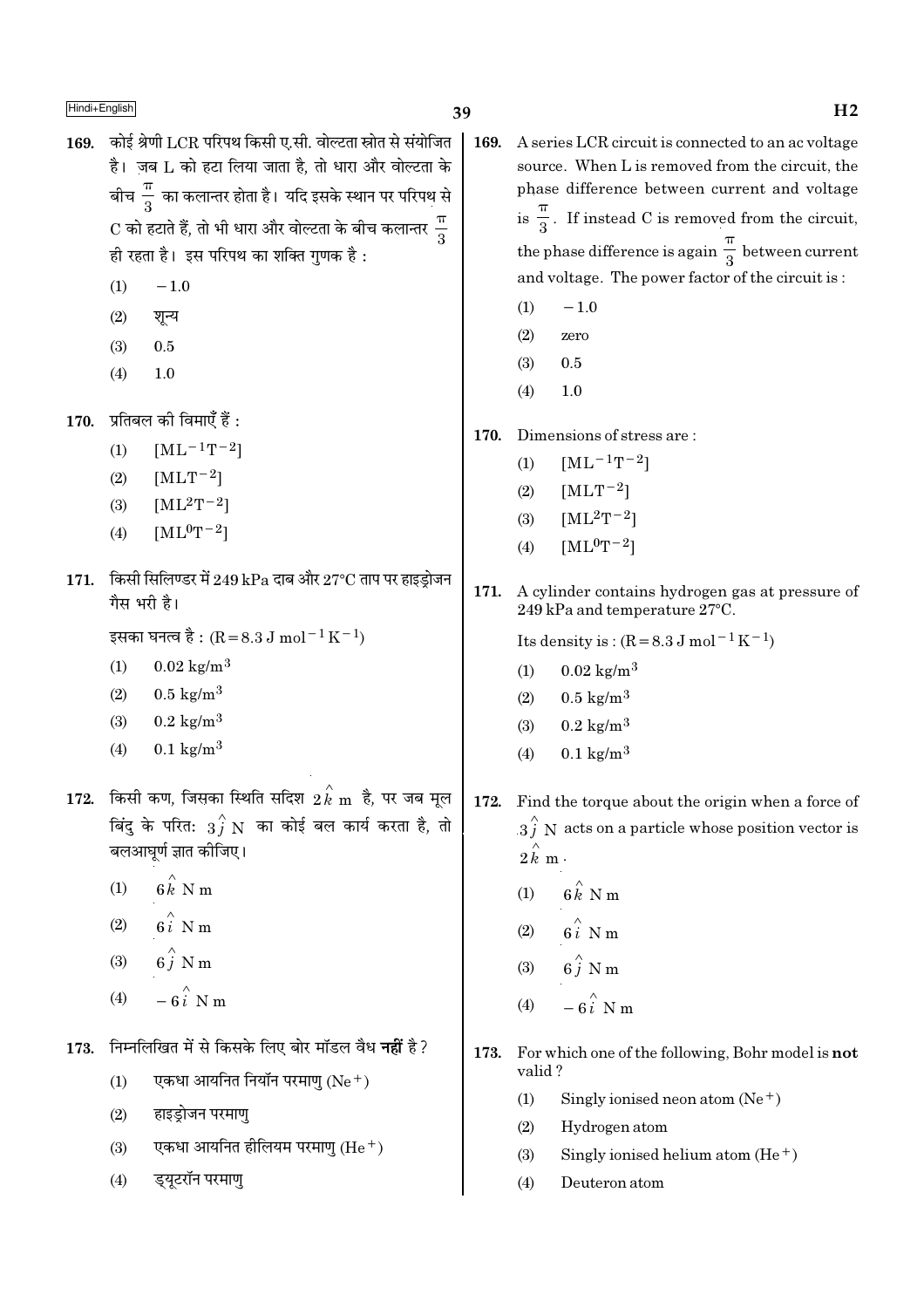40

174. जब यूरेनियम के किसी समस्थानिक  $^{235}_{92}$ U पर न्यूट्रॉन बमबारी | 174. When a uranium isotope  $^{235}_{92}$ U is bombarded with करता है, तो  $^{89}_{36}\rm{Kr}$  और तीन न्यूट्रॉनों के साथ उत्पन्न होने वाला नाभिक है :

- $^{103}_{36}\mathrm{Kr}$  $(1)$
- $\frac{144}{56}$ Ba  $(2)$
- $^{91}_{40}Zr$  $(3)$
- $\frac{101}{36}\mathrm{Kr}$  $(4)$
- 175. सार्थक अंकों को महत्व देते हुए  $9.99 \text{ m} 0.0099 \text{ m}$  का मान क्या है ?
	- $(1)$  $9.9<sub>m</sub>$
	- $(2)$ 9.9801 m
	- $(3)$ 9.98 m
	- $(4)$ 9.980 m
- किसी अन्तरापृष्ठ के लिए ब्रूस्टर कोण  $i_h$  होना चाहिए : 176.
	- $(1)$  $i_b = 90^\circ$
	- (2)  $0^{\circ} < i_b < 30^{\circ}$
	- $30^{\circ} < i_h < 45^{\circ}$  $(3)$
	- $45^{\circ} < i_b < 90^{\circ}$  $(4)$
- 177. किसी आवेशित कण, जिसका  $3 \times 10^{-10}$  Vm  $^{-1}$  तीव्रता के विद्युत क्षेत्र में अपवाह वेग  $7.5 \times 10^{-4}$  m s<sup>-1</sup> है, की  $m^2 V^{-1} s^{-1}$  में गतिशीलता है:
	- $2.25 \times 10^{-15}$  $(1)$
	- $2.25 \times 10^{15}$  $(2)$
	- $2.5\times10^6$  $(3)$
	- $2.5 \times 10^{-6}$  $(4)$
- 178. यंग के द्विझिरी प्रयोग में, यदि कलासंबद्ध स्रोतों के बीच का पृथकन आधा तथा पर्दे से कलासंबद्ध स्रोतों की दूरी को दो गुना कर दिया जाए, तो फ्रिंज चौड़ाई हो जाएगी :
	- एक-चौथाई  $(1)$
	- दो गुनी  $(2)$
	- आधी  $(3)$
	- चार गुनी  $(4)$

Hindi+English

a neutron, it generates  $^{39}_{36}\text{Kr}$ , three neutrons and:

- $^{103}_{36}\mathrm{Kr}$  $(1)$
- $^{144}_{\phantom{1}56}Ba$  $(2)$
- $^{91}_{40}Zr$  $(3)$
- $^{101}_{36} \rm{Kr}$  $(4)$

175. Taking into account of the significant figures, what is the value of  $9.99 \text{ m} - 0.0099 \text{ m}$ ?

- $9.9<sub>m</sub>$  $(1)$
- $(2)$ 9.9801 m
- $(3)$  $9.98 m$
- 9.980 m  $(4)$

176. The Brewsters angle  $i_b$  for an interface should be:

- $(1)$  $i_h = 90^{\circ}$
- $0^{\circ} < i_b < 30^{\circ}$  $(2)$
- $30^{\circ} < i_b < 45^{\circ}$  $(3)$
- $(4)$  $45^{\circ} < i_h < 90^{\circ}$
- 177. A charged particle having drift velocity of  $7.5 \times 10^{-4}$  m s<sup>-1</sup> in an electric field of  $3 \times 10^{-10}$  Vm<sup>-1</sup>, has a mobility in m<sup>2</sup> V<sup>-1</sup> s<sup>-1</sup>  $of:$ 
	- $(1)$  $2.25 \times 10^{-15}$
	- $2.25\times10^{15}$  $(2)$
	- $2.5 \times 10^6$  $(3)$
	- $(4)$  $2.5 \times 10^{-6}$
- 178. In Young's double slit experiment, if the separation between coherent sources is halved and the distance of the screen from the coherent sources is doubled, then the fringe width becomes:
	- $(1)$ one-fourth
	- double  $(2)$
	- $(3)$ half
	- $(4)$ four times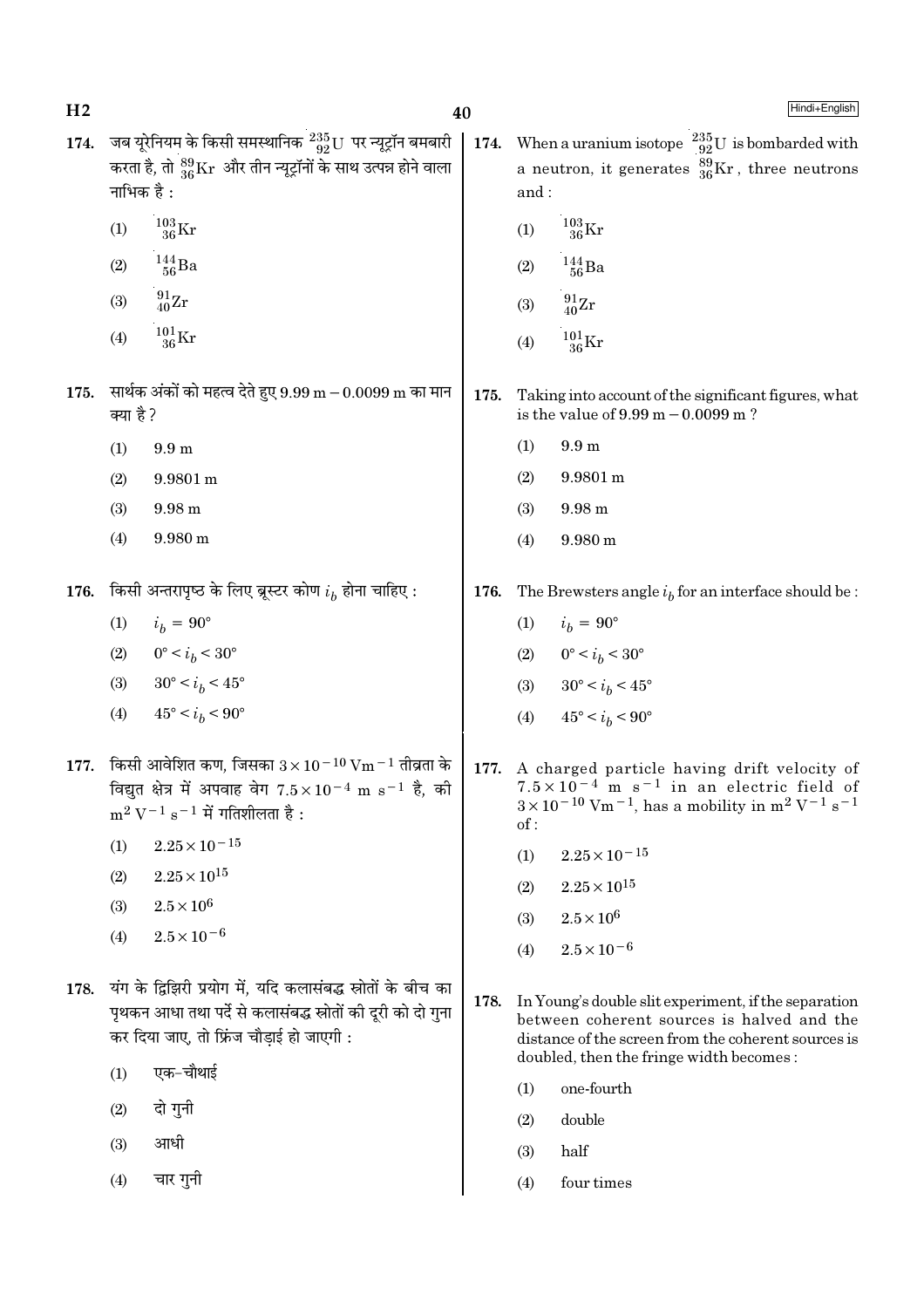- 179. किसी मीटर सेतु के बाएँ अन्तराल में संयोजित कोई प्रतिरोध तार इसके दाएँ अन्तराल के 10  $\Omega$  प्रतिरोध को उस बिन्द पर संतलित करता है जो सेतु के तार को  $3:2$  के अनुपात में विभाजित करता है। यदि प्रतिरोध तार की लम्बाई 1.5 m है, तो इस प्रतिरोध तार की वह लम्बाई जिसका प्रतिरोध 1  $\Omega$  होगा, है :
	- $1.5 \times 10^{-2}$  m  $(1)$
	- $1.0 \times 10^{-2}$  m  $(2)$
	- $1.0 \times 10^{-1}$  m  $(3)$
	- $1.5 \times 10^{-1}$  m  $(4)$
- 180. कोई किरण लघु प्रिज़्म कोण (प्रिज़्म कोण A) के किसी एक पृष्ठ पर आपतन कोण  $i$  पर आपतन करके प्रिज़्म के विपरीत फलक से अभिलम्बवत निर्गत होती है। यदि इस प्रिज़्म के पदार्थ का अपवर्तनांक  $\mu$  है, तो आपतन कोण है, लगभग :
	- $(1)$  $\begin{array}{c}\n\boxed{2} \\
	\frac{A}{2\mu} \\
	\boxed{2A}\n\end{array}$
	- $(2)$
	- $(3)$
	- $\overline{\mu}$  $(4)$  $\mu A$ 
		-

 $-0.00 -$ 

- 179. A resistance wire connected in the left gap of a metre bridge balances a 10  $\Omega$  resistance in the right gap at a point which divides the bridge wire in the ratio  $3:2$ . If the length of the resistance wire is 1.5 m, then the length of 1  $\Omega$  of the resistance wire is:
	- $1.5 \times 10^{-2}$  m  $(1)$
	- $1.0 \times 10^{-2}$  m  $(2)$
	- $1.0\times10^{-1}\,\mathrm{m}$  $(3)$
	- $(4)$  $1.5 \times 10^{-1}$  m
- A ray is incident at an angle of incidence  $i$  on one 180. surface of a small angle prism (with angle of prism) A) and emerges normally from the opposite surface. If the refractive index of the material of the prism is  $\mu$ , then the angle of incidence is nearly equal  $\mathrm{to}$ :

(1) 
$$
\frac{\mu A}{2}
$$
  
\n(2)  $\frac{A}{2\mu}$   
\n(3)  $\frac{2A}{\mu}$   
\n(4)  $\mu A$ 

 $-000 -$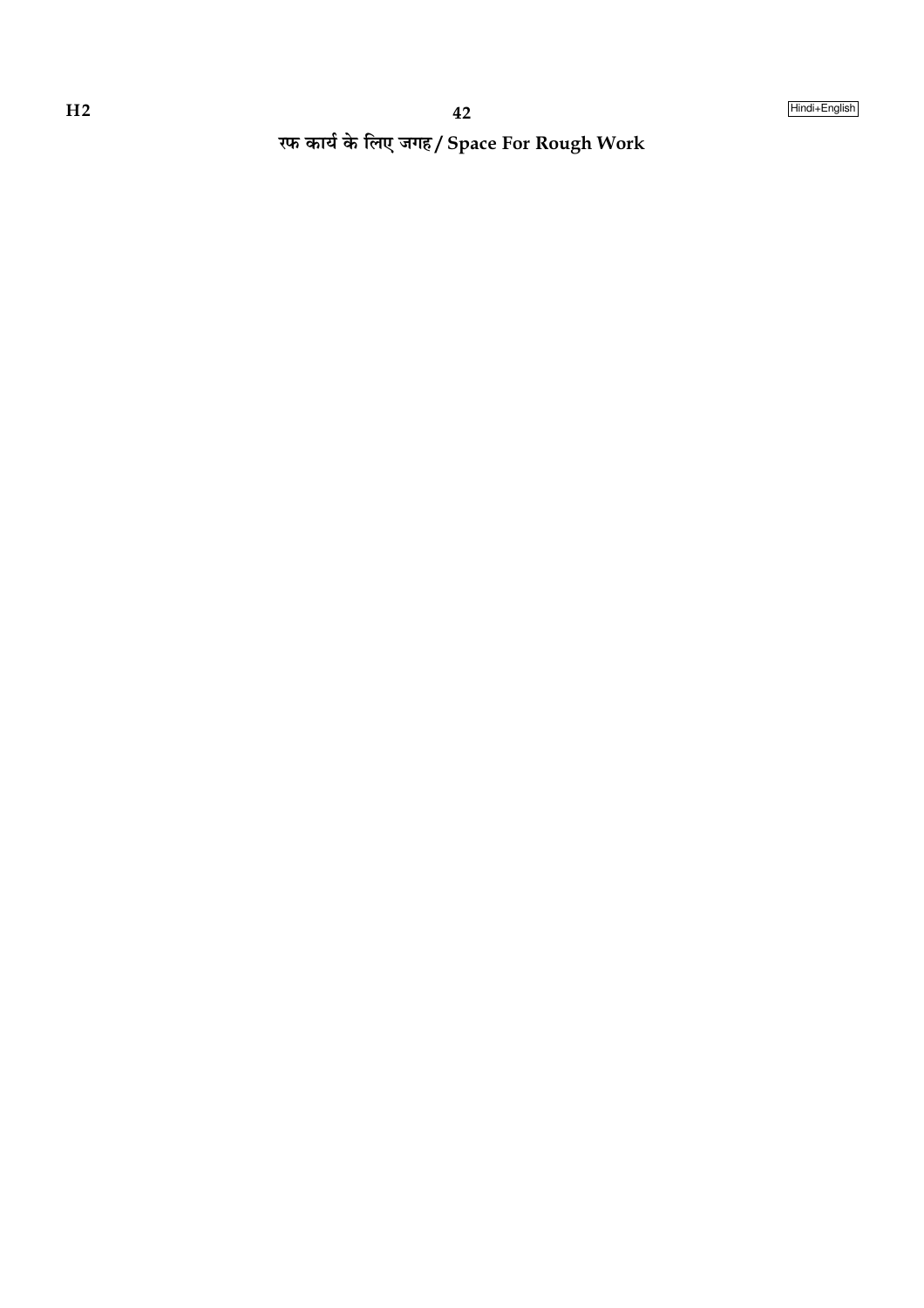रफ कार्य के लिए जगह/ Space For Rough Work